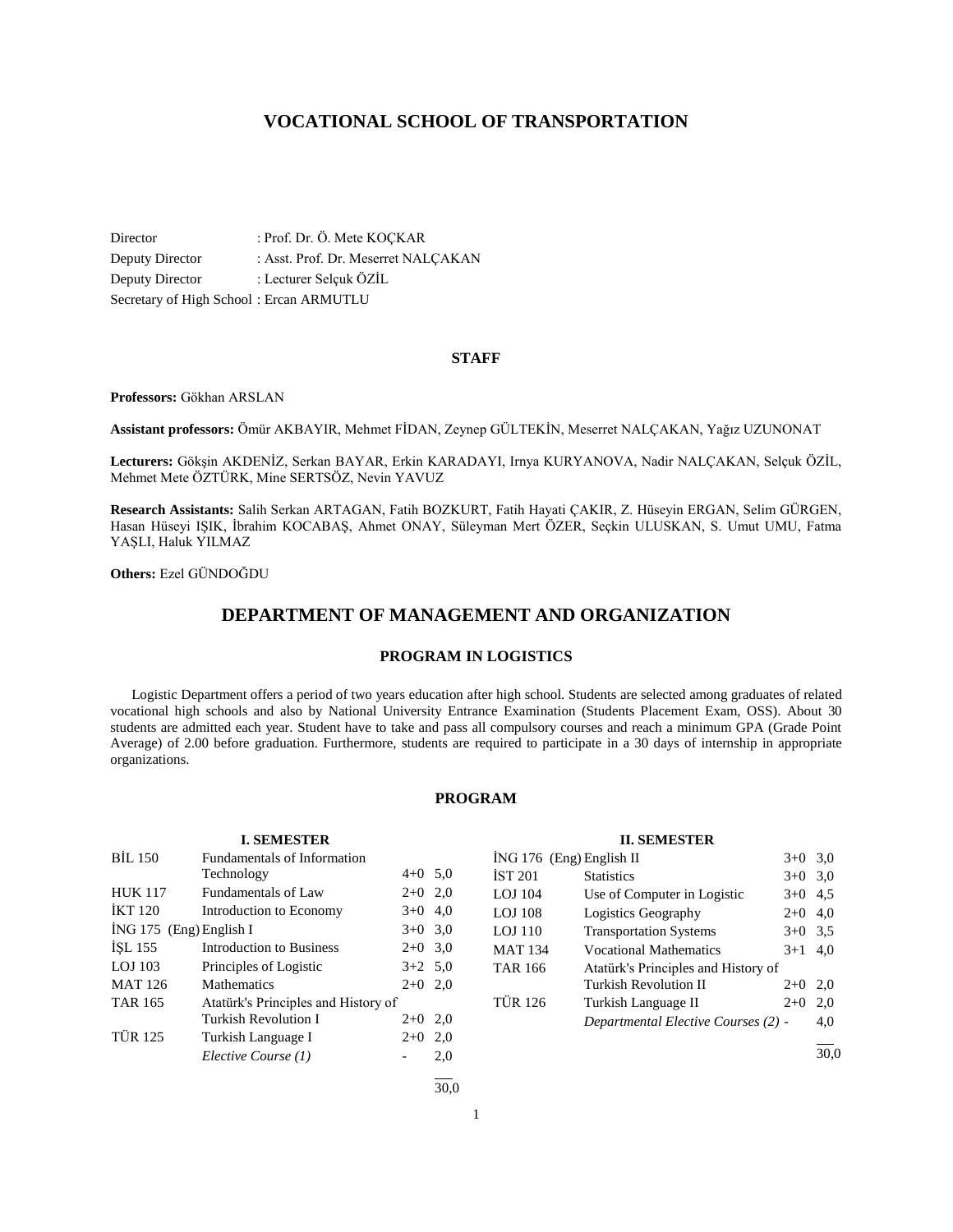# **III. SEMESTER**

| LOJ 205   | Management of Storage and Ware    |           |      |
|-----------|-----------------------------------|-----------|------|
|           | House                             | $2+1$ 3.5 |      |
| LOJ 215   | Supply Chain Management           | $3+0$ 4.5 |      |
| $LOJ$ 217 | <b>Transportation Management</b>  | $3+0$ 4.0 |      |
| LOJ 219   | Logistics Law and Documentations  | $3+0$ 4.0 |      |
|           | Departmental Elective Courses (5) |           | 12,0 |
|           | Elective Course (1)               |           | 2.0  |
|           |                                   |           |      |

30,0

# **DEPARTMENTAL ELECTIVE COURSES**

| <b>EMY 225</b> | <b>Urbanization and Environment</b>        |       |     |
|----------------|--------------------------------------------|-------|-----|
|                | Problems                                   | $2+0$ | 2,0 |
| <b>HUK 154</b> | Commercial Law                             | $2+0$ | 3,0 |
| <b>HUK 223</b> | Labor and Social Security Law              | $2+0$ | 3,0 |
| <b>IKT 228</b> | <b>International Economy</b>               | $2+0$ | 2,0 |
| ISL 212        | <b>Inventory Management</b>                | $2+0$ | 3.5 |
| ISL 213        | Human Sources Management                   | $2+0$ | 3,0 |
| ISL 421        | Entrepreneurship                           | $2+0$ | 3,0 |
| LOJ 201        | Technology Use in Logistic                 | $2+0$ | 2,0 |
| LOJ 211        | <b>Vocational English</b>                  | $2+0$ | 3,0 |
| LOJ 214        | <b>Logistics Costs Analysis</b>            | $2+0$ | 3,0 |
| LOJ 221        | Railway Transportation                     | $3+0$ | 3,0 |
| LOJ 223        | <b>Combined Transport</b>                  | $3+0$ | 3,0 |
| LOJ 225        | Transportation Liability and Insurance 3+0 |       | 3,0 |
| LOJ 227        | <b>Terminal Planning</b>                   | $3+0$ | 3,0 |
| LOJ 229        | International Logistics and Trade          |       |     |
|                | Organizations                              | $3+0$ | 3,0 |

# **IV. SEMESTER**

| <b>İST 226</b> | <b>Operations Research</b>             | $2+0$ 3,0 |     |
|----------------|----------------------------------------|-----------|-----|
| LOJ 206        | Practices of Logistic                  | $0 + 6$   | 6.0 |
| LOJ 216        | <b>Transportation of Dangerous</b>     |           |     |
|                | <b>Substances</b>                      | $3+0$ 4.0 |     |
| LOJ 218        | <b>Custom and Transit Transactions</b> | $2+0$ 4,0 |     |
| LOJ 220        | <b>Integrated Logistics Management</b> | $2+0$     | 4,0 |
|                | Departmental Elective Courses (3)      |           | 9.0 |
|                |                                        |           |     |

30,0

PZL 241 Industrial Marketing 2+0 2,0 TKY 204 Total Quality Management 2+0 2,0

# **ELECTIVE COURSES**

|                | BEÖ 155 Physical Education            | $2+0$ 2,0 |  |
|----------------|---------------------------------------|-----------|--|
|                | KÜL 199 Cultural Activities           | $0+2$ 2,0 |  |
|                | MÜZ 151 Short History of Music        | $2+0$ 3,0 |  |
|                | MÜZ 155 Turkish Folk Music            | $2+0$ 2,0 |  |
|                | MÜZ 157 Traditional Turkish Art Music | $2+0$ 2,0 |  |
|                | SAN 155 Hall Dances                   | $0+2$ 2,0 |  |
|                | SNT 155 History of Art                | $2+0$ 2,0 |  |
|                | SOS 155 Folkdance                     | $2+0$ 2,0 |  |
| <b>THU 201</b> | <b>Community Services</b>             | $0+2$ 2,0 |  |
| TİY 308        | Republic Era Turkish Theatre          | $2+0$ 3,0 |  |
| TÜR 215        | Sign Language                         | $1+1$ 3.0 |  |
|                |                                       |           |  |

# **DEPARTMENT OF MOTOR VEHICLES AND TRANSPORTATION TECHNOLOGY**

# **AIRCRAFT TECHNOLOGY PROGRAM**

# **PROGRAM**

#### **I. SEMESTER**

| <b>BIL 150</b>            | <b>Fundamentals of Information</b>  |           |      |
|---------------------------|-------------------------------------|-----------|------|
|                           | Technology                          | $4+0$ 5,0 |      |
| <b>ILT</b> 105            | General and Technical               |           |      |
|                           | Communication                       | $2+0$     | 2,0  |
| $ING 175$ (Eng) English I |                                     | $3+0$ 3.0 |      |
| <b>MAT 121</b>            | Mathematics I                       | $3+1$     | 4,0  |
| TAR 165                   | Atatürk's Principles and History of |           |      |
|                           | Turkish Revolution I                | $2+0$     | 2,0  |
| <b>TEK 107</b>            | Scientific Principles of            |           |      |
|                           | Technology                          | $3+1$     | 4,0  |
| <b>TRS 123</b>            | <b>Technical Drawing</b>            | $2+2$     | 4,0  |
| <b>TÜR 125</b>            | Turkish Language I                  | $2+0$     | 2,0  |
| <b>UCT 101</b>            | Airplane Knowledge I                | $2+0$     | 2,0  |
|                           | Elective Course (1)                 |           | 2,0  |
|                           |                                     |           | 30.0 |

# **II. SEMESTER**

| <b>ELO 108</b>             | Basic Electricity and Electronics   | $2+2$ 5.0 |     |
|----------------------------|-------------------------------------|-----------|-----|
| $ING 176$ (Eng) English II |                                     |           | 3,0 |
| <b>MAT 122</b>             | Mathematics II                      | $3+1$     | 4.0 |
| <b>TAR 166</b>             | Atatürk's Principles and History of |           |     |
|                            | <b>Turkish Revolution II</b>        | $2+0$     | 2,0 |
| <b>TÜR 126</b>             | Turkish Language II                 | $2+0$     | 2,0 |
| <b>UCT 102</b>             | Airplane Knowledge II               | $2 + 1$   | 4,0 |
| <b>UCT 104</b>             | <b>Aircraft Materials</b>           | $2+1$ 4,0 |     |
| <b>UCT 106</b>             | Aircraft Hardware                   | $3+2$ 6,0 |     |
|                            |                                     |           |     |

30,0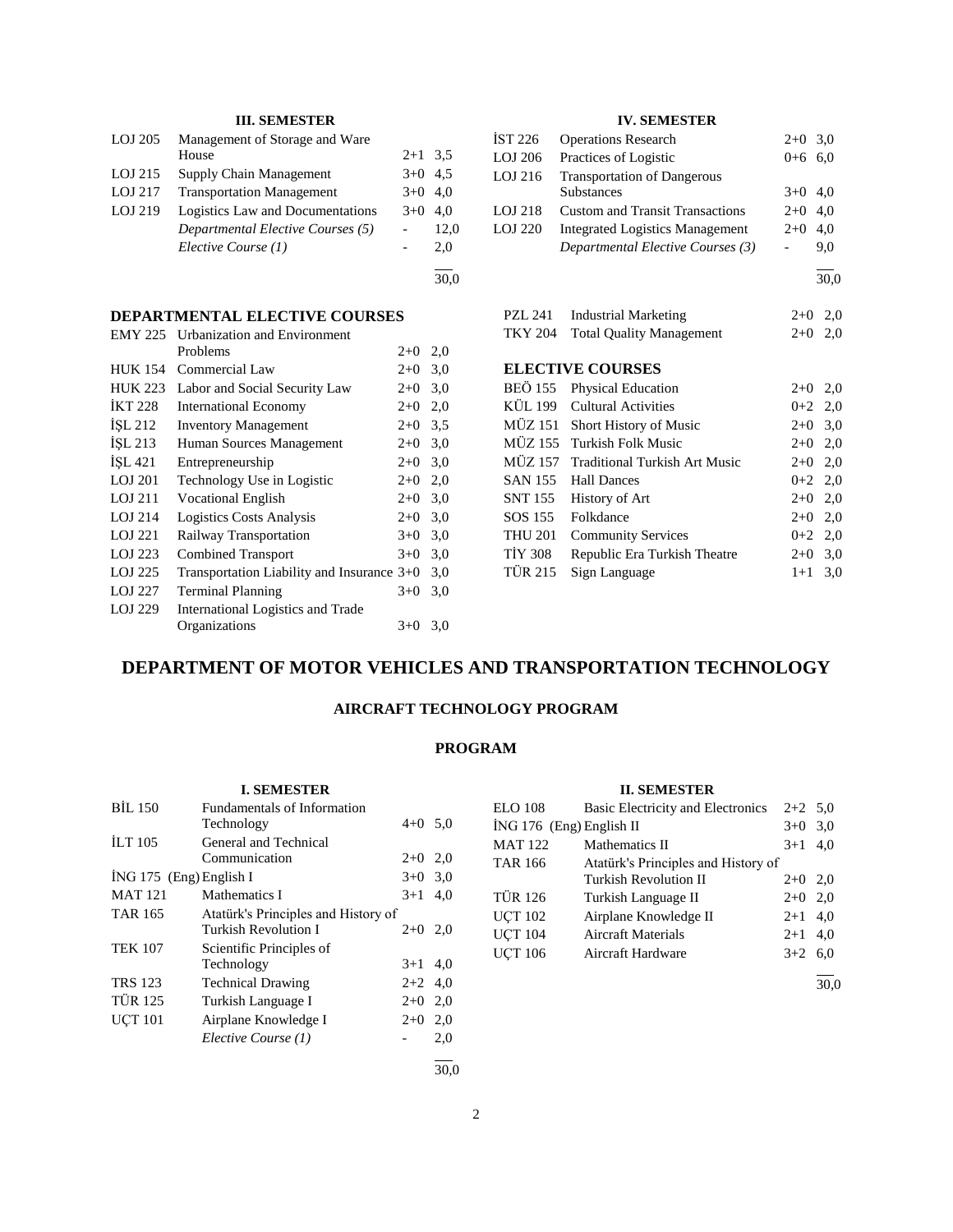|                | <b>III. SEMESTER</b>                        |                          |           |                | <b>IV. SEMESTER</b>              |           |           |
|----------------|---------------------------------------------|--------------------------|-----------|----------------|----------------------------------|-----------|-----------|
| <b>UCT 201</b> | Aircraft Maintenance, Repair and            |                          |           |                | HYO 306 Computer Aided Design    | $3+0$ 4.5 |           |
|                | Manufacturing I                             |                          | $3+3$ 7,0 | <b>UCT 202</b> | Aircraft Maintenance, Repair and |           |           |
| <b>UCT 203</b> | <b>Aircraft Structures</b>                  |                          | $2+3$ 6,0 |                | Manufacturing II                 | $3+4$ 8.5 |           |
| <b>UCT 205</b> | <b>Aviation Legislation and Regulations</b> |                          | $2+0$ 3.0 | <b>UCT 204</b> | <b>Aircraft Propellers</b>       | $2+1$ 4,0 |           |
| <b>UCT 207</b> | Human Factors                               |                          | $2+0$ 3.0 | <b>UCT 210</b> | Aircraft Engines II              | $2+2$ 5.0 |           |
| <b>UCT 209</b> | Aircraft Engines I                          |                          | $2+1$ 4,0 | <b>UCT 212</b> | Aircraft Systems II              | $3+3$ 8.0 |           |
| <b>UCT 211</b> | Aircraft Systems I                          |                          | $2+3$ 5.0 |                |                                  |           |           |
|                | Elective Course (1)                         | $\overline{\phantom{0}}$ | 2,0       |                |                                  |           | 30.0      |
|                |                                             |                          | 30,0      |                |                                  |           |           |
|                | <b>ELECTIVE COURSES</b>                     |                          |           | <b>THU 201</b> | <b>Community Services</b>        |           | $0+2$ 2,0 |
| <b>BEÖ</b> 155 | <b>Physical Education</b>                   | $2+0$ 2,0                |           | <b>TÜR 215</b> | Sign Language                    |           | $1+1$ 3,0 |
| KÜL 199        | <b>Cultural Activities</b>                  | $0+2$ 2,0                |           |                |                                  |           |           |
| <b>SAN 155</b> | <b>Hall Dances</b>                          | $0+2$ 2,0                |           |                |                                  |           |           |
|                |                                             |                          |           |                |                                  |           |           |

# **PROGRAM IN RAIL TRANSPORT MECHANIC TRAINING**

 Transportation both in local and countrywide scale is important and got complex relationships with various factors. The recent changes in daily life generated a demand for time, comfort, safety and economy. The role of railway transportation in industrial and economic growth is well understood. The new concepts in signalling and traffic administration made it easier to manage complex networks of railways. Railway has a greater role in transportation. The need of skilled labour in train driving is a growing demand. The construction of subways also generated a demand in skilled technicians. The purpose of the program is graduate the train drivers highly skilled and equipped with technical information and appliances in the industry. TCDD and Anadolu University signed a protocol, which TCDD equipment is supplied and professionals are holding lectures.

# **PROGRAM**

|                           | <b>I. SEMESTER</b>                  |           |     |
|---------------------------|-------------------------------------|-----------|-----|
| <b>BIL 150</b>            | <b>Fundamentals of Information</b>  |           |     |
|                           | Technology                          | $4+0$ 5,0 |     |
| $ING 175$ (Eng) English I |                                     | $3+0$ 3,0 |     |
| <b>MAT 169</b>            | Mathematics I                       | $3+0$     | 3,0 |
| <b>RAY 101</b>            | Introduction to Railway             |           |     |
|                           | Transportation                      | $3+0$ 5.0 |     |
| <b>RAY 103</b>            | <b>Work Safety</b>                  | $2+0$ 3.5 |     |
| <b>RAY 115</b>            | Scientific Principles of            |           |     |
|                           | Technology I                        | $2+0$ 2,0 |     |
| <b>TAR 165</b>            | Atatürk's Principles and History of |           |     |
|                           | Turkish Revolution I                | $2+0$ 2,0 |     |
| <b>TRS 102</b>            | <b>Technical Drawing</b>            | $2+2$ 4.5 |     |
| <b>TÜR 125</b>            | Turkish Language I                  | $2+0$ 2,0 |     |
|                           |                                     |           |     |

#### **III. SEMESTER**

| MLZ 104 Handling |                                              | $2+2$ 3.0 |  |
|------------------|----------------------------------------------|-----------|--|
|                  | RAY 201 Urban Railway Transportation Systems |           |  |
|                  |                                              | $3+0$ 4,0 |  |
|                  | RAY 203 Basics of Engine                     | $2+2$ 4,0 |  |
|                  | RAY 207 Electric Engines                     | $2+2$ 4,0 |  |
|                  | RAY 249 Railway System Traffic II            | $3+0$ 4,0 |  |
|                  | RAY 251 Train Mechanics I                    | $3+0$ 3.0 |  |
|                  | RAY 253 Towing Vehicles                      | $2+2$ 4,0 |  |

#### **II. SEMESTER**

| ELE 102                    | <b>Basics of Electricity</b>         | $2+2$ 3,0 |     |
|----------------------------|--------------------------------------|-----------|-----|
| $ING 176$ (Eng) English II |                                      | $3+0$ 3.0 |     |
| <b>MAT 170</b>             | Mathematics II                       | $3+0$ 3.0 |     |
| <b>MEK 104</b>             | <b>Statics Strength of Materials</b> | $3+0$ 4.5 |     |
| RAY 104                    | Introduction to Machines             | $2+2$ 4.5 |     |
| RAY 116                    | Scientific Principles of             |           |     |
|                            | Technology II                        | $2+0$ 2,0 |     |
| <b>RAY 148</b>             | Railway System Traffic I             | $3+0$     | 4.0 |
| <b>TAR 166</b>             | Atatürk's Principles and History of  |           |     |
|                            | Turkish Revolution II                | $2+0$     | 2,0 |
| TÜR 126                    | Turkish Language II                  | $2+0$     | 2,0 |
|                            | Elective Course (1)                  |           | 2,0 |
|                            |                                      |           |     |

30,0

#### **IV. SEMESTER**

| <b>RAY 202</b> | Urban Railway Transportation    |           |     |
|----------------|---------------------------------|-----------|-----|
|                | Systems II                      | $3+0$     | 4.0 |
|                | RAY 234 (Eng) Technical English | $3+0$ 3.0 |     |
| <b>RAY 245</b> | Telecommunication Technique     | $2+0$ 2.0 |     |
| <b>RAY 246</b> | Train Driving Signal Technique  | $2+0$ 2.0 |     |
| <b>RAY 248</b> | <b>Train Drive Techniques</b>   | $2+2$ 3.0 |     |
| <b>RAY 252</b> | Train Mechanics II              | $3+0$     | 3.0 |
| <b>RAY 256</b> | Railway Cars                    | $2+0$     | 3.0 |

 $\frac{1}{30,0}$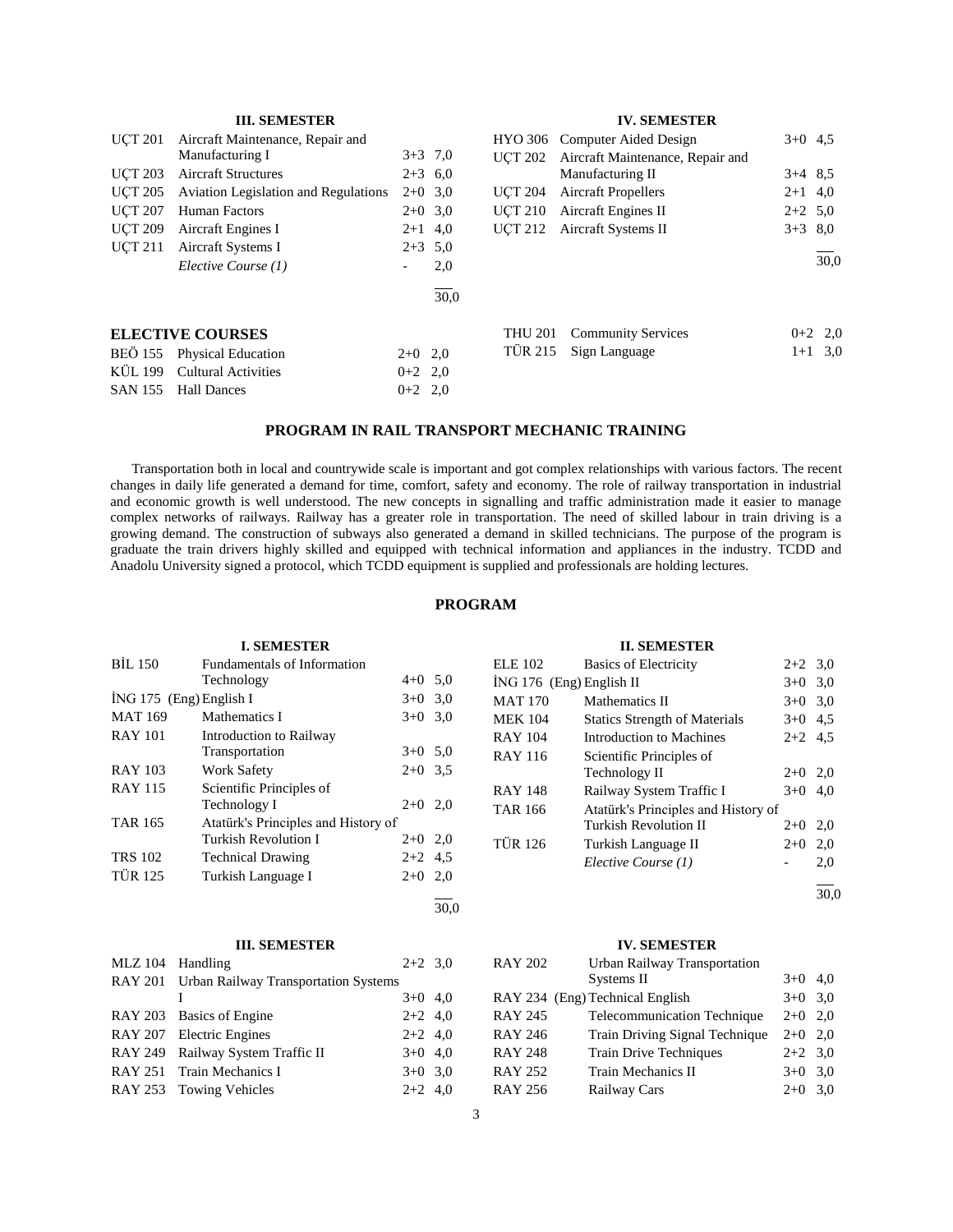| Departmental Elective Course (1) | $\overline{\phantom{0}}$ | 4.0  | RAY 258 | Railway Networks                     | $2+0$ 2.0 |
|----------------------------------|--------------------------|------|---------|--------------------------------------|-----------|
|                                  |                          |      |         | Departmental Elective Course $(1)$ - | 4.0       |
|                                  |                          | 30.0 |         | Elective Course (1)                  | 4.0       |
|                                  |                          |      |         |                                      | 30 O      |

## **DEPARTMENTAL ELECTIVE COURSES**

| ISL 220        | Labor Legislation                         | $2 + 2$   | 4,0 |
|----------------|-------------------------------------------|-----------|-----|
| <b>RAY 107</b> | <b>Transportation of Dangerous</b>        |           |     |
|                | <b>Substances</b>                         | $3+1$     | 4,0 |
| <b>RAY 228</b> | Introduction to Human Resources           | $2+2$     | 4,0 |
| <b>RAY 229</b> | Introduction to Electric-Electronics      | $2+2$     | 4.0 |
| RAY 231        | Introduction to Railway System            |           |     |
|                | Administration                            | $2+2$ 4,0 |     |
| <b>RAY 237</b> | <b>Historical Development of Railways</b> | $2+2$ 4,0 |     |
| <b>RAY 241</b> | Locomotive Failure and Maintenance        |           |     |
|                | Techniques                                | $3+0$ 2,0 |     |
| RAY 243        | <b>Electrical Management Plants</b>       | $3+0$ 2,0 |     |
| <b>RAY 247</b> | <b>Train Air Conditioning</b>             | $2+2$ 4,0 |     |
| <b>RAY 254</b> | European Union Transportation             |           |     |
|                | Legislation                               | $2+2$ 4,0 |     |
| <b>RAY 261</b> | Railway System Vehicle                    |           |     |
|                | Mechatronics I                            | $3+1$     | 4,0 |
|                |                                           |           |     |

|                |                                                                                 |           | 30,0 |
|----------------|---------------------------------------------------------------------------------|-----------|------|
| RAY 262        | Railway System Vehicle<br><b>Mechatronics II</b>                                |           |      |
| <b>RAY 264</b> | Cultural Values in Railway                                                      | $3+1$ 4,0 |      |
|                | Transportation                                                                  | $2+2$ 4.0 |      |
| <b>RAY 266</b> | New Approaches in Railroad Traffic<br>Management                                | $2+2$ 4.0 |      |
| <b>RAY 268</b> | Scientific Principles in Railway<br>Engineering                                 | $2+2$ 4.0 |      |
| <b>TOP 102</b> | Surveying                                                                       | $2+2$ 4.5 |      |
|                | <b>ELECTIVE COURSES</b>                                                         |           |      |
|                | BEÖ 155 Physical Education                                                      | $2+0$     | 2,0  |
|                | the contract of the contract of the contract of the contract of the contract of |           |      |

|                             | _ _       |  |
|-----------------------------|-----------|--|
| KÜL 199 Cultural Activities | $0+2$ 2.0 |  |
| THU 205 Community Services  | $0+2$ 4.0 |  |
| TÜR 215 Sign Language       | $1+1$ 3.0 |  |
|                             |           |  |

# **PROGRAM IN RAILROAD CONSTRUCTION**

 Transportation both in local and countrywide scale is important and got complex relationships with various factors. The recent changes in daily life generated a demand for time, comfort, safety and economy. The role of railway transportation in industrial and economic growth is well understood. The new concepts in signalling and traffic administration made it easier to manage complex networks of railways. Railway has a greater role in transportation. The need of skilled labour in construction and maintenance is a growing demand. The construction of subways also generated a demand in skilled technicians. The purpose of the program is graduate the technicians highly skilled and equipped with technical information and appliances in the industry. TCDD and Anadolu University signed a protocol, which TCDD equipment is supplied and professionals are holding lectures.

# **PROGRAM**

|                         | <b>I. SEMESTER</b>                  |           |      |                            | <b>II. SEMESTER</b>                  |           |      |
|-------------------------|-------------------------------------|-----------|------|----------------------------|--------------------------------------|-----------|------|
| <b>BIL 150</b>          | Fundamentals of Information         |           |      | $ING 176$ (Eng) English II |                                      | $3+0$ 3,0 |      |
|                         | Technology                          | $4+0$ 5.0 |      | <b>MAT 170</b>             | Mathematics II                       | $3+0$ 3.0 |      |
| İNG 175 (Eng) English I |                                     | $3+0$ 3.0 |      | <b>MEK 104</b>             | <b>Statics Strength of Materials</b> | $3+0$ 4.5 |      |
| <b>MAT 169</b>          | Mathematics I                       | $3+0$ 3.0 |      | <b>RAY 102</b>             | Railway System Traffic               | $3+0$ 4,0 |      |
| <b>RAY 101</b>          | Introduction to Railway             |           |      | <b>RAY 116</b>             | Scientific Principles of             |           |      |
|                         | Transportation                      | $3+0$ 5.0 |      |                            | Technology II                        | $2+0$ 2,0 |      |
| <b>RAY 103</b>          | <b>Work Safety</b>                  | $2+0$ 3.5 |      | <b>RAY 118</b>             | <b>Construction Materials</b>        | $3+0$ 3.0 |      |
| <b>RAY 115</b>          | Scientific Principles of            |           |      | <b>TAR 166</b>             | Atatürk's Principles and History of  |           |      |
|                         | Technology I                        | $2+0$ 2,0 |      |                            | <b>Turkish Revolution II</b>         | $2+0$ 2,0 |      |
| <b>TAR 165</b>          | Atatürk's Principles and History of |           |      | <b>TOP 102</b>             | Surveying                            | $2+2$ 4.5 |      |
|                         | <b>Turkish Revolution I</b>         | $2+0$ 2,0 |      | <b>TÜR 126</b>             | Turkish Language II                  | $2+0$ 2,0 |      |
| <b>TRS 102</b>          | <b>Technical Drawing</b>            | $2+2$ 4.5 |      |                            | Elective Course (1)                  |           | 2,0  |
| <b>TÜR 125</b>          | Turkish Language I                  | $2+0$ 2,0 |      |                            |                                      |           |      |
|                         |                                     |           |      |                            |                                      |           | 30,0 |
|                         |                                     |           | 30.0 |                            |                                      |           |      |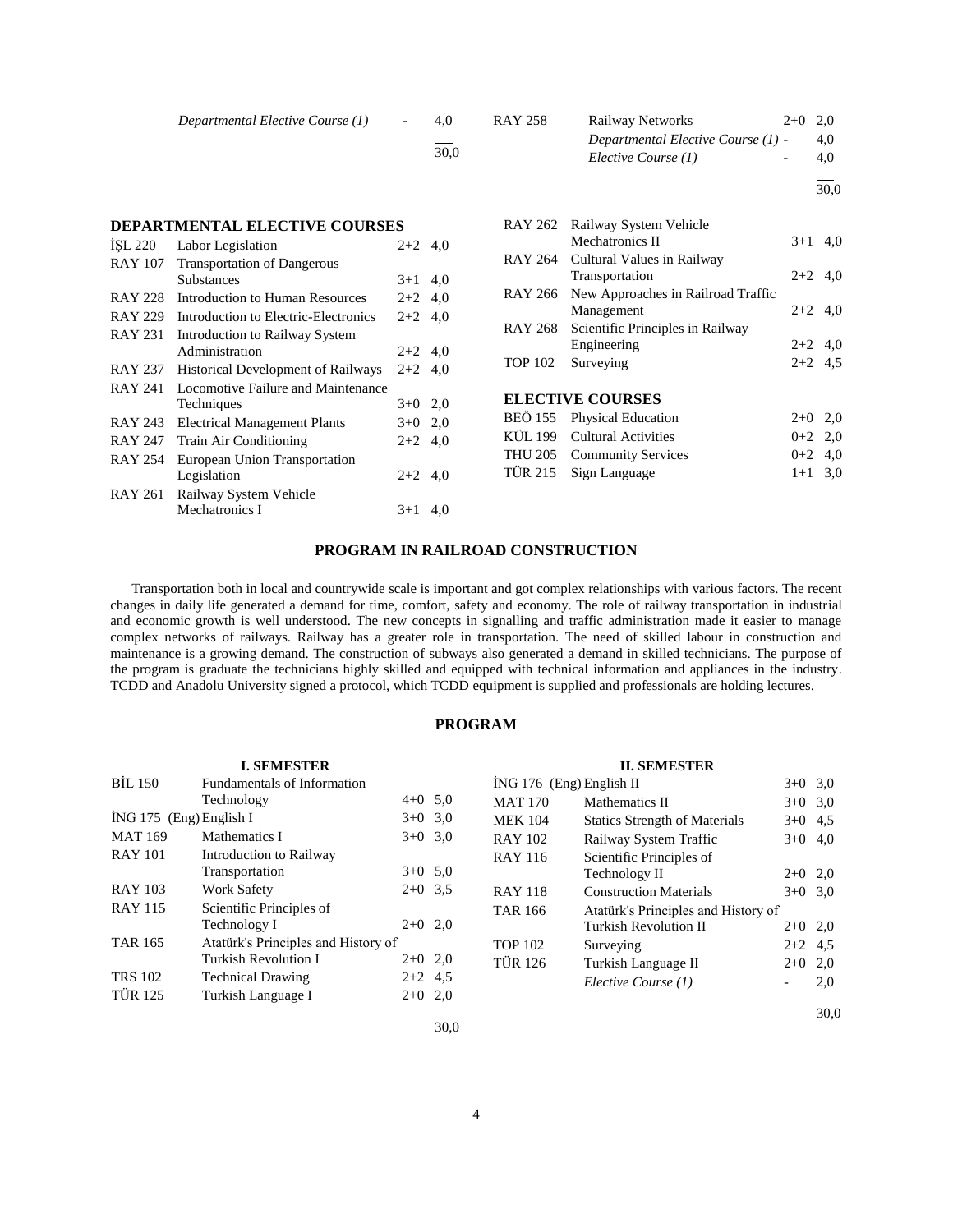|                | <b>III. SEMESTER</b>                   |                          |           |                | <b>IV. SEMESTER</b>                        |                          |           |
|----------------|----------------------------------------|--------------------------|-----------|----------------|--------------------------------------------|--------------------------|-----------|
| <b>MEK 211</b> | Soil Mechanics                         |                          | $3+0$ 4,0 | <b>RAY 202</b> | Urban Railway Transportation               |                          |           |
| <b>RAY 201</b> | Urban Railway Trans.Systems I          | $3+0$                    | 4,0       |                | Systems II                                 | $3+0$ 4,0                |           |
| <b>RAY 217</b> | Infrastructure and Maintenance         | $2+2$                    | 4.0       | <b>RAY 220</b> | Superstructure Technique and               |                          |           |
| <b>RAY 221</b> | Road Machines                          | $2+0$                    | 2,0       |                | Maintenance                                | $3+2$ 4,0                |           |
| <b>TRA 203</b> | <b>Bridges and Tunnels</b>             | $3+0$                    | 4,0       | <b>RAY 222</b> | Rail Welding                               | $2+2$ 3,0                |           |
|                | Departmental Elective Courses (3)      | $\overline{\phantom{a}}$ | 12,0      | <b>RAY 224</b> | Railroad Project and Railroad<br>Technique | $2+2$ 4,0                |           |
|                |                                        |                          | 30,0      |                | RAY 234 (Eng) Technical English            | $3+0$ 3,0                |           |
|                |                                        |                          |           |                | Departmental Elec. Courses (2)             | $\overline{\phantom{a}}$ | 8,0       |
|                |                                        |                          |           |                | Elective Course (1)                        |                          | 4,0       |
|                |                                        |                          |           |                |                                            |                          | 30,0      |
| 7              |                                        |                          |           |                |                                            |                          |           |
|                | DEPARTMENTAL ELECTIVE COURSES          |                          |           | RAY 264        | Cultural Values in Railway                 |                          |           |
| ISL 220        | Labor Legislation                      | $2+2$ 4,0                |           |                | Transportation                             |                          | $2+2$ 4,0 |
| <b>RAY 107</b> | <b>Transportation of Dangerous</b>     |                          |           | <b>RAY 266</b> | New Approaches in Railroad Traffic         |                          |           |
|                | <b>Substances</b>                      | $3+1$ 4,0                |           |                | Management                                 |                          | $2+2$ 4,0 |
| <b>RAY 228</b> | <b>Introduction to Human Resources</b> | $2+2$                    | 4,0       | <b>RAY 268</b> | Scientific Principles in Railway           |                          | $2+2$ 4,0 |
| <b>RAY 229</b> | Introduction to Electric-Electronics   | $2+2$ 4,0                |           | <b>TRA 223</b> | Engineering<br>Geotechnics for Roads       |                          |           |
| <b>RAY 231</b> | Introduction to Railway System         |                          |           |                |                                            |                          | $2+2$ 4,0 |
|                | Administration                         | $2+2$ 4,0                |           |                | <b>ELECTIVE COURSES</b>                    |                          |           |
| <b>RAY 233</b> | Introduction to Machinery              | $2+2$ 4,0                |           |                |                                            |                          |           |
| <b>RAY 237</b> | Historical Development of Railways     | $2+2$ 4,0                |           | <b>BEÖ</b> 155 | Physical Education                         |                          | $2+0$ 2,0 |
| <b>RAY 261</b> | Railway System Vehicle                 |                          |           | <b>KÜL 199</b> | <b>Cultural Activities</b>                 |                          | $0+2$ 2,0 |
|                | Mechatronics I                         | $3+1$ 4,0                |           | <b>SAN 155</b> | <b>Hall Dances</b>                         | $0 + 2$                  | 2,0       |
| <b>RAY 262</b> | Railway System Vehicle                 |                          |           | <b>THU 205</b> | <b>Community Services</b>                  | $0 + 2$                  | 4,0       |
|                | Mechatronics II                        | $3+1$ 4,0                |           | <b>TÜR 215</b> | Sign Language                              |                          | $1+1$ 3,0 |

# **PROGRAM IN RAILROAD ELECTRIC AND ELECTRONICS TECHNOLOGY**

 Transportation both in local and countrywide scale is important and got complex relationships with various factors. The recent changes in daily life generated a demand for time, comfort, safety and economy. The role of railway transportation in industrial and economic growth is well understood. The new concepts in signalling and traffic administration made it easier to manage complex networks of railways. Railway has a greater role in transportation. The need of skilled labour in electrics and electronics is a growing demand. The construction of subways also generated a demand in skilled technicians. The purpose of the program is graduate the technicians highly skilled and equipped with technical information and appliances in the industry. TCDD and Anadolu University signed a protocol, which TCDD equipment is supplied and professionals are holding lectures.

| <b>PROGRAM</b> |  |
|----------------|--|
|----------------|--|

|                         | <b>I. SEMESTER</b>                  |           |                |
|-------------------------|-------------------------------------|-----------|----------------|
| <b>BIL 150</b>          | Fundamentals of Information         |           | ING 176 (      |
|                         | Technology                          | $4+0$ 5.0 | <b>MAT 170</b> |
| İNG 175 (Eng) English I |                                     | $3+0$ 3.0 | <b>RAY 102</b> |
| <b>MAT 169</b>          | Mathematics I                       | $3+0$ 3.0 | <b>RAY 106</b> |
| <b>RAY 101</b>          | Introduction to Railway             |           | <b>RAY 110</b> |
|                         | Transportation                      | $3+0$ 5.0 | <b>RAY 116</b> |
| <b>RAY 103</b>          | <b>Work Safety</b>                  | $2+0$ 3.5 |                |
| <b>RAY 115</b>          | Scientific Principles of            |           | <b>TAR 166</b> |
|                         | Technology I                        | $2+0$ 2,0 |                |
| <b>TAR 165</b>          | Atatürk's Principles and History of |           | <b>TÜR 126</b> |
|                         | Turkish Revolution I                | $2+0$ 2,0 |                |
| <b>TRS 102</b>          | <b>Technical Drawing</b>            | $2+2$ 4.5 |                |
| <b>TÜR 125</b>          | Turkish Language I                  | $2+0$ 2,0 |                |
|                         |                                     |           |                |

|                          | <b>II. SEMESTER</b>                 |           |      |
|--------------------------|-------------------------------------|-----------|------|
| ING 176 (Eng) English II | $3+0$ 3.0                           |           |      |
| <b>MAT 170</b>           | Mathematics II                      | $3+0$ 3.0 |      |
| <b>RAY 102</b>           | Railway System Traffic              | $3+0$     | 4.0  |
| <b>RAY 106</b>           | Circuit Analysis                    | $4+2$ 7.0 |      |
| <b>RAY 110</b>           | Measurement Technique               | $2+2$ 5,0 |      |
| <b>RAY 116</b>           | Scientific Principles of            |           |      |
|                          | Technology II                       | $2+0$ 2,0 |      |
| <b>TAR 166</b>           | Atatürk's Principles and History of |           |      |
|                          | Turkish Revolution II               | $2+0$     | 2,0  |
| <b>TÜR 126</b>           | Turkish Language II                 | $2+0$     | 2,0  |
|                          | Elective Course (1)                 |           | 2,0  |
|                          |                                     |           | 30.0 |

30,0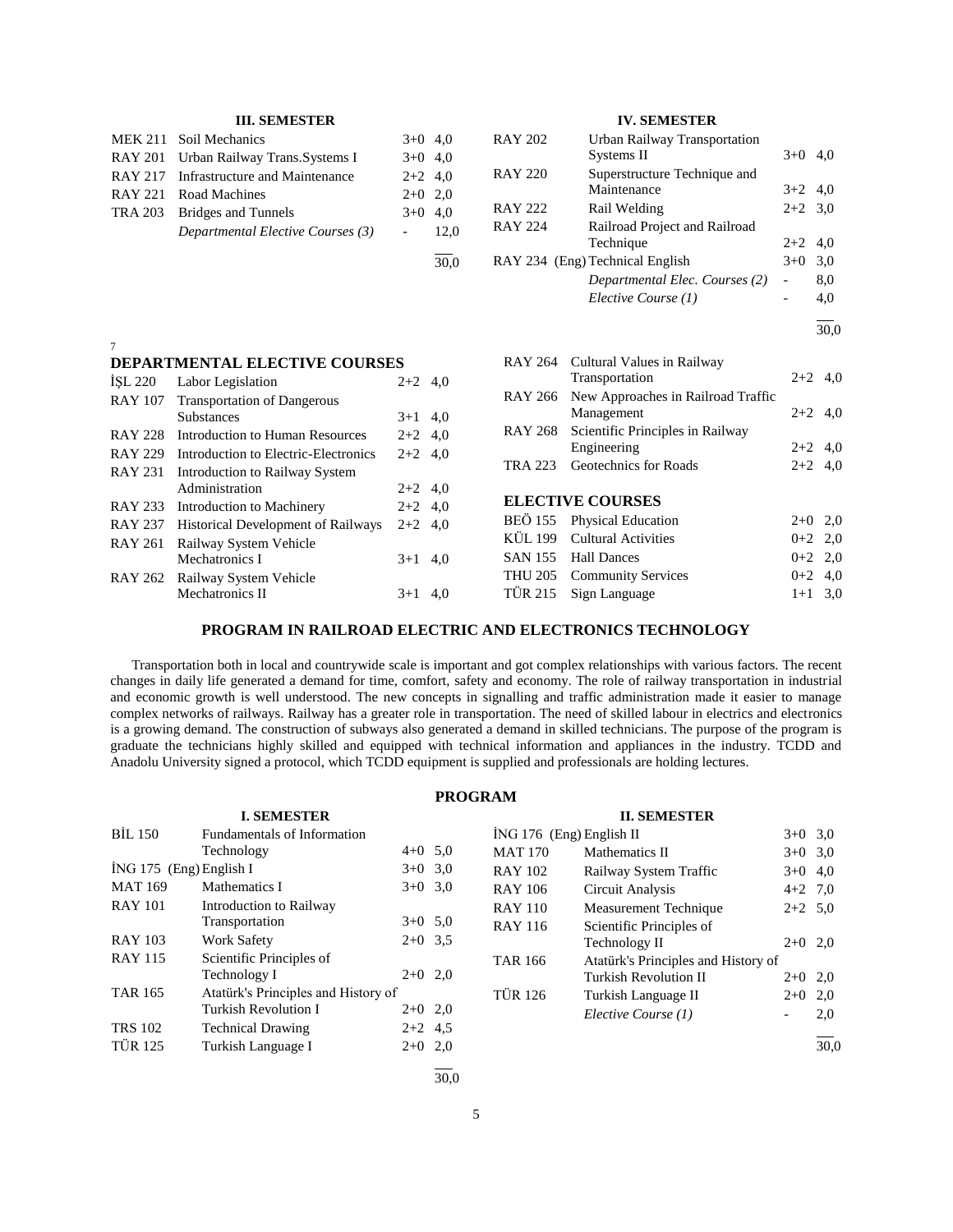# **III. SEMESTER**

| RAY 201 Urban Railway Transportation Systems |           |         |
|----------------------------------------------|-----------|---------|
|                                              | $3+0$ 4.0 |         |
| RAY 209 Energy Plants                        | $2+2$ 4.0 |         |
| RAY 211 Electrical Management Plants I       | $2+2$ 3.0 |         |
| RAY 213 Communication Technology             | $2+2$ 3.0 |         |
| RAY 235 Electronics                          | $3+2$ 4.0 |         |
| Departmental Elective Courses (3)            |           | $-12.0$ |
|                                              |           |         |

 $\frac{1}{30.0}$ 

# **IV. SEMESTER**

| <b>RAY 202</b> | Urban Railway Transportation        |           |     |
|----------------|-------------------------------------|-----------|-----|
|                | Systems II                          | $3+0$     | 4.0 |
| <b>RAY 212</b> | Electrical Management Plants II     | $2+2$ 3.0 |     |
| <b>RAY 214</b> | <b>Communication Technology II</b>  | $2+2$ 3.0 |     |
| <b>RAY 218</b> | <b>Telephone Station Technology</b> | $2+0$     | 2,0 |
|                | RAY 234 (Eng) Technical English     | $3+0$     | 3,0 |
| <b>RAY 236</b> | Signal Technique                    | $2+2$     | 3,0 |
|                | Departmental Elective Courses       |           |     |
|                | (2)                                 |           | 8,0 |
|                | Elective Course (1)                 |           | 4.0 |
|                |                                     |           |     |

30,0

|                | RAY 264 Cultural Values in Railway<br>Transportation | $2+2$ 4.0 |  |
|----------------|------------------------------------------------------|-----------|--|
| RAY 266        | New Approaches in Railroad Traffic<br>Management     | $2+2$ 4.0 |  |
|                | RAY 268 Scientific Principles in Railway             |           |  |
|                | Engineering                                          | $2+2$ 4.0 |  |
| <b>TOP 102</b> | Surveying                                            | $2+2$ 4.5 |  |
|                | <b>ELECTIVE COURSES</b>                              |           |  |
|                | BEÖ 155 Physical Education                           | $2+0$ 2,0 |  |
|                | KÜL 199 Cultural Activities                          | $0+2$ 2,0 |  |
|                | SAN 155 Hall Dances                                  | $0+2$ 2,0 |  |
|                | THU 205 Community Services                           | $0+2$ 4.0 |  |

TÜR 215 Sign Language  $1+1$  3,0

| <b>DEPARTMENTAL ELECTIVE COURSES</b> |           |  |
|--------------------------------------|-----------|--|
| $ISL 220$ Labor Legislation          | $2+2$ 4.0 |  |

| <b>RAY 107</b> | <b>Transportation of Dangerous</b>        |           |     |
|----------------|-------------------------------------------|-----------|-----|
|                | <b>Substances</b>                         | $3+1$     | 4,0 |
| <b>RAY 228</b> | Introduction to Human Resources           | $2+2$ 4.0 |     |
| <b>RAY 230</b> | Introduction to Railway Networks          | $2+2$     | 4,0 |
| <b>RAY 231</b> | <b>Introduction to Railway System</b>     |           |     |
|                | Administration                            | $2+2$ 4.0 |     |
| <b>RAY 233</b> | Introduction to Machinery                 | $2+2$ 4,0 |     |
| <b>RAY 237</b> | <b>Historical Development of Railways</b> | $2+2$ 4,0 |     |
| <b>RAY 242</b> | Computer Aid Circuit Analysis             | $2+2$     | 4,0 |
| <b>RAY 244</b> | Digital Electronic                        | $2+2$     | 4.0 |
| <b>RAY 261</b> | Railway System Vehicle                    |           |     |
|                | Mechatronics I                            | $3+1$     | 4.0 |
| RAY 262        | Railway System Vehicle                    |           |     |
|                | Mechatronics II                           | $3+1$     | 4.0 |
|                |                                           |           |     |

# **PROGRAM IN RAILROAD MACHINE TECHNOLOGY**

 Transportation both in local and countrywide scale is important and got complex relationships with various factors. The recent changes in daily life generated a demand for time, comfort, safety and economy. The role of railway transportation in industrial and economic growth is well understood. The new concepts in signalling and traffic administration made it easier to manage complex networks of railways. Railway has a greater role in transportation. The need of skilled labour in mechanics is a growing demand. The construction of subways also generated a demand in skilled technicians. The purpose of the program is graduate the technicians highly skilled and equipped with technical information and appliances in the industry. TCDD and Anadolu University signed a protocol, which TCDD equipment is supplied and professionals are holding lectures.

# **PROGRAM**

|                         | <b>I. SEMESTER</b>                  |           |           |                            | <b>II. SEMESTER</b>                  |           |  |
|-------------------------|-------------------------------------|-----------|-----------|----------------------------|--------------------------------------|-----------|--|
| <b>BİL 150</b>          | Fundamentals of Information         |           |           | <b>ELE 102</b>             | <b>Basics of Electricity</b>         | $2+2$ 3.0 |  |
|                         | Technology                          | $4+0$ 5.0 |           | $ING 176$ (Eng) English II |                                      | $3+0$ 3,0 |  |
| İNG 175 (Eng) English I |                                     |           | $3+0$ 3,0 | <b>MAT 170</b>             | Mathematics II                       | $3+0$ 3,0 |  |
| <b>MAT 169</b>          | Mathematics I                       |           | $3+0$ 3.0 | <b>MEK 104</b>             | <b>Statics Strength of Materials</b> | $3+0$ 4.5 |  |
| <b>RAY 101</b>          | Introduction to Railway             |           |           | <b>RAY 102</b>             | Railway System Traffic               | $3+0$ 4,0 |  |
|                         | Transportation                      |           | $3+0$ 5,0 | <b>RAY 104</b>             | Introduction to Machines             | $2+2$ 4.5 |  |
| <b>RAY 103</b>          | Work Safety                         | $2+0$ 3.5 |           | <b>RAY 116</b>             | Scientific Principles of             |           |  |
| <b>RAY 115</b>          | Scientific Principles of            |           |           |                            | Technology II                        | $2+0$ 2,0 |  |
|                         | Technology I                        | $2+0$ 2,0 |           | <b>TAR 166</b>             | Atatürk's Principles and History of  |           |  |
| <b>TAR 165</b>          | Atatürk's Principles and History of |           |           |                            | <b>Turkish Revolution II</b>         | $2+0$ 2,0 |  |
|                         | Turkish Revolution I                | $2+0$ 2,0 |           | TÜR 126                    | Turkish Language II                  | $2+0$ 2,0 |  |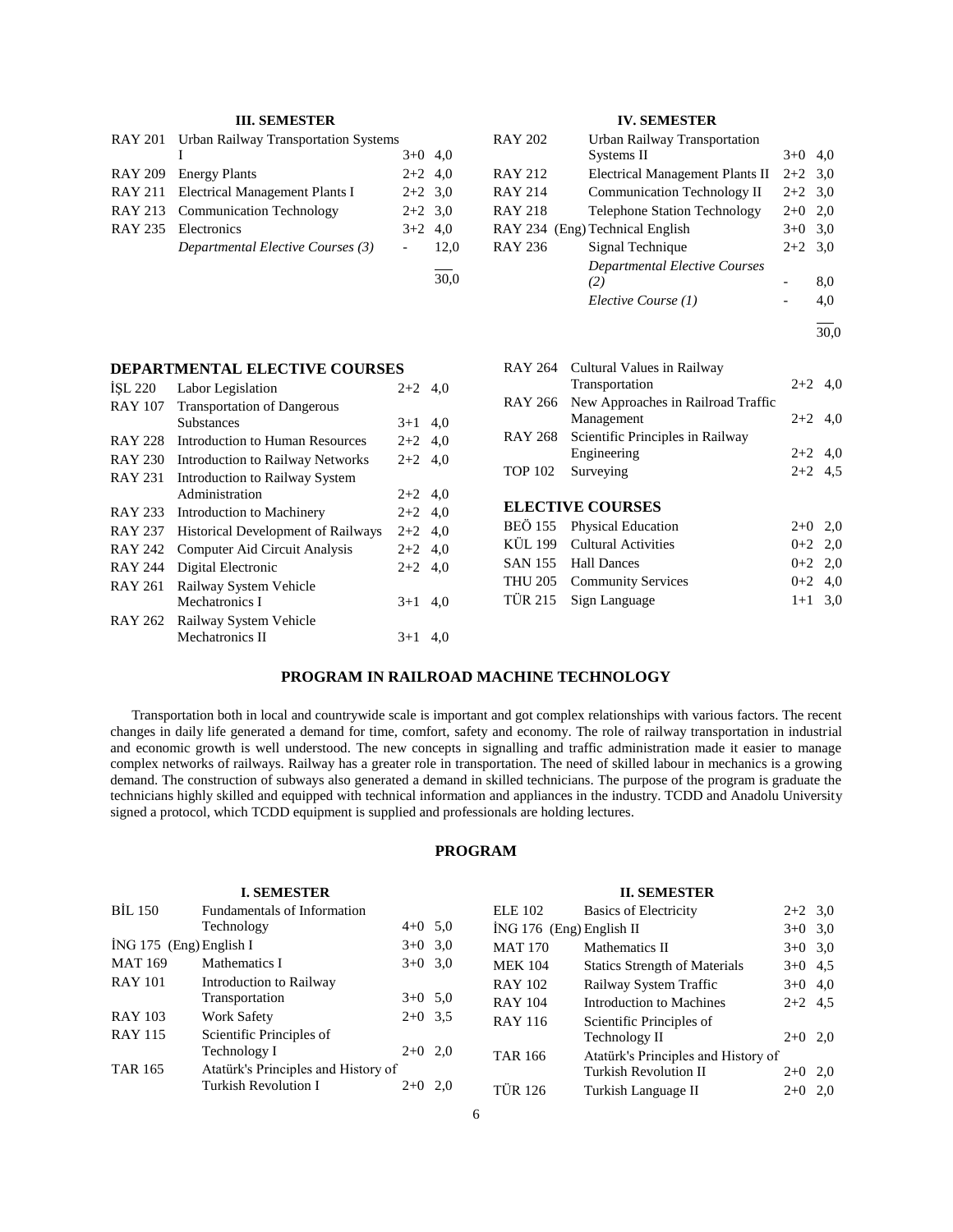| <b>TRS 102</b> | <b>Technical Drawing</b> | $2+2$ 4.5 |  |
|----------------|--------------------------|-----------|--|
| <b>TÜR 125</b> | Turkish Language I       | $2+0$ 2,0 |  |
|                |                          |           |  |

30,0

## **III. SEMESTER**

| MLZ 104 Handling |                                              | $2+2$ 3,0 |     |
|------------------|----------------------------------------------|-----------|-----|
|                  | RAY 120 Train Mechanics                      | $2+2$ 3.0 |     |
|                  | RAY 201 Urban Railway Transportation Systems |           |     |
|                  |                                              | $3+0$ 4,0 |     |
|                  | RAY 203 Basics of Engine                     | $2+2$ 4,0 |     |
|                  | RAY 207 Electric Engines                     | $2+2$ 4,0 |     |
|                  | RAY 239 Towing Vehicles I                    | $2+2$ 4,0 |     |
|                  | Departmental Elective Courses (2)            |           | 8,0 |
|                  |                                              |           |     |
|                  |                                              |           |     |

## **DEPARTMENTAL ELECTIVE COURSES**

| ISL 220        | Labor Legislation                         | $2+2$ 4.0 |     |
|----------------|-------------------------------------------|-----------|-----|
| <b>RAY 105</b> | Introduction to Locomotive Electrical     |           |     |
|                | <b>Systems</b>                            | $3+1$     | 4.0 |
| <b>RAY 107</b> | <b>Transportation of Dangerous</b>        |           |     |
|                | <b>Substances</b>                         | $3+1$ 4,0 |     |
| <b>RAY 228</b> | Introduction to Human Resources           | $2+2$ 4,0 |     |
| <b>RAY 229</b> | Introduction to Electric-Electronics      | $2+2$ 4,0 |     |
| <b>RAY 230</b> | <b>Introduction to Railway Networks</b>   | $2+2$ 4,0 |     |
| <b>RAY 231</b> | Introduction to Railway System            |           |     |
|                | Administration                            | $2+2$ 4,0 |     |
| <b>RAY 237</b> | <b>Historical Development of Railways</b> | $2+2$ 4,0 |     |
| <b>RAY 261</b> | Railway System Vehicle                    |           |     |
|                | Mechatronics I                            | $3+1$     | 4,0 |
| RAY 262        | Railway System Vehicle                    |           |     |
|                | Mechatronics II                           | $3+1$     | 4,0 |

*Elective Course (1)* - 2,0

l

30,0

# **IV. SEMESTER**

| <b>RAY 202</b> | <b>Urban Railway Transportation</b> |           |     |
|----------------|-------------------------------------|-----------|-----|
|                | Systems II                          | $3+0$ 4,0 |     |
| <b>RAY 204</b> | Railway Cars                        | $2+2$ 4.0 |     |
| <b>RAY 206</b> | Trains and Roundhouses              | $2+2$ 4.0 |     |
| <b>RAY 208</b> | <b>Basics of Brake</b>              | $2+2$ 4,0 |     |
|                | RAY 234 (Eng) Technical English     | $3+0$ 3.0 |     |
| <b>RAY 240</b> | Towing Vehicles II                  | $2+2$ 3,0 |     |
|                | Departmental Elective Course (1) -  |           | 4,0 |
|                | Elective Course (1)                 |           | 4,0 |
|                |                                     |           |     |

30,0

|         | RAY 264 Cultural Values in Railway               |             |  |
|---------|--------------------------------------------------|-------------|--|
|         | Transportation                                   | $2+2$ 4,0   |  |
| RAY 266 | New Approaches in Railroad Traffic<br>Management | $2+2$ 4,0   |  |
| RAY 268 | Scientific Principles in Railway                 |             |  |
|         | Engineering                                      | $2+2$ 4,0   |  |
| TOP 102 | Surveying                                        | $2+2$ 4.5   |  |
|         | <b>ELECTIVE COURSES</b>                          |             |  |
|         | BEÖ 155 Physical Education                       | $2+0$ 2,0   |  |
|         | KUI 199 Cultural Activities                      | $0+2$ 2 $0$ |  |

| KÜL 199 Cultural Activities | $0+2$ 2,0 |  |
|-----------------------------|-----------|--|
|                             |           |  |
| SAN 155 Hall Dances         | $0+2$ 2,0 |  |
| THU 205 Community Services  | $0+2$ 4.0 |  |
| TÜR 215 Sign Language       | $1+1$ 3.0 |  |

# **DEPARTMENT OF TRANSPORTATION SERVICES**

# **PROGRAM IN CIVIL AVIATION CABIN SERVICES**

 Civil Aviation Cabin Services Programme offers a period of two years education after high school. Students are selected among graduates of relateel vocational high schools and also by National University Entrance Examination (Students Placement Exam, OSS). About 100 students are admitted each year. Students have to take and pass all compulsory courses and reach a minimum GPA (Grade Point Average) of 2.00 before graduation Furthermore, students are required to participate in a 30 days of internship in approprıate organizations.

# **PROGRAM**

#### **I. SEMESTER** ANT 310 Swimming 1+2 3,0 BİL 150 Fundamentals of Information Technology 4+0 5,0 HYO 111 Introduction to Civil Aviation 1+1 2,0 İLT 201 Interpersonal Communication 3+0 4,5  $i$ NG 115 (Eng) English Speaking Skills I 1+1 2,5 **II. SEMESTER**  $i$ NG 116 (Eng) English Speaking Skills II 1+1 2,5 SAĞ 116 Health Information and First Aid in the Cabin  $1+2$  3,0 SHK 102 Meteorology 2+0 3,0 SHK 106 Introduction to Cabin Attendant  $1+2$  3,0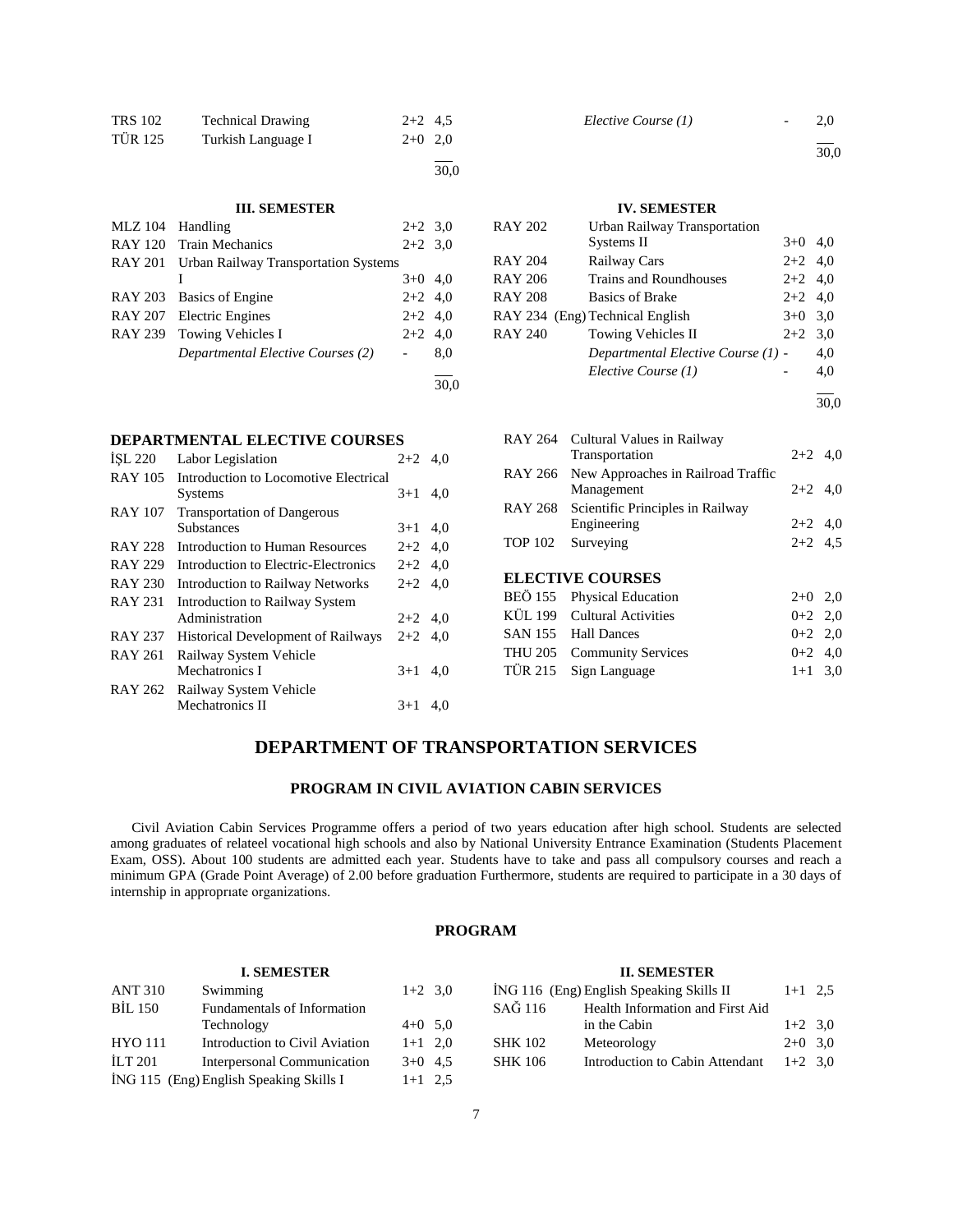| <b>SHK 101</b> | Knowledge of Basic Flight and       |           |     |
|----------------|-------------------------------------|-----------|-----|
|                | Aircraft                            | $1+1$ 2.0 |     |
| <b>TAR 165</b> | Atatürk's Principles and History of |           |     |
|                | Turkish Revolution I                | $2+0$     | 2.0 |
| <b>TÜR 125</b> | Turkish Language I                  | $2+0$     | 2.0 |
|                | Departmental Elective Course (1) -  |           | 3,0 |
|                | Foreign Language Courses I(1)       |           | 4.0 |
|                |                                     |           |     |

30,0

30,0

# **III. SEMESTER**

| HYO 227        | Airport and Flight Security               | $3+0$ 3.0 |     |
|----------------|-------------------------------------------|-----------|-----|
|                | ING 217 (Eng) English Speaking Skills III | $3+4$     | 7.0 |
| <b>SHK 201</b> | <b>Normal Safety Procedures</b>           | $1+3$ 3.5 |     |
| <b>SHK 205</b> | In-Flight Customer Services               | $1+2$ 3.0 |     |
| <b>SHK 207</b> | Passenger Service                         | $1+1$     | 2.0 |
|                | Departmental Elective Courses (2) -       |           | 7.5 |
|                | Foreign Language Courses III (1) -        |           | 4,0 |
|                |                                           |           |     |

**DEPARTMENTAL ELECTIVE COURSES**

| <b>HTK 406</b> | <b>Aviation Psychology</b>            | $3+0$   | 4,5 |
|----------------|---------------------------------------|---------|-----|
| <b>HYO 303</b> | Model Aircraft Constmetion            | $1+2$   | 3,0 |
| <b>HYO 308</b> | Organizational Behavior               | $3+0$   | 3,0 |
| <b>HYO 451</b> | General Aviation                      | $3+0$   | 3.5 |
| <b>ILT 303</b> | Communication and Persuasion          | $3+0$   | 4,5 |
| <b>ILT 356</b> | Non-Verbal Communication              | $3+0$   | 3.5 |
| <b>ILT 363</b> | Verbal Communication                  | $3+0$   | 4,5 |
| <b>ISL 102</b> | Management and Organization           | $3+0$   | 4,0 |
| ISL 213        | Human Sources Management              | $2+0$   | 3,0 |
| ISL 352        | Organizational Communication          | $2+0$   | 3,0 |
| <b>SHK 103</b> | Professional English I                | $2 + 1$ | 3,0 |
|                | SHK 104 (Eng) Professional English II | $2 + 1$ | 4,0 |
|                | SHK 107 (Eng) English in Real Life I  | $3+0$   | 4,0 |
|                | SHK 108 (Eng) English in Real Life II | $3+0$   | 4,0 |
| <b>SHK 203</b> | Basic Service Knowledge               | $1+1$   | 2,0 |
| <b>SHK 204</b> | In-Flight Services                    | $1+1$   | 2,0 |
| <b>SHK 206</b> | <b>CRS</b> Application                | $1 + 3$ | 3,5 |
| <b>SHK 212</b> | Ground Handling and Operation         | $1+1$   | 2,0 |
| <b>TÜR 215</b> | Sign Language                         | $1+1$   | 3,0 |
|                |                                       |         |     |

# **ELECTIVE COURSES**

| BEÖ 155 Physical Education            | $2+0$ 2,0 |  |
|---------------------------------------|-----------|--|
| KÜL 199 Cultural Activities           | $0+2$ 2,0 |  |
| MÜZ 151 Short History of Music        | $2+0$ 3,0 |  |
| MÜZ 155 Turkish Folk Music            | $2+0$ 2.0 |  |
| MÜZ 157 Traditional Turkish Art Music | $2+0$ 2.0 |  |
| SAN 155 Hall Dances                   | $0+2$ 2,0 |  |
| SNT 155 History of Art                | $2+0$ 2,0 |  |
| SOS 155 Folkdance                     | $2+0$ 2.0 |  |
|                                       |           |  |

| <b>TAR 166</b> | Atatürk's Principles and History of |       |      |
|----------------|-------------------------------------|-------|------|
|                | <b>Turkish Revolution II</b>        | $2+0$ | 2.0  |
| <b>TÜR 126</b> | Turkish Language II                 | $2+0$ | 2.0  |
|                | Departmental Elective Courses (2) - |       | 8,5  |
|                | Elective Course (1)                 |       | 2,0  |
|                | Foreign Language Courses II $(1)$ - |       | 4,0  |
|                |                                     |       | 30.0 |

# **IV. SEMESTER**

|         | ING 218 (Eng) English Speaking Skills IV | $2+3$ 5.5 |      |
|---------|------------------------------------------|-----------|------|
| SHK 202 | <b>Emergency Procedures</b>              | $1+3$ 3.5 |      |
| SHK 208 | Dangerous Goods                          | $1+1$ 2,0 |      |
| SHK 210 | In-Flight Resource Management            | $1+2$ 3.0 |      |
|         | Departmental Elective Courses (3) -      |           | 12,0 |
|         | Foreign Language Courses $IV(1)$ -       |           | 4,0  |
|         |                                          |           |      |

30,0

|         | THU 201 Community Services   | $0+2$ 2,0 |  |
|---------|------------------------------|-----------|--|
| TİY 308 | Republic Era Turkish Theatre | $2+0$ 3.0 |  |

# **FOREIGN LANGUAGE COURSES**

| CİN 255 (Chi) Chinese I                 | $3+0$     | 4,0 |
|-----------------------------------------|-----------|-----|
| ÇİN 256 (Chi) Chinese II                | $3+0$     | 4,0 |
| $\overline{C}$ IN 357 (Chi) Chinese III | $3+0$ 4,0 |     |
| ÇİN 358 (Chi) Chinese IV                | $3+0$ 4,0 |     |
| FRA 255 (Fra) French I                  | $3+0$ 4,0 |     |
| FRA 256 (Fra) French II                 | $3+0$ 4,0 |     |
| FRA 357 (Fra) French III                | $3+0$ 4,0 |     |
| FRA 358 (Fra) French IV                 | $3+0$ 4,0 |     |
| ISP 154 (Spa) Spanish I                 | $3+0$ 4,0 |     |
| $ISP 255$ (Spa) Spanish II              | $3+0$ 4,0 |     |
| ISP 257 (Spa) Spanish III               | $3+0$ 4,0 |     |
| ISP 358 (Spa) Spanish IV                | $3+0$ 4,0 |     |
| $ITA 255$ (Ita) Italian I               | $3+0$ 4,0 |     |
| $ITA 256$ (Ita) Italian II              | $3+0$ 4,0 |     |
| $ITA 357$ (Ita) Italian III             | $3+0$ 4,0 |     |
| ITA 358 (Ita) Italian IV                | $3+0$ 4,0 |     |
| JAP 301 (Jap) Japanese I                | $4+0$ 4,0 |     |
| JAP 302 (Jap) Japanese II               | $4+0$ 4,0 |     |
| JAP 403 (Jap) Japanese III              | $4+0$ 4,0 |     |
| JAP 404 (Jap) Japanese IV               | $4+0$ 4,0 |     |
| RUS 115 (Rus) Russian I                 | $3+0$ 4,0 |     |
| RUS 116 (Rus) Russian II                | $3+0$ 4,0 |     |
| RUS 217 (Rus) Russian III               | $3+0$ 4,0 |     |
| RUS 218 (Rus) Russian IV                | $3+0$ 4,0 |     |
|                                         |           |     |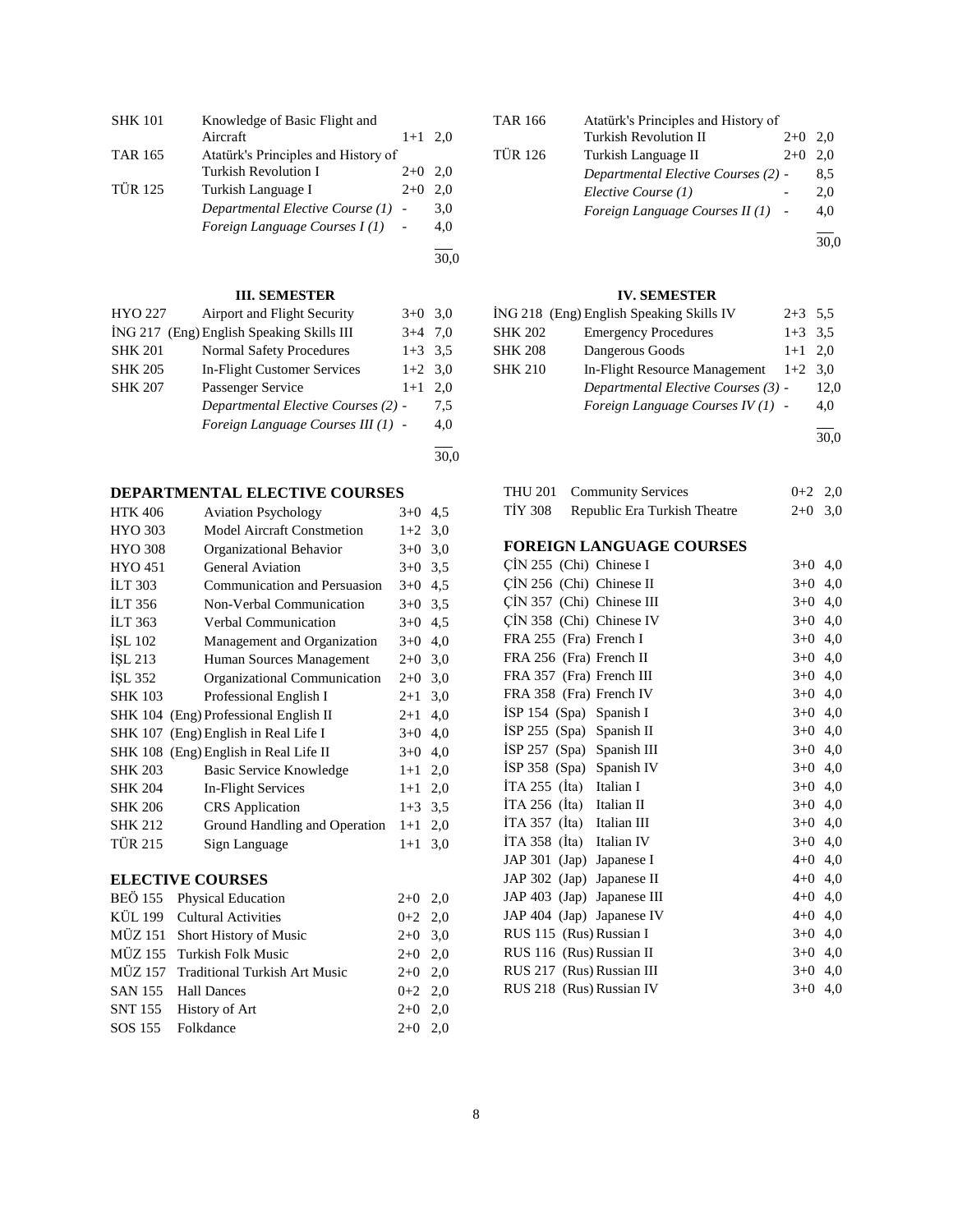# **PROGRAM IN RAILROAD TRANSPORTATION MANAGEMENT**

 Transportation both in local and countrywide scale is important and got complex relationships with various factors. The recent changes in daily life generated a demand for time, comfort, safety and economy. The role of railway transportation in industrial and economic growth is well understood. The new concepts in signalling and traffic administration made it easier to manage complex networks of railways. Railway has a greater role in transportation. The need of skilled labour in management is a growing demand. The construction of subways also generated a demand in skilled technicians. The purpose of the program is graduate the technicians highly skilled and equipped with technical information and appliances in the industry. TCDD and Anadolu University signed a protocol, which TCDD equipment is supplied and professionals are holding lectures.

# **PROGRAM**

# **I. SEMESTER**

| <b>BIL 150</b>            | Fundamentals of Information         |           |      |
|---------------------------|-------------------------------------|-----------|------|
|                           | Technology                          | $4+0$ 5,0 |      |
| $ING 175$ (Eng) English I |                                     | $3+0$ 3.0 |      |
| <b>MAT 169</b>            | Mathematics I                       | $3+0$ 3.0 |      |
| <b>RAY 101</b>            | Introduction to Railway             |           |      |
|                           | Transportation                      | $3+0$ 5.0 |      |
| <b>RAY 103</b>            | <b>Work Safety</b>                  | $2+0$ 3.5 |      |
| <b>RAY 115</b>            | Scientific Principles of            |           |      |
|                           | Technology I                        | $2+0$ 2.0 |      |
| <b>TAR 165</b>            | Atatürk's Principles and History of |           |      |
|                           | Turkish Revolution I                | $2+0$ 2,0 |      |
| <b>TRS 102</b>            | <b>Technical Drawing</b>            | $2+2$ 4.5 |      |
| <b>TÜR 125</b>            | Turkish Language I                  | $2+0$     | 2,0  |
|                           |                                     |           | 30.0 |

#### **III. SEMESTER**

| <b>HUK 154</b> | Commercial Law                              | $2+0$ 3.0 |     |
|----------------|---------------------------------------------|-----------|-----|
| <b>İKT 214</b> | <b>Transportational Economics</b>           | $2+0$     | 2,0 |
| <b>PZL 401</b> | Marketing                                   | $2+0$ 3.0 |     |
| <b>RAY 201</b> | <b>Urban Railway Transportation Systems</b> |           |     |
|                |                                             | $3+0$ 4,0 |     |
| RAY 223        | Railway System Management                   | $2+2$ 3.0 |     |
|                | RAY 225 Train and Wagon Planning            | $3+2$ 4,0 |     |
| RAY 227        | Railway Transportation I                    | $3+0$     | 3,0 |
|                | Departmental Elective Courses (2)           |           | 8,0 |
|                |                                             |           |     |

# **DEPARTMENTAL ELECTIVE COURSES**

| <b>ISL 220</b> | Labor Legislation                    | $2+2$ 4,0 |  |
|----------------|--------------------------------------|-----------|--|
| LOJ 212        | Logistics Management                 | $2+2$ 4,0 |  |
| <b>PZL 456</b> | Services Marketing                   | $3+0$ 4.5 |  |
| <b>RAY 107</b> | <b>Transportation of Dangerous</b>   |           |  |
|                | <b>Substances</b>                    | $3+1$ 4,0 |  |
| RAY 228        | Introduction to Human Resources      | $2+2$ 4.0 |  |
| <b>RAY 229</b> | Introduction to Electric-Electronics | $2+2$ 4,0 |  |
| <b>RAY 230</b> | Introduction to Railway Networks     | $2+2$ 4,0 |  |
|                | RAY 233 Introduction to Machinery    | $2+2$ 4.0 |  |
|                |                                      |           |  |

# **II. SEMESTER**

| $ING 176$ (Eng) English II |                                     | $3+0$     | 3,0 |
|----------------------------|-------------------------------------|-----------|-----|
| İŞL 101                    | <b>Introduction to Business</b>     | $3+0$     | 4,5 |
| <b>MAT 170</b>             | Mathematics II                      | $3+0$     | 3,0 |
| <b>MUH 151</b>             | Introduction to Accounting          | $3+0$     | 4,5 |
| <b>RAY 102</b>             | Railway System Traffic              | $3+0$     | 4.0 |
| <b>RAY 116</b>             | Scientific Principles of            |           |     |
|                            | Technology II                       | $2+0$     | 2,0 |
| <b>RAY 120</b>             | <b>Train Mechanics</b>              | $2+2$ 3.0 |     |
| <b>TAR 166</b>             | Atatürk's Principles and History of |           |     |
|                            | Turkish Revolution II               | $2+0$     | 2,0 |
| <b>TÜR 126</b>             | Turkish Language II                 | $2+0$     | 2,0 |
|                            | Elective Course (1)                 |           | 2,0 |
|                            |                                     |           |     |

 $\frac{1}{30.0}$ 

#### **IV. SEMESTER**

| ISN 102        | <b>Public Relations</b>         | $3+0$ | 3,0 |
|----------------|---------------------------------|-------|-----|
| IST 201        | <b>Statistics</b>               | $3+0$ | 3,0 |
| <b>RAY 202</b> | Urban Railway Transportation    |       |     |
|                | Systems II                      | $3+0$ | 4,0 |
| <b>RAY 226</b> | <b>International Railway</b>    |       |     |
|                | Transportation                  | $3+0$ | 3,0 |
|                | RAY 234 (Eng) Technical English | $3+0$ | 3,0 |
| <b>RAY 238</b> | Railway Systems Cost Analysis   | $2+0$ | 2,0 |
|                | Departmental Elective Courses   |       |     |
|                | (2)                             |       | 8,0 |
|                | Elective Course (1)             |       | 4,0 |
|                |                                 |       |     |

30,0

# RAY 237 Historical Development of Railways 2+2 4,0 RAY 260 Transportation Management 2+2 4,0 RAY 261 Railway System Vehicle Mechatronics I  $3+1$  4,0 RAY 262 Railway System Vehicle  $M_{\text{echstronic}}$  II  $3+1$  4.0

| NICCHALLOTIICS 11                          | $3+1$ 4.0 |  |
|--------------------------------------------|-----------|--|
| RAY 264 Cultural Values in Railway         |           |  |
| Transportation                             | $2+2$ 4.0 |  |
| RAY 266 New Approaches in Railroad Traffic |           |  |
| Management                                 | $2+2$ 4.0 |  |

 $\frac{1}{30.0}$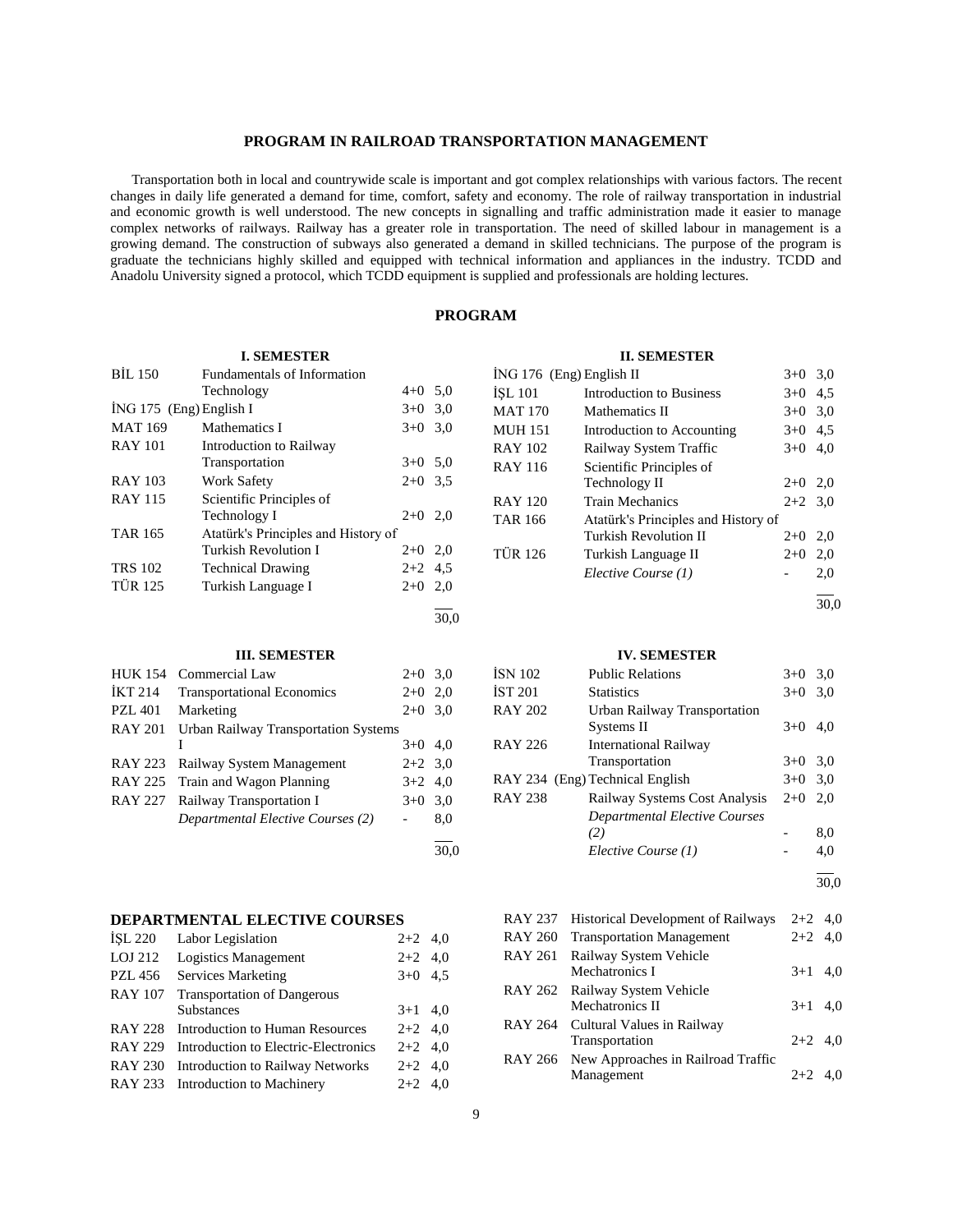| RAY 268 Scientific Principles in Railway |           |  | KÜL 199 Cultural Activities | $0+2$ 2,0 |  |
|------------------------------------------|-----------|--|-----------------------------|-----------|--|
| Engineering                              | $2+2$ 4,0 |  | SAN 155 Hall Dances         | $0+2$ 2,0 |  |
| TOP 102 Surveying                        | $2+2$ 4.5 |  | THU 205 Community Services  | $0+2$ 4,0 |  |
|                                          |           |  | TÜR 215 Sign Language       | $1+1$ 3,0 |  |
| <b>ELECTIVE COURSES</b>                  |           |  |                             |           |  |
| BEÖ 155 Physical Education               | $2+0$ 2,0 |  |                             |           |  |

# **PROGRAM IN TRANSPORTATION AND TRAFFIC SERVICES**

 Scientific and technological improvements of our times have effected society and human life in many ways and increased life standards with new technology and equipments. Transportation vehicles; have positive effects in economic, social and cultural improvements. The fact that the number of vehicles and drivers has increased has created the concept of "Traffic Safety". Traffic safety concept includes deaths, injuries, physical disabilities, social-economical losses, relatives of dead and wounded, and psychological, social effects, environmental pollution. Traffic accidents occured without concern of time, person and location effect all people in society and therefore interest public opinion. In developed countries; there are many projects about traffic safety, and there are institutions educating people about traffic, and highway transportation,also educating experts and producing various research. Depending on the results of these researchs, new plans and social campaigns are being held. Besides the increase in number of motor vehicles and drivers, improvements in the country, the increase in population, unsystematic city planning increase the possibility of traffic accidents and causes difficulties for the solution of the traffic safety problem. Traffic safety; can be solved by the improvements in infrastructure and training of more people about traffic.Highway Transportation and Traffic Program held by Porsuk Vocational School aims at supplying the labor force necessary for highway transportation and traffic.

# **PROGRAM**

30,0

|                           | <b>I. SEMESTER</b>                 |           |     |
|---------------------------|------------------------------------|-----------|-----|
| <b>BIL 150</b>            | <b>Fundamentals of Information</b> |           |     |
|                           | Technology                         | $4+0$ 5.0 |     |
| $ING 175$ (Eng) English I |                                    | $3+0$     | 3,0 |
| <b>IST 201</b>            | <b>Statistics</b>                  | $3+0$     | 3,0 |
| <b>MAT 169</b>            | Mathematics I                      | $3+0$ 3.0 |     |
| <b>MEK 103</b>            | <b>Vehicle Mechanics</b>           | $3+2$ 5.0 |     |
| <b>RAY 115</b>            | Scientific Principles of           |           |     |
|                           | Technology I                       | $2+0$     | 2.0 |
| <b>TRA 101</b>            | Introduction to Transportation and |           |     |
|                           | Traffic Technique                  | $3+0$ 5.0 |     |
| <b>TÜR 125</b>            | Turkish Language I                 | $2+0$     | 2,0 |
|                           | Elective Course (1)                |           | 2,0 |
|                           |                                    |           |     |

#### **III. SEMESTER**

|                   | HUK 153 Fundamentals Concepts of Law | $2+0$ 3,0 |     |
|-------------------|--------------------------------------|-----------|-----|
|                   | MEK 211 Soil Mechanics               | $3+0$ 4,0 |     |
| PSI 203           | <b>Traffic Psychology</b>            | $2+0$ 2,0 |     |
| $SA\tilde{G}$ 102 | First Aid                            | $2+0$ 2.5 |     |
| TAR 165           | Atatürk's Principles and History of  |           |     |
|                   | <b>Turkish Revolution I</b>          | $2+0$ 2,0 |     |
| <b>TRA 201</b>    | Traffic Planning and Application I   | $2+2$ 4.5 |     |
| <b>TRA 217</b>    | Road Projects and Highway            |           |     |
|                   | Techniques                           | $2+2$ 4,0 |     |
|                   | Departmental Elective Courses (2)    |           | 8,0 |
|                   |                                      |           |     |

| <b>II. SEMESTER</b>        |                                      |           |           |  |
|----------------------------|--------------------------------------|-----------|-----------|--|
| $ING 176$ (Eng) English II |                                      |           | $3+0$ 3.0 |  |
| <b>MAT 170</b>             | Mathematics II                       | $3+0$ 3.0 |           |  |
| <b>MEK 104</b>             | <b>Statics Strength of Materials</b> | $3+0$ 4.5 |           |  |
| RAY 116                    | Scientific Principles of             |           |           |  |
|                            | Technology II                        | $2+0$ 2,0 |           |  |
| <b>TOP 102</b>             | Surveying                            | $2+2$ 4.5 |           |  |
| <b>TRA 104</b>             | Traffic Regulations and Law          | $2+0$ 2.5 |           |  |
| <b>TRA 106</b>             | <b>Transportation Politics and</b>   |           |           |  |
|                            | Planning                             | $3+0$     | 4,0       |  |
| <b>TRS 102</b>             | <b>Technical Drawing</b>             | $2+2$ 4.5 |           |  |
| <b>TÜR 126</b>             | Turkish Language II                  | $2+0$ 2,0 |           |  |
|                            |                                      |           |           |  |

#### **IV. SEMESTER**

| <b>IKT 214</b> | <b>Transportational Economics</b>  | $2+0$     | 2,0 |
|----------------|------------------------------------|-----------|-----|
| <b>TAR 166</b> | Atatürk's Principles and History   |           |     |
|                | of Turkish Revolution II           | $2+0$     | 2,0 |
| <b>TRA 202</b> | Traffic Planning and Applic. II    | $2+2$ 3,0 |     |
| <b>TRA 203</b> | <b>Bridges and Tunnels</b>         | $3+0$     | 4,0 |
| <b>TRA 204</b> | Road Superstructure                | $2+0$     | 2,0 |
| <b>TRA 210</b> | Accident Location, Investigation   |           |     |
|                | and Consultative Authority         | $2+2$ 3,0 |     |
|                | TRA 212 (Eng) Technical English    | $3+0$     | 3.0 |
| <b>TRA 214</b> | Computer Applications in Traffic   |           |     |
|                | Planning                           | $2+2$     | 3,0 |
|                | Departmental Elective Course (1) - |           | 4,0 |
|                | Elective Course (1)                |           | 4,0 |
|                |                                    |           |     |

30,0

30,0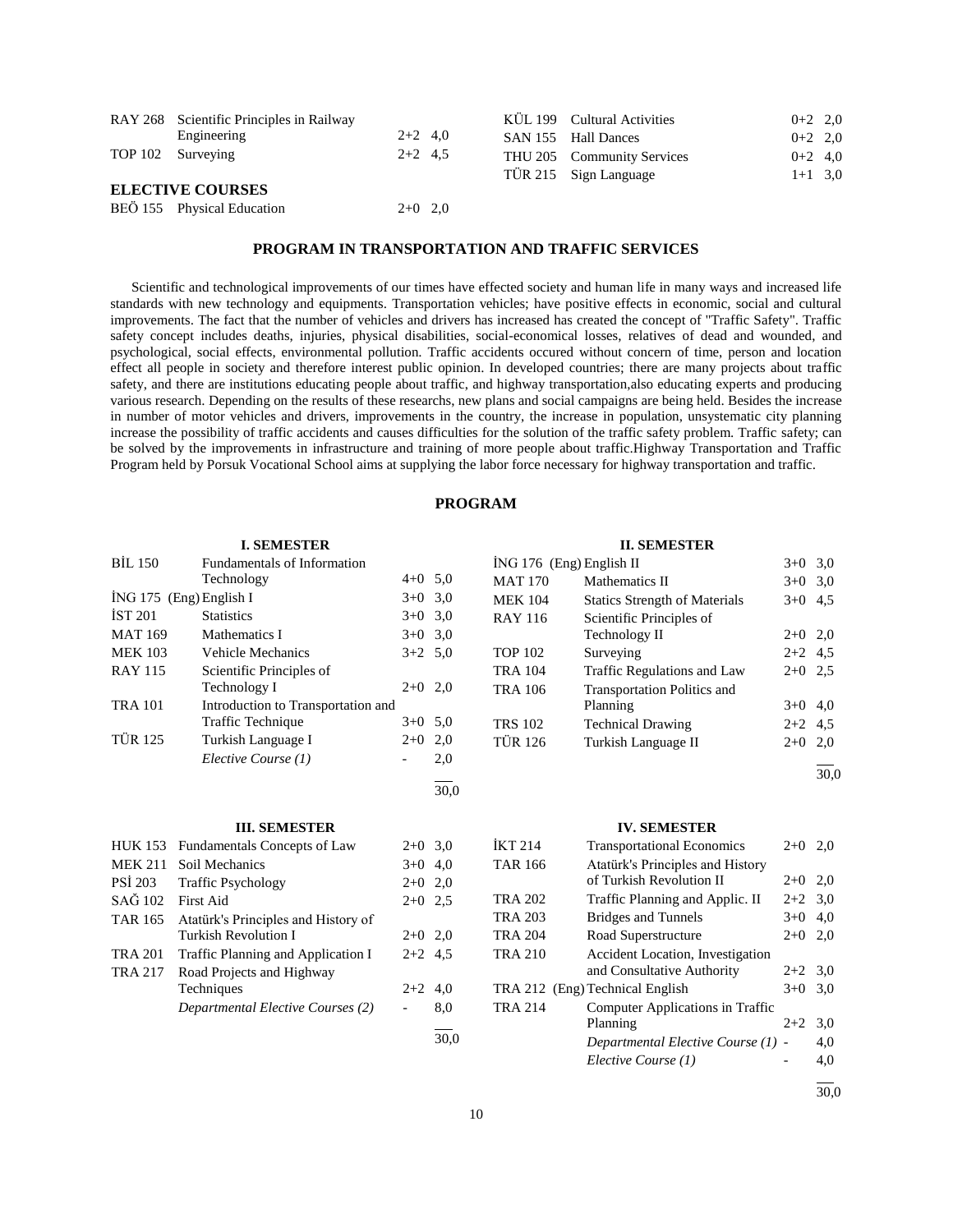# **DEPARTMENTAL ELECTIVE COURSES**

| <b>İSN 102</b> | <b>Public Relations</b>                   | $3+0$ | 3,0 |
|----------------|-------------------------------------------|-------|-----|
| <b>PSI 208</b> | <b>Conflict and Stress Management</b>     | $3+0$ | 5,0 |
| <b>TRA 206</b> | International Traffic Law Enforcement 3+0 |       | 4.0 |
| <b>TRA 209</b> | <b>Traffic Documentation Operations</b>   | $3+0$ | 4,0 |
| <b>TRA 211</b> | <b>Traffic Education</b>                  | $3+0$ | 4.0 |
| <b>TRA 213</b> | <b>Highway Services and Maintenance</b>   | $3+0$ | 4,0 |
| <b>TRA 215</b> | Motorized Vehicle Technology              | $3+0$ | 4.0 |
| <b>TRA 216</b> | Highway Traffic Safety Control            | $3+0$ | 4,0 |
| <b>TRA 219</b> | <b>Traffic Audits and Regulations</b>     | $3+0$ | 4.0 |
|                |                                           |       |     |

| TRA 221 Geographic Information Systems and |           |  |
|--------------------------------------------|-----------|--|
| Road Modeling                              | $3+0$ 4.0 |  |
| TRA 223 Geotechnics for Roads              | $2+2$ 4,0 |  |
| TRA 225 Vehicle and Driving Safety         | $3+1$ 4,0 |  |
|                                            |           |  |
| <b>ELECTIVE COURSES</b>                    |           |  |
| BEÖ 155 Physical Education                 | $2+0$ 2.0 |  |
| KÜL 199 Cultural Activities                | $0+2$ 2.0 |  |
| SAN 155 Hall Dances                        | $0+2$ 2.0 |  |

THU 205 Community Services 0+2 4,0 TÜR 215 Sign Language  $1+1$  3,0

# **COURSE CONTENTS**

#### **ANT 310 Swimming 1+2 3,0**

Teaching Phases in Swimming: Adaptation to Water, Respiration, Adaptation of Eyes, Floating, Advancing in water; Swimming Techniques and Analyses: Freestyle, Backstroke, Butterfly, Breaststroke; Rules of Competitions and officiating; Triathlon; Organization in Swimming; FINA; Dimensions of Swimming Pools; Biomechanics of Swimming.

# **BEÖ 155 Physical Education 2+0 2,0**

Definition of Physical Education and Sports; Aims, Disadvantages of Inactive Life; Various Activities for Physical Education; Recreation; Human Physiology; First Aid; Sports Branches: Definition, Rules and Application; Keep Fit Programs.

#### **BİL 150 Fundamentals of Information Technology 4+0 5,0**

Introduction to Computer: History of Computer; Operating Systems: Introduction to operating systems; Office Software-Word Processors and Document Systems: General Characteristics of the Office Software; Office-Software-Spreadsheets Programs: Spreadsheets Programs; Office Software-Presentation Programs: Presentation Programs; E Mail-Personal Communication Management: General Characteristics of the E Mailing System; Effective use of the Internet and Internet Security; Network Technologies. Computer Hardware and Error Detection: Types of Computers; Social Networks and Social Media: Social Media and Introduction to Social Media; Special Application Software: Multimedia; Law and Ethics of Informatics: Intellectual Property and Informatics Law; E-Learning: Developments in E-Learning; E-Government Applications; Computer and Network Security; Latest Strategic Technologies of Informatics: Factors Affecting Technological Developments.

# **ÇİN 255 Chinese I 3+0 4,0**

Functions; Greetings, how do you do? Making an acquaintance; What is your name? Making an inquiry; When is your birthday? Where do you live? Phonetics; Phonetic alphabet, Initials, Finals, Tones, Spelling; Grammar; Affirmative and negative questions; Questions

with interrogative pronouns-Sentences with adjectival predicate?with a verbal predicate?with a nominal predicate & with verbal constructions in series; The attributive genitive; The shi sentence?Ways to show the year, The month, The day and the days of the week; The question tag Haoma; You sentences; Prepositional constructions; Grammatical functions of time words; Adverbial adjuncts; Words of location.

# **ÇİN 256 Chinese II 3+0 4,0**

Functions; Needs: I want to buy something, Making an appointment: Have you ever seen Turkey? Going to some places, Welcome; Reception; Let's have a toast! Grammar; Modal particle le Reduplication of verbs; Sentences with a subject-predicate; Modal verbs; Sentences with a ditransitive verb; The modal verb hui; Numeral-measure compounds; Pivotal sentences; shi sentences; Complement of result; Preposition gei, Aspect particle guo, Sentences without a subject; Expression hai mei you ne, Alternative questions; Directional complement; Expressions yao le, shi de, Objects of cong and zai with zher & nar, Frequency degrees; Verb phrase or subject-predicate phrase.

#### **ÇİN 357 Chinese III 3+0 4,0**

Functions; Intation: Will you join us? Declination: I can't go; Apology: Regret: I haven't seen him; Praise: Great; Congratulation: Persuasion: Don't smoke, Comparison: It is colder today, Hobby: I like walking; Language: Speak slowly, Grammar; Continuous actions; Durational words or phrases; Aspect particle & verb le, Adjective hao, Adverbs jiu &cai Complements of Direction, Potential, Quantity & Duration, Pivotal sentence with rang Affirmative questions with shibushi, expressions of you you, yaoshi jiu & chu le yi wai kai & xia; youdianr as an adverbial adjunct; Sentences expressing existence; Use of duo, bi you & meiyou for comparison; Questions with ba.

We are sorry to let you go, Shipment; Is this the place for checking? To see someone off; Have a pleasant journey;

# **ÇİN 358 Chinese IV 3+0 4,0**

Functions; Travelling: Is the park beautiful! Are there any books? To see a doctor; I have a flu; To pay a visit; Are you better now? Departure; I'll return home, To give a farewell: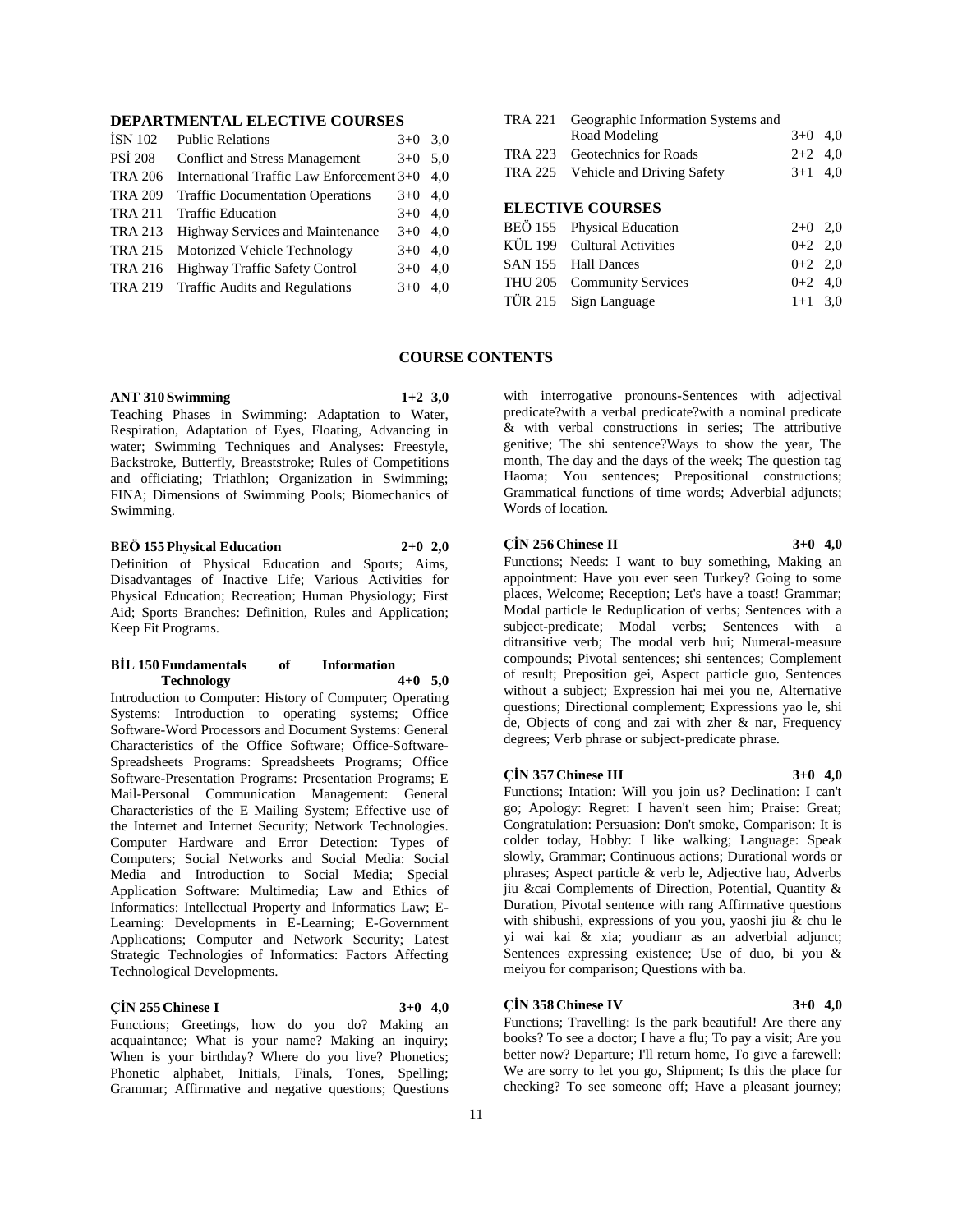Grammar: rhetoric questions with bushima, Duration of an action; Jian as a complement of result; Reduplication of adjectives & structural particle di ba sentences; Expressions yi jiu , youde youde & le jiu; Complex sentences with suiran, danshi &budan; Passive sentences; Verb dong as potential complement; Continuation & progression of an action; Use of buru for comparison.

#### **ELE 102 Basics of Electricity 2+2 3,0**

Formation and Properties of Electricity; Basic Electrical Laws; Direct Current and Alternative Current Sources;<br>Electricity-Work and Electricity-Power Relations; Electricity-Power Transformers and Electrical Installation Schemes; Operations and Connections of Electric Motors; Equipments Used in Electrical Installations; Stable Electrical Plants; Energy Sources.

**ELO 108 Basic Electricity and Electronics 2+2 5,0** Electron Theory: Structure Of The Electric Charges and Atoms, Molecules, Distribution in Ions, Conductors, Molecular Structure Of Semiconductors and insulators; Static Electricity and Transmission: Static Electricity and Electrostatic Loads Distribution, Coulomb?s Law, Electricity Solids, Liquids, Gases and İn Vacuum Transmission; Electrical Terminology: Electromotor Force, Voltage, Current, Resistance, Conductivity, Conventional Current, Elektron Flow, Electricity Production Methods; Direct Current Supplies, Batteries and Types, Serial and Parallel Batteries , Internal Resistance and Its Effects, Thermocouples, Photocells Study; Alternating Current Theory: Sinüsoidal Waves, Phase, Period, Frequency, Voltage, Current and Power; Triangle / Square Waves; Principles Of Single Phase and Three Phase, Electronic Equipment: Electronic Equipment İn Aircraft, Flight Computers: Basic Computer Structures; Electrostatic Sensitive Devices, Protection Against Electric Shock.

#### **EMY 225 Urbanization and Environment Problems 2+0 2,0**

Urbanization; Causes of Urbanization; City Planning; Residence Policy: Slum House, Metropolitan territories planning; Metropolitan Management and Public Utilities; Metropolitan Management in Turkey; Environmental Urbanization; Environment and Envorinmental Problems; Envorinmental Pollution and Protecting.

#### **FRA 255 French I 3+0 4,0**

Language Functions: Greetings, Invitations, accepting or refusing invitations; Vocabulary Knowledge: Nourishment, Accommodation, Clothing and colors, Bairams and activities; Grammar: Expressions showing quantity, Demonstrative and possessive adjectives, Prepositions and time indicators, Stressed personal pronouns, Imperatives, Verbs with double pronouns; Learning About French Culture: An area in France: La Baurgogne; Pronunciation, Semi-vowels, Gliding.

# **FRA 256 French II 3+0 4,0**

Language functions: Imperatives and wishes; Evaluation, Proving and Thanking; Vocabulary: Nourishment,

Accommodation, Clothing and colors, Bairams and activities; Ordinal Numbers; Grammar: Expressions showing quantity, Demonstrative and Possessive Adjectives, Prepositions and Time indicators, Stressed personal pronouns: Imperative moods, Verbs with double pronouns; Learning about Target Culture: An Area in France: La Bourgogne; Pronunciation: Intonation, Semi-Vowels, Gliding.

#### **FRA 357 French III 3+0 4,0**

Language Functions: Expressing One's Opinion, Asking for Giving Negative Reaction, Confirmation, Asking for Explanation, Making Suggestions; Vocabulary: Education, Transportation, Communication, Family, Health; Grammar: Pronouns, Indirect Speech, Futur Proche and Future Tense, Passé Composé, Imparfait, Negation; Pronunciation: Intonation, Gliding, Vowels; Learning about French Culture: Regions and Social Life in France.

#### **FRA 358 French IV 3+0 4,0**

Language Functions: Expressing Wishes, Prohibition and Acceptance, Expressing Opinions and Debating, Expressing Regrets; Vocabulary: Press and Media, Weather Forecast and Seasons, Means of Communication; Grammar: Compound Pronouns, Comparatives, Futur, Imperatives, Passé Recent - Présent Continu, Conditionnel, Impersonnel<br>Verbs, Group III Verbs, Conditional Clauses; Conditional Clauses; Pronunciation: Intonation, Complex Sounds; Learning about French Culture: Regional Life, Economical and Ecological Problems, Traditions and Modern Life.

# **HTK 406 Aviation Psychology 3+0 4,5**

Definition of Aviation Psychology and History; Human Information Processing; Vigilance and Attention; Senses and Perception; Definition of Attention: Main factors affecting person's attention level, Attention in working group; Perception: Senses and functions of perception; Memory and Learning: Basic forms and types of memory; Definition of Motivation: Relationship between motivation and learning, Performance and attention; Personality: Definition, Developing stages, Personality disorders; Human Error and Decision Making; Communication: Various levels of communication, Communication practice in regard to preventing or solving conflicts; Stress Management Techniques.

# **HUK 117 Fundamentals of Law 2+0 2,0**

Systems of Law: The Turkish law system; Branchs and Sources of Law; The Turkish Judgement System; Judgement System and Types of Lawsuit; Legal Actions: Relationships and treatments; Personality Concept; Classified of Persons: Real and legal Persons; Efficiencies of Persons: Right efficiency, Action efficiency; Relationship, Residence; Inheritance Concept and Legal Inheritors; Rights, Examined of The Private Rights; Acquiring of Rights and Goodwill Rules: Losing and Protection of Rights and Proof Responsibility; Ownership Right, Purview and Types of Ownership Right; Obligation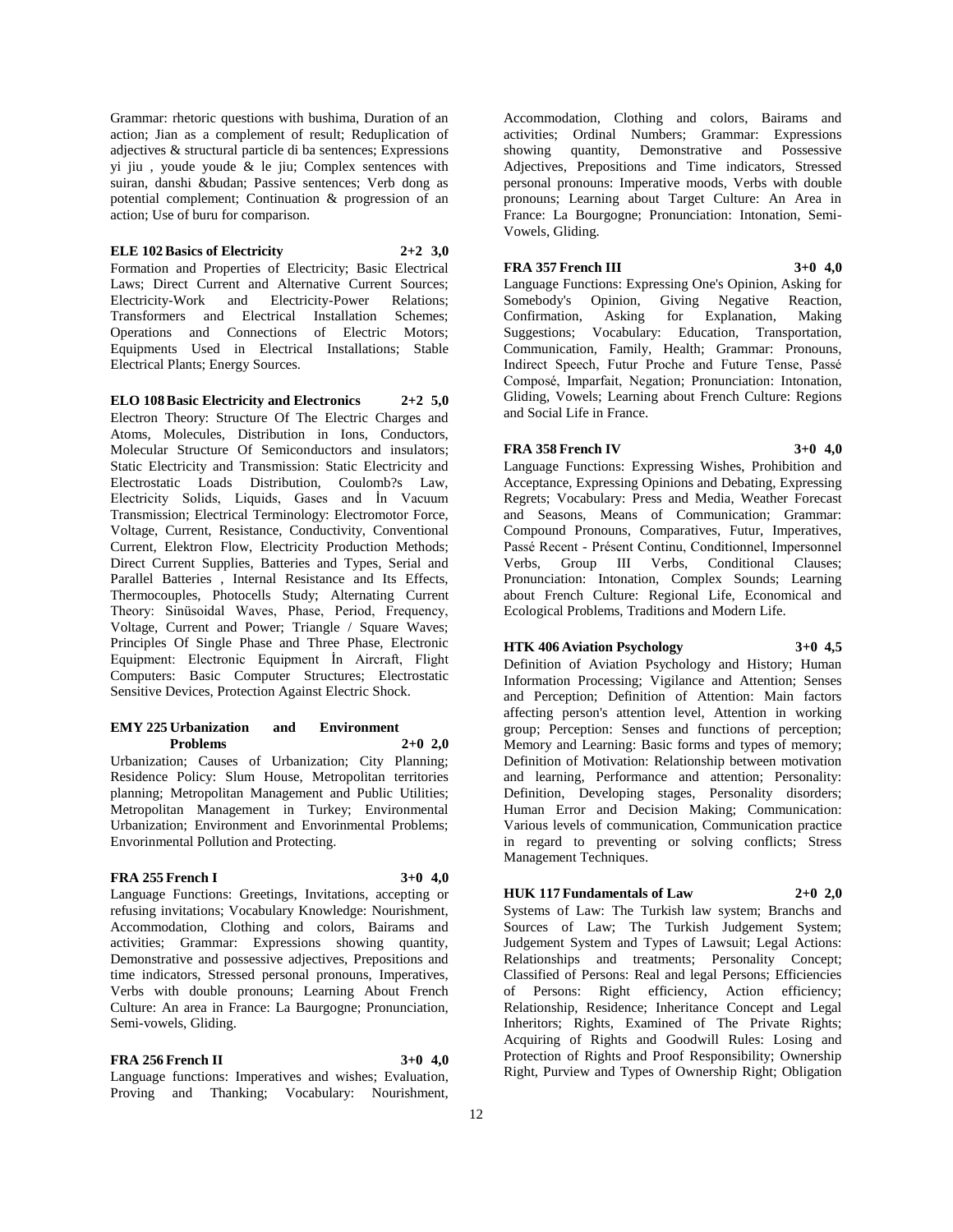Concept and Types of Contract; Laws of Independent Accountancy and Financial Adviser.

**HUK 153 Fundamentals Concepts of Law 2+0 3,0** Social Rules and Law; Concept of Law and Legal Sanctions; Characteristics of Legal Rules; Sources of Law; Branchs of Law; Definition and Types of Legal Rights; Legal Capacity: As subject of rights, Capacity to act; Kinship; Domicile; Protection of Personality; Possession; Ownership; Obligation and Responsibility; Judiciary Systems.

**HUK 154 Commercial Law 2+0 3,0**

Commercial Law Concept and Commercial Enterprise; Merchant; Commercial Name; Commercial Register; Unfair Competition; Commercial Reports; Merchant Assistant; Current Account; Partnership Concept; Definition and Elements of Partnership; Collective Partnerships: Establishment, Operation, Ending; Commanded Partnership: Establishment, Operation, Ending; Joint Stock Corporation: Establishment, Operation, Ending; Limited Company: Establishment, Operation, Ending.

**HUK 223 Labor and Social Security Law 2+0 3,0** Individual Labor ;Law Labor Law; General Information and Characteristics of Labor Law; Historical Background of Labor Law in the World and Turkey, Explaining Basic Principles; Legal Regulations; Basics of Labor Law: Employers, Apprentice and trainees, Deputy employee, Secondary employees; Work Place and Organization; Definition of Contracts; Types of Contracts and Contract Obligations; Case Studies in Contract Services; Arrangements at Work Place; Periods of Work, Breaks, Paid Holidays and Inspection of Work; Collective Labor Law Regulating Formation of Unions, Collective Labor Contracts; Strike and Lockout; Collective Labor Agreements; Institutions Acting on Behalf of Employee and Employers; Labor Conflicts and Solutions, Social Security Law;, Universal Dimensions and Contemporary Trends in Social Security; Institutions of Obligatory Social Security in Turkey, Management of Institutions of Social Insurance, Social Insurance Institutions; Liabilities, Responsibilities of Social Insur

**HYO 111 Introduction to Civil Aviation 1+1 2,0** Terms/ Aviation terminology: Aviation Alphabet, Basic concepts, Codes of airport an airlines, Abbreviations, National and International Regulations, National and International Civil Aviation Authorities; Air Transportation Sectors: The general structure of the sector, Airlines, airports, Ground Handlings; Audits of Civil Aviation and Audit Procedures; travel Geography, Countries, Cultural diversity.

**HYO 227 Airport and Flight Security 3+0 3,0** Security Related Definitions; International and National Legislation on Aviation Security; Airport Security; Security areas and security measures; Passenger Terminal Security: Security systems; Human Factor in Aviation Security; Role of Cabin Attendants in Aviation Security: Cabin crew

collaboration; Unlawful Acts: Bomb threats in aircraft, Detection of suspicious substances, Hijacking, Disruptive passengers, Sabotage and suicide attack; Aircraft Security: Preflight security check; Cockpit Security; Transport of Weapons and Explosives.

**HYO 303 Model Aircraft Constmetion 1+2 3,0** Introduction to Building Model Aircraft; Flight Principles of Model Aircraft; Major Parts of Model Aircraft: Wing, Structure, Landing gear, Tail, Flight controls, Engines; Types of Model Aircraft: Free flight models, Radio controlled models; Plans and Building Materials; Building Techniques; Flying Techniques.

#### **HYO 306 Computer Aided Design 3+0 4,5**

Basic Concepts: Introduction, User Interfaces, Workspaces, Description of The Menus; Wired Geometry and Surface Modeling: Basic Geometric Elements, 3D Wired Geometry and Advantages, Construction Techniques of Basic and Advanced Surface Elements; Part Design: Profile Drawing, Line, Plane and 3D Operations, Part Analysis; Assembly Design: Adding, Modifying and Constraining Assembly<br>Components, Assembly Analysis; Drafting for Components, Assembly Analysis; Drafting for Manufacturing: Basic and Auxiliary Views, Sectioning Techniques, Drawing Standards, Dimensioning and Pivoting.

**HYO 308 Organizational Behavior 3+0 3,0** Introduction to Organizational Behavior and Scientific Foundations of Organizational Behavior; Historical Development of Organizational Behavior; An Individual and Personality in Organization; Attitudes and Job Satisfaction; Foundations of Personal Differences, Biographical Characteristics; Abilities and Learning; Organizational Culture; Groups and Group Dynamics in Organizations; Working with Group Techniques and Participant Management; Motivation Process and Theories of Motivation; Leadership and Theories of Leadership; Conflict; Stress and Stress Management; Organizational Environment and Technology; Organizational Change; Organizational Improvement.

# **HYO 451 General Aviation 3+0 3,5**

Concept and Content of General Aviation; Development of General Aviation; Regulations in General Aviation; Practices of General Aviation in the World; General Aviation in Turkey: Training facilities, Air taxi operations, Aircraft rent, Corporate aviation, Personal and private purposes in general aviation, Sport, Demonstrational and promotional purposes in general aviation; Types of Aircraft Used in General Aviation; Future of General Aviation.

**İKT 120 Introduction to Economy 3+0 4,0**

Economics Science and Main Concepts of Economics; Generation and Historical Evolution of Economics Science; Relations with Other Sciences and Importance in Everyday Life; Economic Organization and Basic Economic Systems; Supply and Demand Concepts in Macroeconomics; Factors Effecting Supply and Demand; Elasticity of Supply and Demand; Market Concept: Components, Types and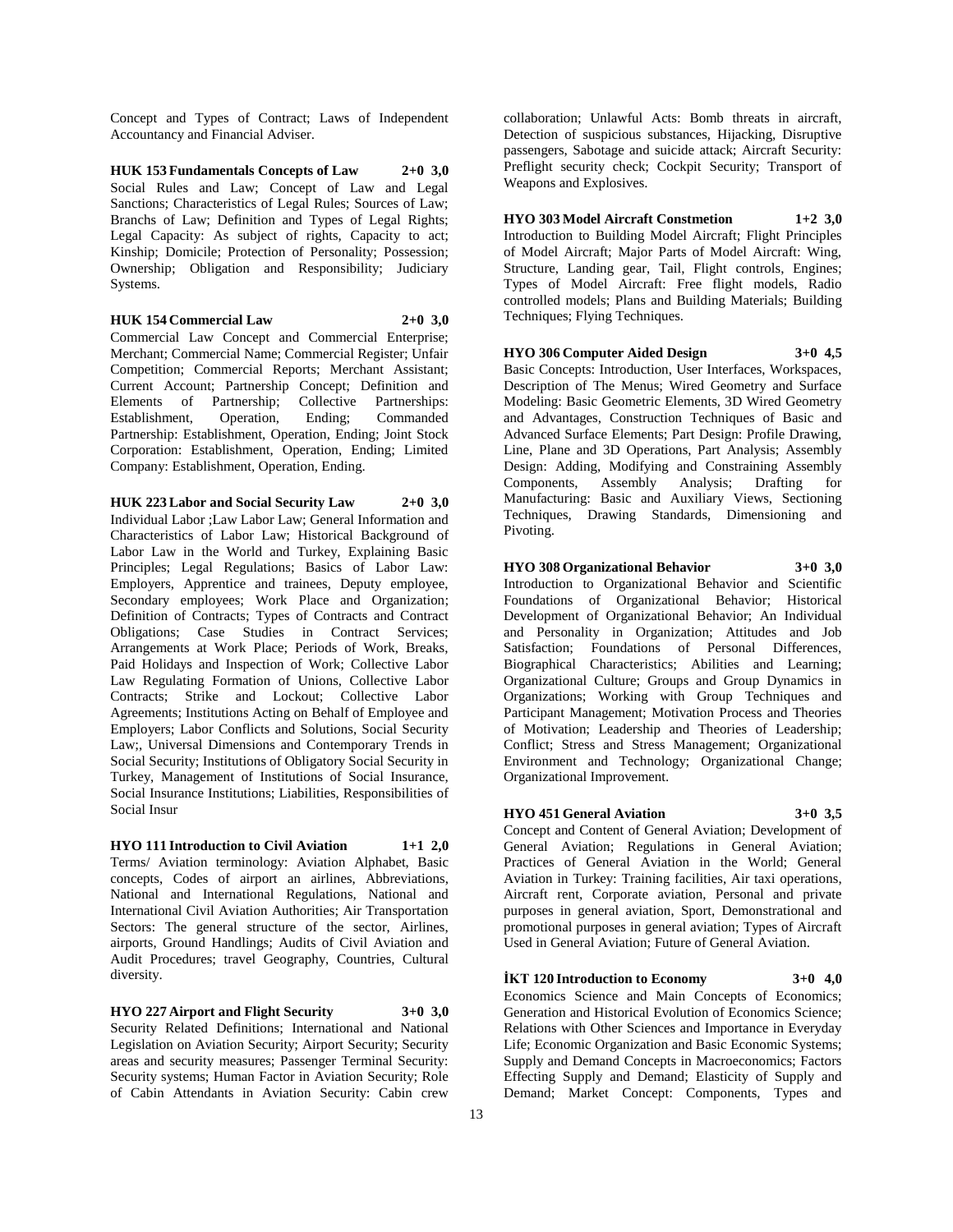competitive market; Utility; Consumer Equity; Identity Curve Analysis and Budget Line; Production Factors; Production Function Analysis and Cost Analysis; Pricing of Production Factors from Production Interest and Income Distribution; National Income from Macroeconomics Approach: calculating national iIncome; Money and Characteristics: Money types, Functions and policies of money; Economic Instabilities; Inflation; Unemployment and Cyclical Fluctuations; Growing and Development of an Economy; Panel Decisions and Applications.

**İKT 214 Transportational Economics 2+0 2,0**

Basic Concepts: Demand, Asset-service; Production costs: Total, Variable, Constant, Marginal cost; Transportation Economy: Economical, social and political functions of transportation economy; Approach to Micro and Macro Economy: Demand and equilibrium in transportation; Properties of Transportation; Transportation subsystems; Transportation and Politics in Developed Countries, Benefit-Cost Analysis of Consistency of Transportation System Choosing; Interaction Between Transportation System and Environment; Traffic Accidents and Economical Losts; Economical Analysis of Transportation System in Turkey.

**İKT 228 International Economy 2+0 2,0**

Economic Growth and International Trade: Globalization in World Economy; International Economic Integration; International Economic Policies; Trade Restrictions; Dumping; Export Subsidies; Foreign Exchange Markets; Balance of Payments; International Monetary Systems; International Credit Markets; International Monetary Fund and Turkey; International Investment Analysis.

#### **İLT 105 General and Technical Communication 2+0 2,0**

Definition and Type of Communication: Communication and it's basic concepts, Types of communication; Oral Communication: Techniques, Principles and necessity of oral communication, It's effects on daily life; Written Communication; examples of written language, The kinds of written text used for institutional communication at business Life; Applying Communication Techniques at Business Life; Graphics Communication; Purpose of using Graphic and Schemes Communication; Communication via Technological Devices; Convenience provided by Technologic Equipments.

**İLT 201 Interpersonal Communication 3+0 4,5** Verbal Communication; Speaking Skills As Dimension of Interpersonal Communication; Listening Capabilities As Dimension of Interpersonal Communication; Non-Verbal Communication; Signs And Meanings; Stress And Stress Management; Group; Group Dynamics; Small Group Characteristics; Persuasion; Speaking And Listening; Time And Time Management; Interpersonal Communication; History of Communication Research.

**İLT 303 Communication and Persuasion 3+0 4,5** Communication in organizations; Group Communication; Concept of persuasion, historical perspective of persuasion and theories of persuasion; Sources of persuasion in organizations, persuasion for organizational goals, management in organizations and persuasion, motivation in organizations and persuasion; Conflicts in organizations and persuasion, decision making in organizations and persuasion, leadership and persuasion, personality and persuasion; Persuasion tactics in organizations and persuasion, classification of persuasion tactics, types of persuaders and persuaded, bottom-up and top-down persuasion; Resistance to persuasion; Instruments and media used for persuasion in organizations; Barriers to persuasive process.

**İLT 356 Non-Verbal Communication 3+0 3,5** The concept of non-verbal communication; Importance of non-verbal communication in daily life; Communication environment; Effects of environment in human communication; The use of personal field in communication; Cultural differences in non-verbal communication; Effects of physical characteristics in human communication; Emotional expressions in nonverbal communication; Non-verbal speech and listening; Mimics, gestures, positioning, appearance, touching, facial expressions, eye movements and control of voice in nonverbal communication; Non-verbal communication skills in various contexts.

# **İLT 363 Verbal Communication 3+0 4,5**

Importance of speech in effective communication process; Meaning and definition of speaking: Speaking and the components of communication process; Types of speech; Elements of speech; Appropriate use of vocabulary, style, and language; Deciding on topics, goals, and argumentative styles; Public Speech: Perceiving the self and the others, benefiting from feedback, self-esteem and fear of stage; Listening activity: Listening for understanding; Types of listening and effective listening; Using materials during speech; Nonverbal communication and speaking; Speaking mistakes; Pronunciation errors, behavioral control; Analysis of effective and ineffective speeches.

**İNG 115 English Speaking Skills I 1+1 2,5** Required phrases for everyday English; Greeetings, Introducing, Asking for and giving directions. Social Life: giving an order and paying the bill at restaurants, pubs and bars, Making reservations, shopping. Improvement of listening skills, Pronunciation: improvement of pronunciation and understanding.

**İNG 116 English Speaking Skills II 1+1 2,5** Daily life and social expressions at advanced level. Asking for information about transportation. Various expressions for various situations. Expressions for formal/official situations. Asking for an appointment, job applications/interview, form filling. Formal and informal telephone conversations. Dealing with various accents and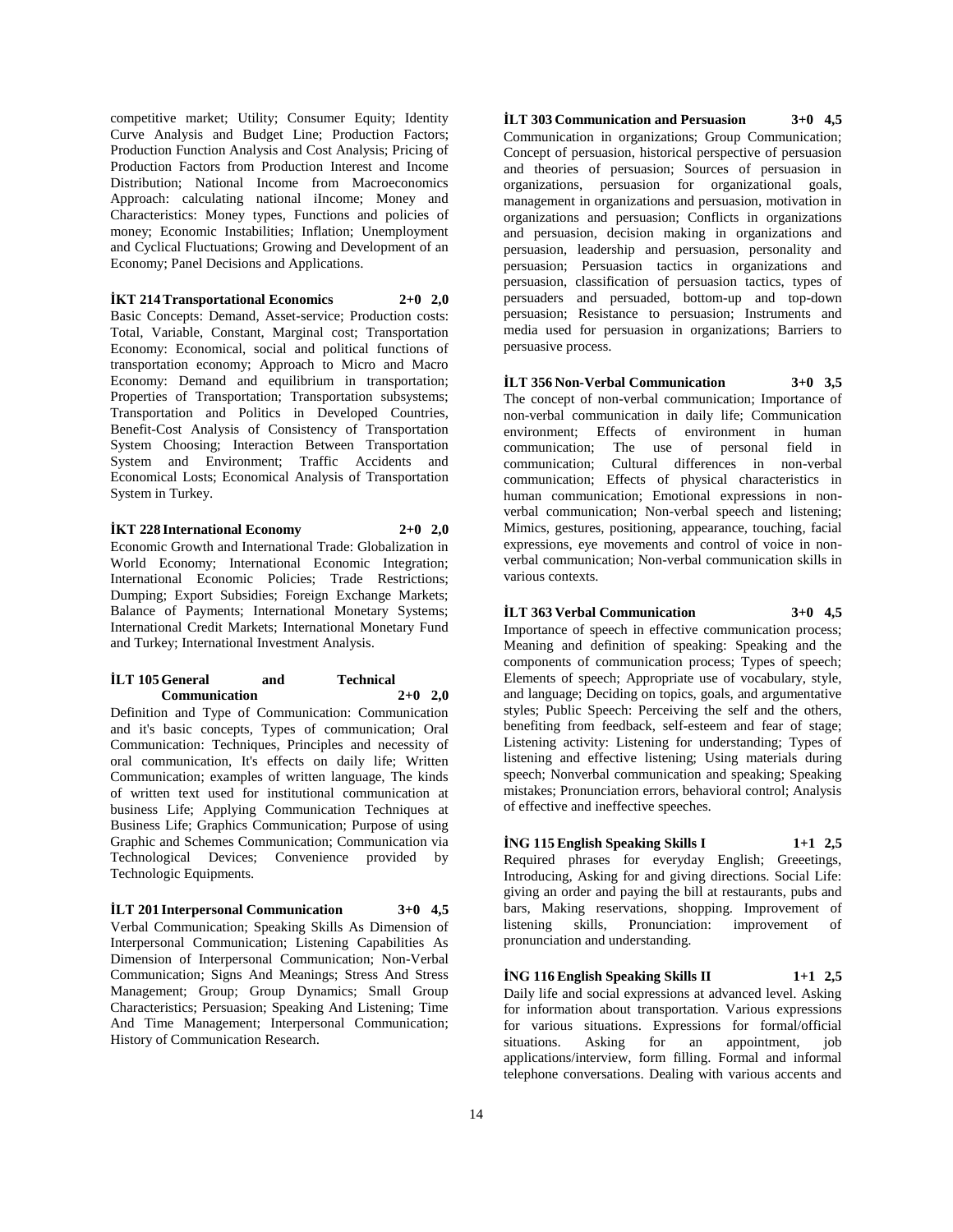register, exercises to improve speaking skills, exercises on problematic sounds and words.

# **İNG 175 English I 3+0 3,0**

Using the Verb 'to be'; Saying Name, Phone Number and email Address; Describing Things and Places in a Classroom; Asking for Help While Studying; Using the Verb 'to be' in Questions, Describing Favourite Celebrities, Friends and Family; Using Simple Present Statements, Yes-No Questions and Short Answers; Talking about Daily and Weekly Routines; Saying How Often You Do Things; Talking about Free-time Activities and TV shows; Using 'there is, there are'; Using 'some, no, a lot of, and a couple of'; Describing Neighbourhood and Local Events; Asking for and Telling the Time.

#### **İNG 176 English II 3+0 3,0**

Using the Present Continuous; Talking About the Weather and Sports; Using 'like to', 'want to', 'need to' and 'have to' with Other Verbs; Using 'this', 'that', 'these', 'those'; Asking Questions with 'How much'; Talking about Clothes, Colours, Shopping and Prices; Using can; Talking about Countries, Languages, and Nationalities; Talking about International Foods; Using the Simple Past of Regular and Irregular Verbs; Using the Past of be; Asking Simple Past Information Questions; Describing Past Experiences; Using Many and Much; Using Some and Any; Using Would Like; Describing Favourite Foods and Eating Habits; Using 'or something' and 'or anything'.

#### **İNG 217 English Speaking Skills III 3+4 7,0**

Improvement of listening skills, the importance of pronunciation in oral communication, presentation of communication skills and use of them effectively, utilizing effective tone of voice and body language, teaching vocabulary for, word formation and phrases required by cabin attendants.

#### **İNG 218 English Speaking Skills IV 2+3 5,5**

Improvement of listening skills, importance of pronunciation in oral communication, communication skills required in the professional area, improvement of English pronunciation, increasing the level of comprehensibility; words, phrases, and sentences required by flight crew in case of emergency.

## **İSN 102 Public Relations 3+0 3,0**

Fundamentals of Public Relations; Historical Development of Public Relations in Turkey and in the World; Development of Public Relations in Private and Public Sector; Career Development in Public Relations; Place of Public Relations Department in an Organization; Interdepartmental Public Relations; Research in Public Relations; Planning a Public Relations Campaign: Identifying problems, Determining objectives, Application and evaluation; Materials Used in Public Relations: Written, Audio-visual and other materials.

## **İSP 154 Spanish I 3+0 4,0**

Saying hello, Introduction, Spanish Alphabet, Pronunciation exercises, Numbers in Spanish, Country names, Nationalities, Personal pronouns, Verb conjugations in Present tense, Use of Ser-Estar and Haber verbs, Demonstrative Pronouns, Grammatical Gender in Spanish, Asking for directions, Giving directions, Asking for time and telling time, Describing people and objects, Comparatives, Shopping, Imperative sentences in Spanish, Use of Poder, Gustar, Querer and Tener verbs, Vocabulary building: Objects in the classroom, Objects at home, Occupations, Food and description of clothes.

# **İSP 255 Spanish II 3+0 4,0**

Polite requests, Asking for permission, Present Perfect tense, Past Perfect tense, Reqular conjugation of verbs, Irregular conjugation of verbs, Asking for opinions, Description of event and people in past tense, Talking about past habits, Future tense, Talking about future plans, Vocabulary building: Parts of body, Colors, Fruits and vegetables, Talking about health, Use of Ser and Estar verbs in Present Perfect and Past Tense, Use of past tense forms.

#### **İSP 257 Spanish III 3+0 4,0**

Regular and Irregular Verbs in Imperatives, Negative Forms of Imperatives, Verb Conjugations, Present Perfect Tense, Simple Past Tense, Past Continuous Tense, Past Perfect Continuous Tense, Verb Conjugations in all Tenses, The Use and Comparison of Past Tenses, Future Tense, Future Tense with 'ir+a infinitive', The terms of Traveling, Talking about Climate and Geography, Use of Gustar - Encantar - Odiar ? Preferir Verbs, Tambien - Tampoco, Ordering at a Restaurant, Conjunctions, Vocabulary Building.

#### **İSP 358 Spanish IV 3+0 4,0**

Introduction to Subjunctives; Verb Forms of Subjunctives; Verb Forms of Future Tense; Use of Future Tense; Making Suggestions; Accepting and Rejecting Suggestions; Analyzing Various Past Tenses; Verb Forms and Use of Perfect Subjunctives; Verb forms and Use of Present Perfect Tense; Verb Forms and Use of Perfect Modals; Vocabulary Building; Pair and Group Work for Spoken Spanish; Introducing Simple Reading Passages.

#### **İST 201 Statistics 3+0 3,0**

Definition of Statistics: Data collection; Data Presentation Techniques, Distribution theory; Sampling: Errors, Estimation of population parameters; Hypothesis Testing: Hypothesis testing for two populations, Comparisons of ratios, Hypothesis testing for large and small samples; The Chi-Square Distribution and Chi-Square Testing; Correlation: Simple linear correlation coefficient, Regression coefficient, Forecasting, Determination coefficient.

**İST 226 Operations Research 2+0 3,0**

Introduction to Operations Research, Model Concept and Model Building, Optimization with Linear Programming: Graphic Method, Solution with Lindo, Transportation and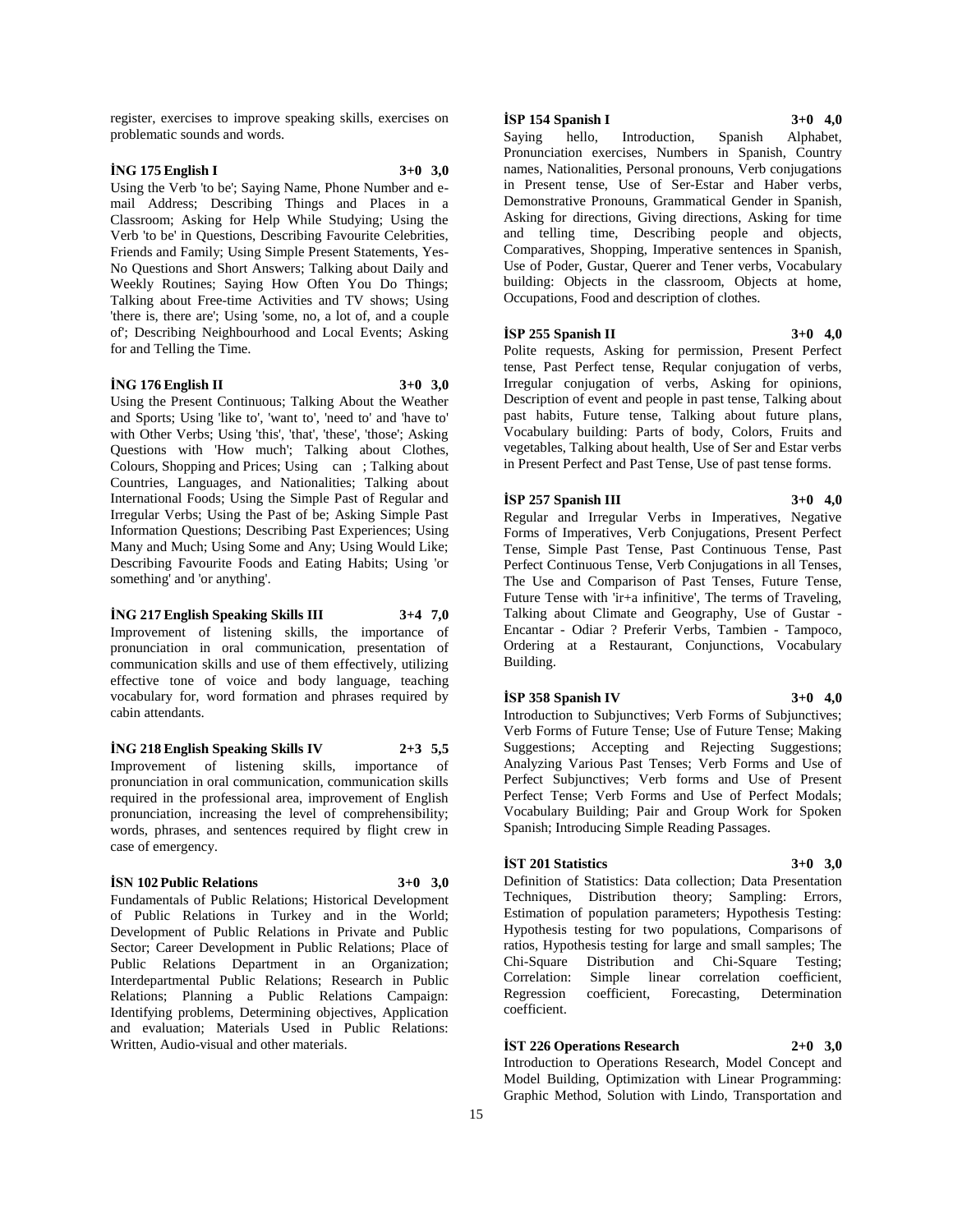Appointment Problems, PERT/CPM Network Models, Travelling Salesman Problems: Shortest path problem - Maximum flow problem, Queuing Models.

# **İŞL 101 Introduction to Business 3+0 4,5**

Concept of business: Economic systems, Production factors, Needs and wants, Demand, Goods and services, Consumption and consumer; Success criterion: Efficiency and related concepts; Characteristics of Businesses: Goals and functions of businesses, Relationships with the environment and responsibilities of businesses, Grouping of businesses; Foundation of businesses: Foundation decision, Determining plant location; Extending Businesses; Business ethics and social responsibility ( Ethical and moral rules); Concept of management; Functions of management; Human resources management; Functions of human resources management; Principles of marketing.

# **İŞL 102 Management and Organization 3+0 4,0**

Management: Definition, Significance of Management for Business Enterprises; Development of Management Science: Classical, Behavioral and Modern Theories; Management Systems; Decision Making and Planning; Concepts of Authority and Power: Characteristics of Authority and Power, Delegation of Authority; Organization: Characteristics and Principles; Comparison of Organization and Planning Processes; Departmentalization; Staffing: Fundamentals, Staffing Process; Leading: Fundamentals, Leading Process; Organizational Structures: Development and Varieties of Organizational Structures; Controlling: Fundamentals and Controlling Process.

#### **İŞL 155 Introduction to Business 2+0 3,0**

Introduction to Business: Basic concepts, External environment of business enterprises; Structure of Business Enterprises; Foundations of Business Enterprises: Stages, Feasibility decisions; Functions of Business Enterprises: Management, Marketing, Production and financing; Cost Concept: Variable and fixed costs, Unit and total costs, Job order costing system, Process costing, Case studies.

#### **İŞL 212 Inventory Management 2+0 3,5**

Inventory; Content; Inventory Management; Importance for Companies; Functions of Inventory; Inventory Control; The Purpose of Inventory Control; Inventory Systems; Inventory Costs; ABC Approach; Inventory Models; Effects of Discounts on the Costs of Inventory; Determining where to Order.

**İŞL 213 Human Sources Management 2+0 3,0** Introduction To Staff Management; Basic Functions; Organizing; Planning of Work Force; Methods; Planning Means; Work Analysis; Work Definitions; Work Necessities; Hiring: Finding; Selecting; Training; Staff Training; Methods; Principles; Evaluating; Staff Evaluating; Methods; Evaluation Mistakes; Discipline; Types; Forming The System; Punishment Application;

Salary Management; Salary Methods; Staff services.

# **İŞL 220 Labor Legislation 2+2 4,0**

Constitution, Law, Covenant and Regulation Concepts; Labor Laws in History; The Aim and Scope of Labor Law No. 4857; Labor Agreement Types and Regulations Related to The Annulment of Labor Agreements; Wages in Labor Laws; Organization of Occupation; Regulations Related to Occupational Health and Occupational Safety; Social Insurance and Universal Health Insurance Law No. 5510; The Trade Unions Act No. 2821; Strike and Lockout Law No. 2822; Legislation Related to Civil Servants; Working Principles for Civil Servants.

**İŞL 352 Organizational Communication 2+0 3,0** Definition and Significance of Organizational Communication; Functions of Organizational Communication; Organizational Communication Process; Channels of Organizational Communication; Communication Methods and Tools in Organizations: Organizational Communication and Managerial Function; Organizational Culture and Communication; Barriers to Organizational Communication; Developing Methods of Organizational Communication.

# **İŞL 421 Entrepreneurship 2+0 3,0** Importance and Evolution of Entrepreneurship: Entrepreneurship within the framework of Manager, Concepts of Entrepreneur, Employer, Boss and Investor; Leadership in Entrepreneurship and Importance of Management Characteristics; Characteristics of Management Characteristics; Characteristics of Entrepreneurship; Changing Views of Entrepreneurship; General Evaluation of Entrepreneurship in Turkey: Change

and Entrepreneurship; Entrepreneurship before and after the Republic; Female Entrepreneurs.

# **İTA 255 Italian I 3+0 4,0**

Sounds in Italian; Masculine and Feminine Definite Articles; Personal and Demonstrative Pronouns; Use and Conjugation of Verbs 'Essere? and 'Avere?; Introducing Oneself; Improving Reading Comprehension by means of Dialogs ; Describing People ; Days ; Months ; Years ; Asking the Time ; Ordinal and Cardinal Numbers.

#### **İTA 256 Italian II 3+0 4,0**

Simple and Compound Prepositions; Past Tense and Conjugation of Verbs in this Tense; Transitive and Intransitive Verbs in Past Tense; Improving Reading Skills; Analyzing Paragraphs and Texts; Interrogatives: Asking Questions; Introduction to Italian Culture and Daily Language.

# **İTA 357 Italian III 3+0 4,0**

Imperfect Tense and Conjugation of Verbs in this Tense; Prepositions; Double Object Pronouns; Possessive Pronouns; The Use of Partitives 'Ci? and 'Ne?; Construction of Passive with 'Si!?.

# **İTA 358 Italian IV 3+0 4,0**

Future Tense; Future Perfect Tense and the Conjugation of Verbs in this Tense; Demonstrative Pronouns; Adverbs;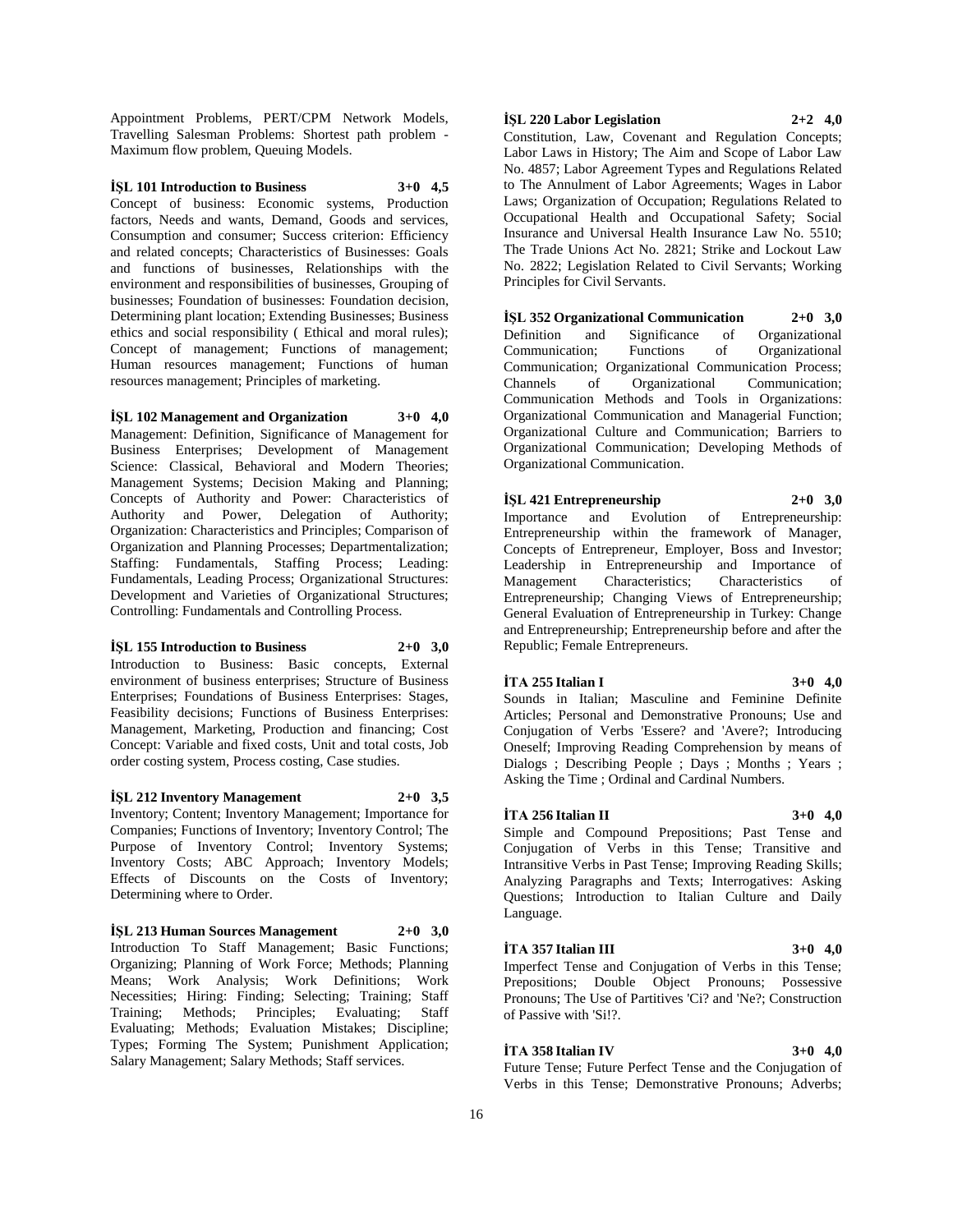Past Perfect Tense and the Conjugation of Verbs in this Tense.

# **JAP 301 Japanese I 4+0 4,0**

Basic Verbs; Words and Sentence Structures Used In Daily Speech; Greetings; Meeting Someone new; Introducing Oneself; Asking For Price; Time Concept; Numbers; Verbs And Words About Traveling By Train And By Bus; Likes And Dislikes; Apologizing.

#### **JAP 302 Japanese II 4+0 4,0**

Introducing Oneself And One's Family; Ordering Food And Beverages In A Restaurant Or Cafe; Asking for the Bill; Meals And Expressions Used for Ordering Meals; Making A Reservation; Talking On The Phone; Asking For Information; Quantifiers; Demonstrative Adjectives; Talking About Past And Future.

# **JAP 403 Japanese III 4+0 4,0**

Requests and orders for something, giving directions to a taxi driver, asking permission, refusal situations, family terms, giving advice, negative positions of like and dislike at simple present tense and past tense, desire-preferencelike and dislike at adjectives and verbs, verbs used for public transportation.

# **JAP 404 Japanese IV 4+0 4,0**

Guessing, expressing feeling about something, writing letter, situations at traffic, talking about business trip; direct and indirect verbs, modal of ability, basic conjunctions, negative positions at simple present tense, differences of niwa and -dewa, -ta form at verbs, -te/de and -ku/ni form at adjectives.

#### **KÜL 199 Cultural Activities 0+2 2,0**

Participating Actively or as a Spectator in Sports Activities; Participating in Activities Arranged by the Counseling Center; Participating in Workshops in Art; Education on Museums; Participating in Art Trips; Participating in Cultural Trips; Participating in and Taking Duty in activities such as Cinema, theatre, scientific Meeting etc.; Taking duty in Clubs; Being a Student Representative and Participating in Environmental Activities.

#### **LOJ 103 Principles of Logistic 3+2 5,0**

Logistic: Basic concepts, Significance; Supply Chain: Relationships, Management, Field of application, Movement and Stocking up the products in supply chain; Explaining Logistics within Networks of Physical Distribution and Supply Chain; Components of Logistic System; Outsourcing; Customer Satisfaction; Logistic Systems; Order Management and Customer Services; Protective Packaging and Material Handling; Stock Management: Principles of Stock Management: Distribution Centers and Stocking Up; Infrastructure and Management of Transportation: Delivering Products to Consumers from Production Line: Carrying Raw Materials to the Production Line: Efficiency: Cost Management.

**LOJ 104 Use of Computer in Logistic 3+0 4,5** Terminology; Local Area Network: Application and its Cost; Wide Area Network: Application Fields and its Cost; Internet, Transportation and Logistic Software: Application and its Cost; Softtrans: Application; Ulaşnet Project: Application; Custom-Edi Project: Application, Systems of Vehicle Follow up: Application in Turkey and the World.

**LOJ 108 Logistics Geography 2+0 4,0**

What is Logistics Geography?; Impact of Geographic Factors on Logistics; Historical Development of Logistics on Geography; Logistics Geography of Turkey; Logistics Geography and Transportation; Logistics Geography and Location Selection: Market, Climatic conditions, Labor force, Incentives and infrastructure, Raw materials, Water, Land topography, Transportation, Energy.

**LOJ 110 Transportation Systems 3+0 3,5**

Importance of Transport; Transport Sector and Its Development; Features of the Transport Sector; Transportation Costs; Transport Systems: Road, Rail, Sea, Air and pipelines; Definitions of Multi-mode, Intermodal, and Combined Transport; Main Functions of Intermodal Transport Chain: Load merge, Connections between transportation modes, Transmission and Distribution; SWOT Analysis of Transportation Modes; Specialization Competition Cooperation on Transportation and Factors Affecting the Selection of Transportation Mode; Transportation Vehicles; Ro-Ro, Piggyback Applications; Transportation with Towing, Transportation without Towing, Accompanied and Unaccompanied Transportation; Intermodal Transport Potential and Applications in Europe and Turkey; Rail and Road Connections of Our Ports in Terms of Intermodal Freight.

**LOJ 201 Technology Use in Logistic 2+0 2,0** New Trends in Logistic; RFID Technology; RFID Labels: Passive: Semi-passive, Semi-active or Active; RFID Arrangements; Map Systems; Use of GPS; Routing with the help of GPS.

# **LOJ 205 Management of Storage and**

**Ware House 2+1 3,5** Storage Management; Logistic and Storage Management; Factors Affecting Effective Storage Management; Activities of Storage; Arrangements of Storage Placement; Identifying Dimensions of Storage; Use of Volume and Accessibility; Types of Pallets and their Configurations; Place of Pallets; Methods of Stocking; Measurement of Storage Performance; Productivity of Labor; Ratio of Space Use; Determining the Number of Workers; Cross Shipping; Physical Control and Security; Auditing Stock Records.

**LOJ 206 Practices of Logistic 0+6 6,0**

Planning and Preparation Related to the Practicing Areas; Studies on Writing and Verbal Expressing; Practicing the Theoretical Logistic Knowledge; Practicing the Theoretical Purchasing Knowledge; Practicing the Theoretical Knowledge of Insurance Trade; Operating Logistic Firms;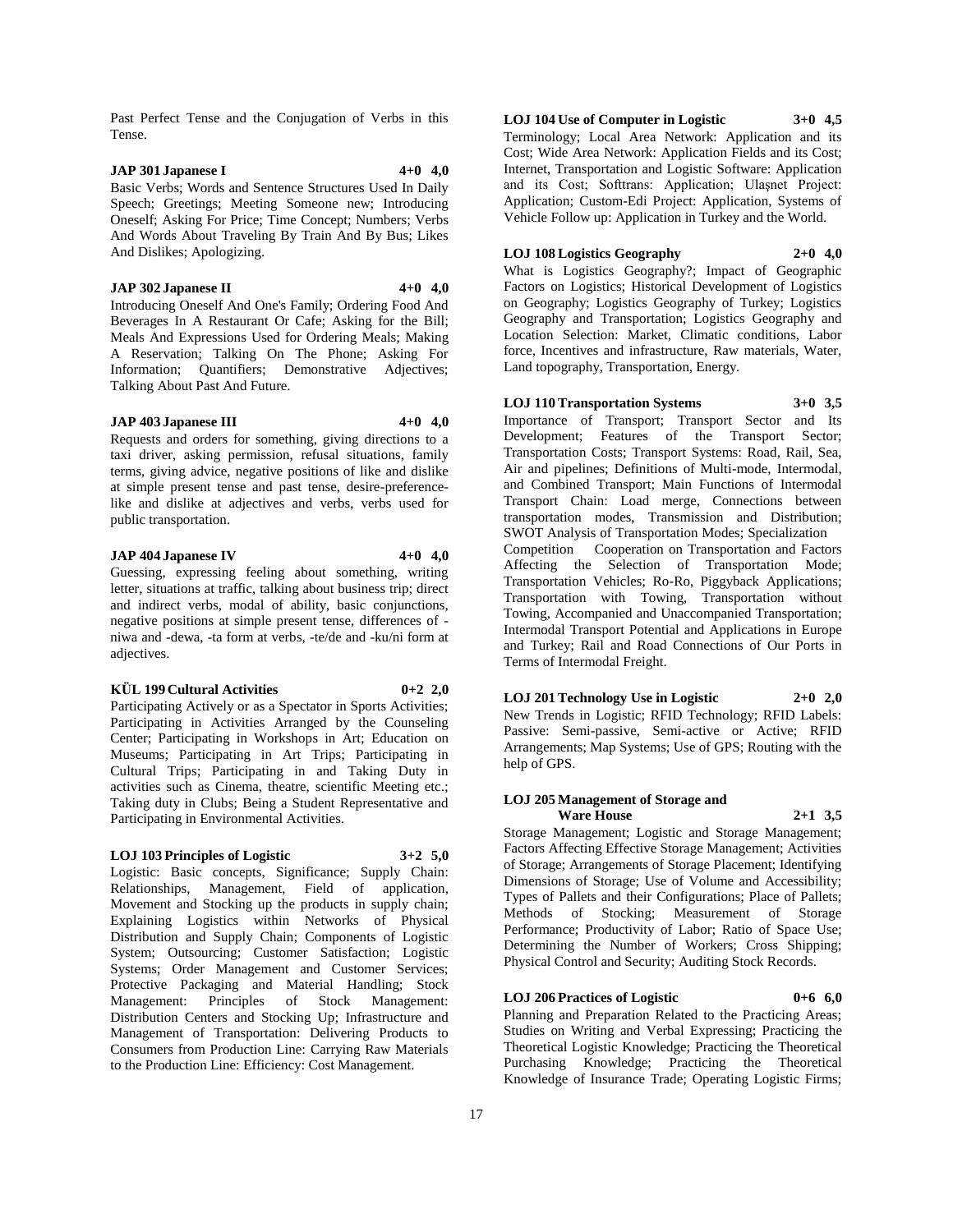Reporting; Comparing the Logistic Practices of Different Companies.

**LOJ 211 Vocational English 2+0 3,0** Concept of Vocational English and its Importance in Practice; Terminology Used in Logistic; Practicing on Manuals by use of Translation; Practicing the Principles of Writing in Technical Reports; Writing a CV; Letters of Order and Formal Letters; Translation Practice with Vocational Texts; Preparing Documents; Writing Basic Formal Letters.

**LOJ 212 Logistics Management 2+2 4,0**

Logistics Management Definition; Basic Logistics operations; Stock Management; Warehouse Management; Transportation Management and Mode of Transportation; Support Logistics Operations; Packaging; Customer Services; Other Operations; Order Processing; Handling; Information Management; Demand Forecasting/ Planning; Services Support After Buy; Factory and Warehouse Facilities; Buying; Clearance; Waste Item Management; Marketing; Distribution Channels; Supply Chain Concept; Supply Chain Management; Unified Supply Chain Management Practices; Outsourcing; Third Party Logistics; Fourth Party Logistics; Inverse Logistics; Information Technologies and Logistics.

**LOJ 214 Logistics Costs Analysis 2+0 3,0** Logistics and Cost Accounting, Logistics Activities and Activity Based Costing System: Stock ? Facility - Transfer Costing, Classification of Costs, Break Even Analysis, Variable-Standart-Order Costing Systems, Budgeting, Cost Analysis and Pricing Decisions, Supply Chain Costing, Win-Win Strategies, Data Requirement for Logistics Costing.

**LOJ 215 Supply Chain Management 3+0 4,5**

The Concept of Supply Chain, Supply Chain Structure, Supply Chain Decisions; Supply Chain Management; Objectives of Supply Chain; Determination of Customer Needs; Understanding of Purchasing in Supply Chain Management; Contract Management; Supplier Selection and Performance Evaluation and Supplier Relations; Supply Strategy Determination in Supply Chain Management; Supply Chain Design, Planning, Operation and Control; Benefits of Supply Chain Management.

#### **LOJ 216 Transportation of Dangerous Substances 3+0 4,0**

Definition of Dangerous Substances; Need for Transportation of Dangerous Substances; Major Types of Danger; Inspection and Environmental Protection in Dangerous Substances Transplantation; Importance of Dangerous Substances Related to Logistic Process; Packaging of Dangerous Substances; Marking of Dangerous Substances; Labeling of Dangerous Substances; Storage of Dangerous Substances; Freighting of Dangerous Substances; Transport of Dangerous Goods; Documentation of Dangerous Substances; Emergency Procedures about Dangerous Substances; Regulations Related to the

Transport of Dangerous Substances by Seaway, Airline, Railroad; Transport Methods and Principles of Combined Transport of Dangerous Substances; Classification of Dangerous Substances; Parties in the Transportation of Dangerous Substances and Responsibilities of the Parties.

**LOJ 217 Transportation Management 3+0 4,0** Transportation and Logistics; Determination of Customer Needs; Passenger-Load Transportation; Modes of Transportation: Airway transportation, Land transportation, Railway transportation; Sea Route Transportation; Transportation Management, Organization and Planning; Sender and receiver parties, Evaluation of vehicle-loadroute, Time-cost analyses, Performance, Pricing, Human resource management, R&D, Quality management systems; Legal Charges and Legal Frame; The European Union Legislation: Legislations Regarding Highway-Airway-Sea Route and Railway Transportation; Arrangements about Transportation;

**LOJ 218 Custom and Transit Transactions 2+0 4,0** Basic Concepts of Customs; Customs Duties; Funds; Definition of Summary Declaration; Filling out a Summary Declaration: Document, Responsible department, Transportation department, Reference department; Summary Declaration Registration and Approval; Computerized Customs Activities and Electronic Data Interchange System; E-Customs and Foreign Trade in Turkey; Computerized Customs Activities System, Customs (Import) and Output (Export) Operations; Electronic Data Interchange (Electronic Data Interchange) EDI; Customs Operations Related to Goods, Customs Declaration, Points to Consider in Filling out a Declaration; Customs Declaration in Import and Transit Trade and Documentation to be Added; Modifications on the Declaration; Registration and Approval Process of the Declaration;, Physical Examination Procedures for Goods.

**LOJ 219 Logistics Law and Documentations 3+0 4,0** Concept, Content, and Resources of Logistics Law; Settlement of Legal Disputes in Logistics; Harmonisation of Legal Regulations with the European Union; International Logistics Legislation; Obligations of Logistics Enterprises; Rules for Enterprises; Closing of Logistics Enterprises; Global Economy Process and Its Reflections on Customs; Vehicles' Entrance into and Exit from Customs Territory of Turkey; Turkey Customs Document; Compulsory Route; Customs Surveillance; Customs Controlling; Entry of Vehicles and Goods into the Customs Territory of Turkey; Submission of Goods to Customs; Summary Statement of Operations; Empty Vehicles; Unloading Vehicles; Temporary Storage and Storage Areas; Customs Tariff; Prohibitions and Restrictions; Customs Regimes; Free Zones; Re-exportation, Destruction and Abandonment; Specific Operations in Customs.

**LOJ 220 Integrated Logistics Management 2+0 4,0** Basic Concepts; Retail Logistics; Food Logistics; Textile and Apparel Logistics; Logistics for Electronic Products; Automotive Logistics; Project and Construction Logistics;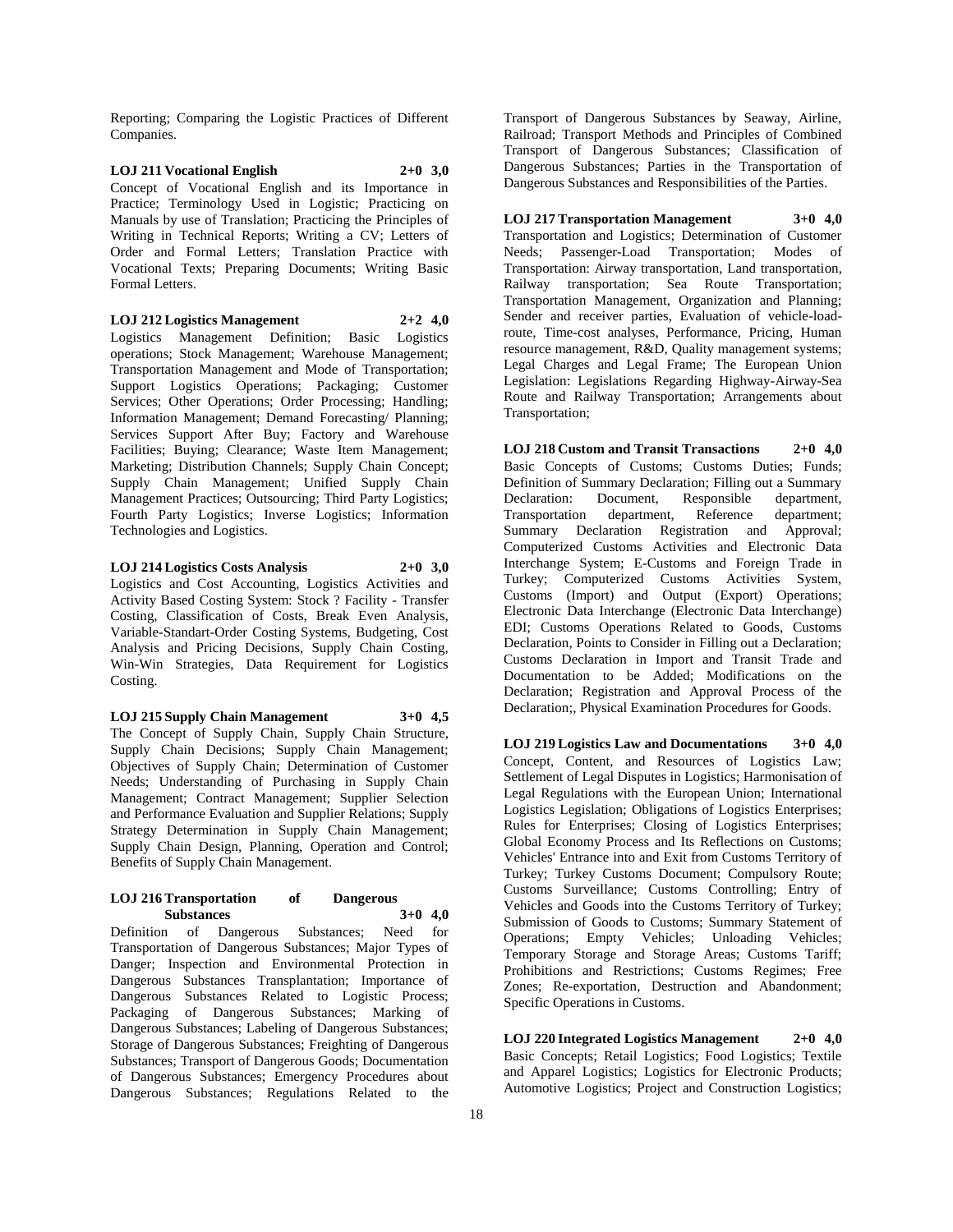Tourism Logistics; Hazardous Material Logistics; Exhibition and Event Logistics; Pharmaceutical and Hospital Logistics; Waste and Recycling Logistics; Transport of Live Animals; Humanitarian Logistics; Multimode, Intermodal, and Combined Transport Concepts; Main Functions of Intermodal Transport Chain: Load merge, Connections between transportation modes, Transmission and Distribution.

# **LOJ 221 Railway Transportation 3+0 3,0**

Passenger Transportation; Mainline Passenger Transportation; Arrangement of All Tickets Used in Railway Transportation; International Passenger, Railway Organizations That Regulate the Legal Regime on Luggage and Freight Transportation; Contract Related to International Railway Transport and General Terms of Passenger Transport; Transport Agreement; Tickets Used in International Railway Transport; Definition and Regulation Cards; Relations between International Passenger Luggage Transport and Railway; General Terms of International Luggage Transport: Fulfillment of administrative procedures related to the recognition and issuance of transport documents; International Tariffs; Pricing in Freight Transport via Railway and Freight Payment.

# **LOJ 223 Combined Transport 3+0 3,0**

Basic Concepts; Combined Transport in the World and in Turkey; Railway Goods Transport: Definitions, Structure and operating modes, Intermodal transportation; Performance Criteria in Railway Transportation of Goods; International Delivery Methods; Parties in Railway Transportation; Railway Transportation of Goods in International Organizations; International Documents, Pricing and Freight Payment in International Goods Transportation; Insurance and Liability; Railway Cars: Types, Characteristics and Marking; Types of Goods and Principles of Loading; Railway Car Wafering; Integration of Seaway and Railway; Projects Related to the Integration of Combined Transport in Turkey; Regulatory Rules in the UN and EU.

#### **LOJ 225 Transportation Liability and Insurance 3+0 3,0**

Risks of Institutions in Logistics and Supply Chain; Safety Requirements for Goods in All Modes of Transport and Storage Areas;; Sharing Risk by Insurance; Requirements for Elimination of Liability against Third Parties; Requirements for Transportation Insurance of Annual Subscription; Investigation of the Aspect of Insurance in Legal Restrictions Related to International Transport.

# **LOJ 227 Terminal Planning 3+0 3,0**

Introduction to General Functioning of Terminals; Port Ownership; Railway Terminals Maneuver Areas; Transfer Terminals; Marine Terminals: Ports and Docks; Container Ports and Terminal Operations; Port Management in Container Dock; Storage Area Management in Container Ports; Air Terminals; Overview of Air Terminal Management; Key Actors in Airline Terminal Management;

Relationship between Airline Authority/Operators/Regulators and Airline Companies; Changing Trends in Airline Terminal Management; Pipeline Terminals; Terminal Management Decisions; Location of Terminal Facilities; Equipment Selection and Development; Terminals in Turkey and around the World.

#### **LOJ 229 International Logistics and Trade Organizations 3+0 3,0**

Introduction to International Logistics; Differences Between National and International Logistics; International Logistics Network; Role of Logistics in the Global Strategy Development; International Market Entry Strategies; International Logistics Operations and Services; International Logistics Transportation, Storage, Distribution Centers, Ports, Customs; International Outsourcing of Logistics; International Logistics Support Organisations; Documentation in International Logistics Operations; Global Supply Chain Strategy; Transportation Performance Analysis; Shipment and Shipment Planning, Transportation Management and Information Systems; International Logistics Activities Affecting International Trade Organizations.

**MAT 121 Mathematics I 3+1 4,0**

Numbers: Aritmetical Operations, Power and root calculation, Binary, Octal and Hexadecimal systems; Algebra: Algebric operations, Formulas, Transformation of formulas, Factorization, Simplificaion of rational expressions, Equation and Unequalities: Equation systems and their solution; Functions: Derivation of values, Graphic plotting; Logarithm: Exponentional functions, Operation with powers; Trigonometry: Transformation of angles, Trigonometric ratios, Function skipping; Geometry: Area and volume calculations, Pythagoras and Ochlides Equations.

**MAT 122 Mathematics II 3+1 4,0**

Linear Equation Systems and Matrix: Solution of linear equation systems, Calculation of Determinant, Reverse matrix finding; Limits: Continuity, Diagnosis of limit, Rules of limit, Continuity of functions; Derivative: Definition of derivative; Integration and Applications: Integration, Gravity center calculation with area and volume; Differential Equations: Basic differential equations, Boundary conditions, Solutions of differential equations; Statistic: Fundamental terms, Frequency dissipation, Graphic representation of data.

# **MAT 126 Mathematics 2+0 2,0**

Numbers: Arithmetic operations, Using a calculator, Power and root account; Algebra: Algebraic operations, Using formulas, Simplification procedures; Equations and Inequalities: Linear and quadratic functions; Logarithms: Compound interest, Economic growth, Growth calculations related to population increase; Systems of Linear Equations and Matrices: The slope of a line, Solving systems of linear equations, Matrices and Determinants; Derivatives: Using derivatives in the profession; Integral: Using integral in the profession.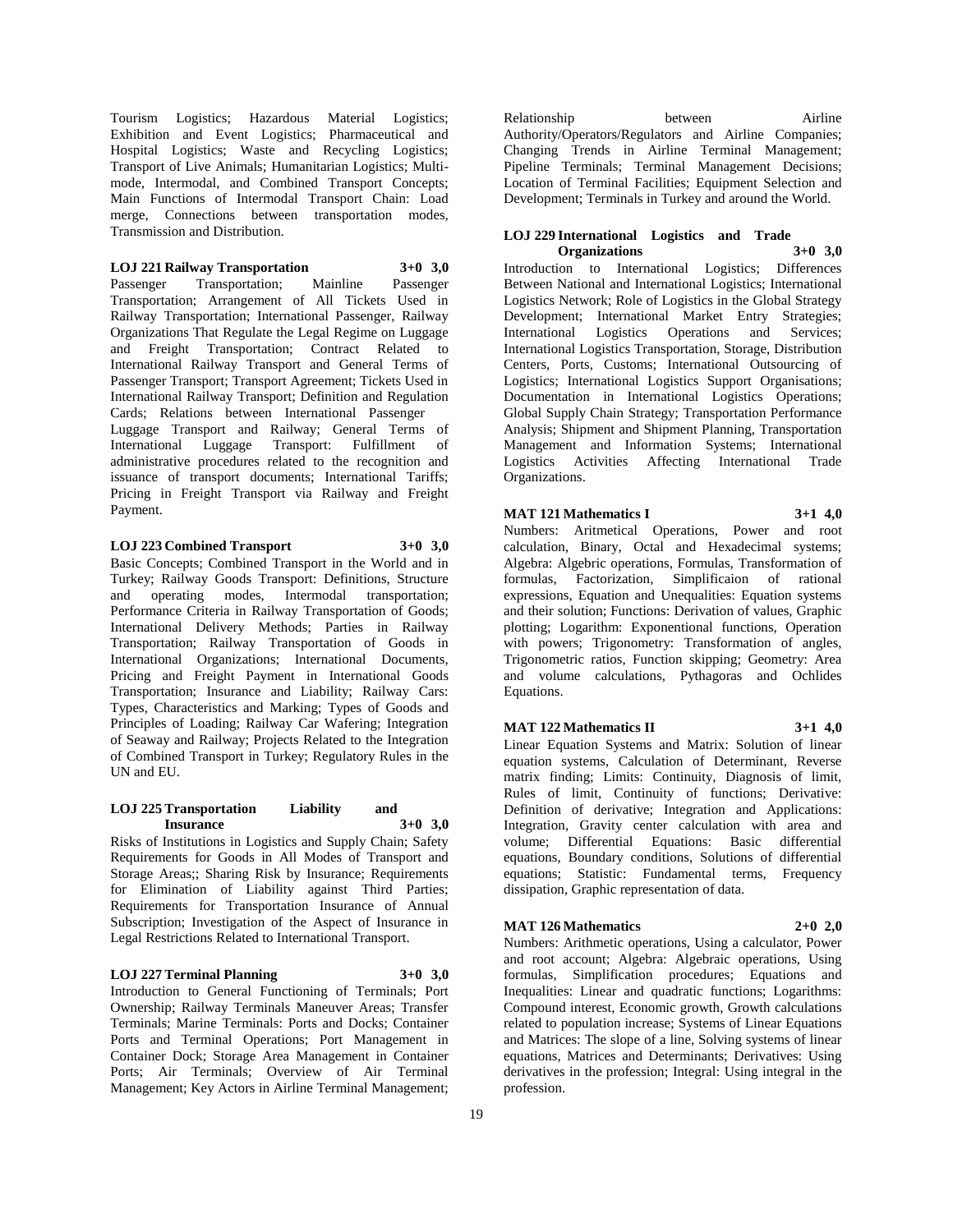#### **MAT 134 Vocational Mathematics 3+1 4,0**

Concepts of Percentage and Permille; Concepts of Ratio and Proportion; Cost and Sales Calculations: Calculating the profit based on the rate of cost value, Calculating the loss, Calculating the profit based on the rate of sales price, , Calculating the total amount of loss; Calculation of Cost and Sales Prices; Interest Calculations: Simple and compound interest calculations; Discount Calculations: Simple and compound discount calculations; Concepts of Mixing and Composition; Calculations of Proportional Division.

# **MAT 169 Mathematics I 3+0 3,0**

Basic Concepts: Sets, Number systems, Expressions with whole and rational powers, Identities; Equations: First and second degree equations, Equations reducible to second degree equations; Inequalities: Solutions of first and second degree inequalities; Relations: Definition, Equivalence relation; Functions: Definition, One to one function and subjective functions, Definition of inverse and composite functions, Graphs of some special functions; Limit and Continuity: Definition of limit, Principles of limit, Definition of continuity.

# **MAT 170 Mathematics II 3+0 3,0**

Derivation: Definition of derivative, Rules of differentiation, Geometric meaning of derivative and equation of tangent line, Derivation of some special functions; Applications of Derivation: Extremum problems, Curve sketching; Integral: Definite integral, Indefinite integral; Techniques of Integration; Applications of Definite Integral: Computation of area and volume; Matrix: Definition, Operations on matrix; Determinants: Definition, Properties.

#### **MEK 103 Vehicle Mechanics 3+2 5,0**

Technological Revolution of Vehicles; Motorized Vehicles; Specifications of Motorized Vehicles; Resistance Forces Affecting Vehicle; Relationship of Air Resistance and Speed; Motorized Vehicle Systems; Linear Control of Vehicles; Mobility of Vehicles; Vehicle Types; Safe Brake Distance of Vehicles; Curve Balance; Forces Affecting Vehicle in Curves; Brake Mechanics; Adhesion Concept and Road-Tire Adhesion; Characteristic and Critical Speeds; Differences Between Blocking Types.

# **MEK 104 Statics Strength of Materials 3+0 4,5**

Introduction to Mechanics; Static of Rigid Materials; Truss Systems; Distributed Forces; Center of Gravity; Analysis of Structures; Forces in Beams and Cables; Method of Virtual Work; Friction; Mechanical Properties of Materials; Linear Elasticity; Hooke's law; Moments of Inertia; Bending Moment.

# **MEK 211 Soil Mechanics 3+0 4,0**

Physical and Index Properties of Soil: Gravity-volume relations, Viscosity limits; Classification of Soil; Water Currents on Soil: Permeability and leakage; Stress-Deformation Relation in Soil Block; Compaction; Squeezed Soil: Consolidation settling and sudden settling; Gliding

Resistance of Soil; Ground Pressure; Soil Carrying Capacity for Superficial Foundation.

#### **MLZ 104 Handling 2+2 3,0**

Atomic Construction; Composition and Properties of Atoms; Handling Concept; Construction Errors in Handling; Tests on Handling; Mechanical Tests and Characteristics; Deformation; Metallography; Preparing Samples and Microscopic Examination; Operations to Increase Handling Resistance; Thermal Processes; Steels; Cast Iron; Alloys: Aluminium, Titanium and copper alloys.

**MUH 151 Introduction to Accounting 3+0 4,5** Concepts of Business and Accounting; Financial Transactions; Balance of Assets-Liabilities; Balance Sheet and Income Statement; Accounts: Concept of account, Types of accounts, Account chart; Document and Books; Accounting Process; Follow up Goods Transactions: Inventories and transactions of the purchase and sale of goods, Periodic inventory system, Perpetual inventory system; Liquid Assets: Cash, Banks, Checkups; Marketable Securities: Share certificates, Bonds; Receivables: Trade receivable, Other receivable; Long Term Assets; Liabilities; Shareholders Equity; Transactions of Income and Expenses; End of Period Transactions; Preparing Financial Statements and Closing Transactions.

#### **MÜZ 151 Short History of Music 2+0 3,0**

Mile Stones in the History of Music; Music of the Antique Period; Music of Far East; Music of Anatolia; Music of the Middle Ages: Gregorian Chants; Music of Renaissance: Bach and Handel; Music of the Classical Age; Pianoforte in the Classical Age; Romantic Age; Nationalist Movement; Contemporary Music; Nationalism and Universality.

#### **MÜZ 155 Turkish Folk Music 2+0 2,0**

Folk songs from different Regions of Turkey are Taught; Aegean Region Zeybek Folk Songs: Eklemedir koca konak, Ah bir ateş ver, Çökertme, Kütahya'nın pınarları, Çemberinde gül oya; Kars Region Azerbaijani Folk Songs: Bu gala daşlı gala, Yollarına baka baka, Dağlar gızı Reyhan, Ayrılık, Dut ağacı boyunca; Central Anatolian Region Folk Songs: Seherde bir bağa girdim, Uzun ince bir yoldayım, Güzelliğin on para etmez, Mihriban ve Acem kızı; Southeastern Anatolian Region; Urfa and Diyarbakır Folk Songs: Allı turnam, Urfanın etrafı, Mardin kapısından atlayamadım, Fırat türküsü, Evlerinin önü kuyu; Blacksea Region; Trabzon, Rize, Artvin Folk Songs: Maçka yolları taşlı, Ben giderim Batuma, Dere geliyor dere.

**MÜZ 157 Traditional Turkish Art Music 2+0 2,0** Description of Traditional Art Music: Basic concepts, Characteristics, Types, Notes, Instruments; The Mode System of Traditional Turkish Art Music; The Rhythmic Pattern of Traditional Turkish Art Music; Samples from Different Modes; Samples from Different Rhythmic Patterns.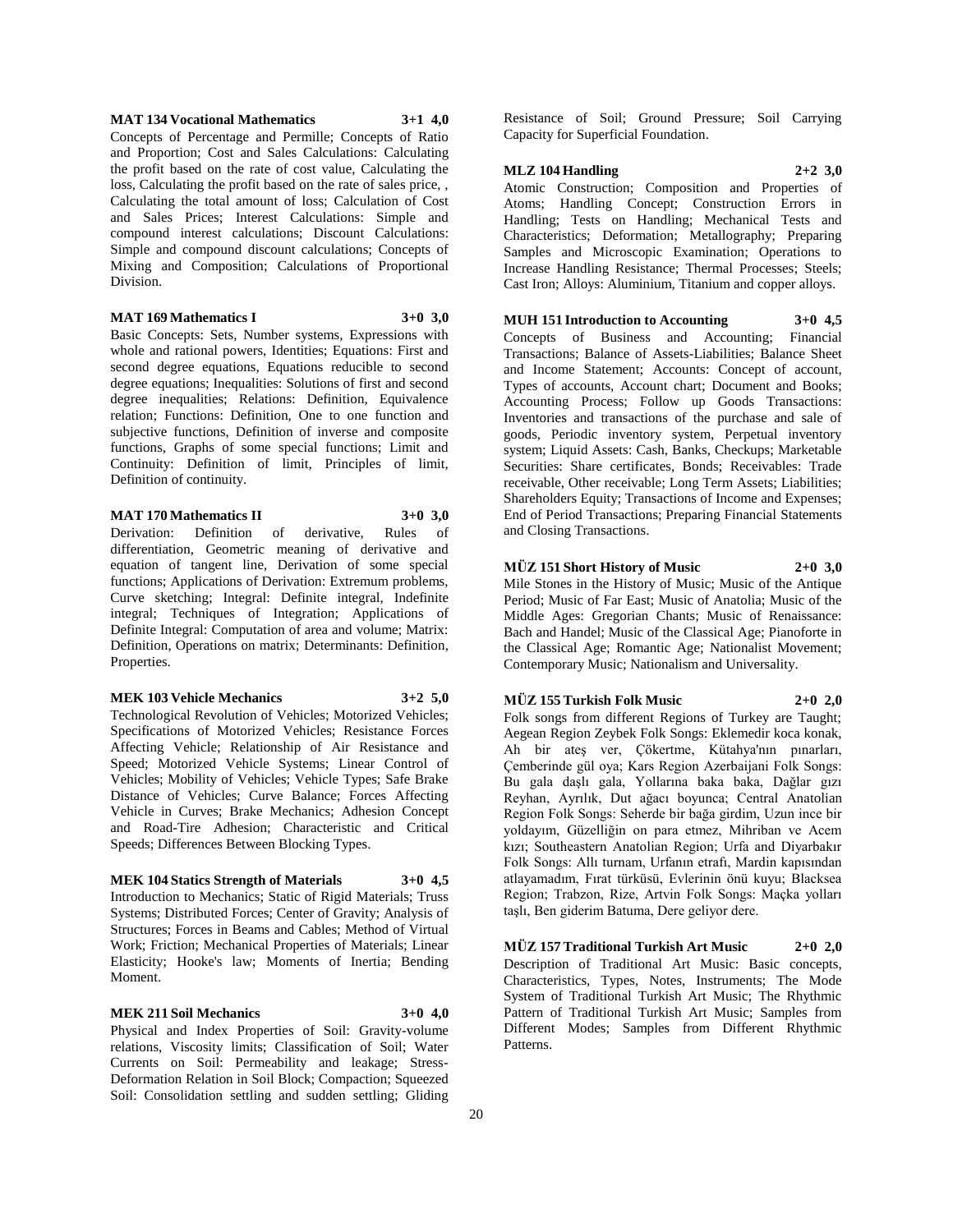**PSİ 203 Traffic Psychology 2+0 2,0** Basic Behavior and Learning Concepts in Psychology; Behavior Concept; Learning Concept; Test of Learning a Concept; New Behavior Learning; Classical Conditioning; Control-Punishment Relationship; Importance of Psychological Education in Traffic; Control and Application Techniques in Traffic.

**PSİ 208 Conflict and Stress Management 3+0 5,0**

Stress Concept and Effects on Human Body; Psychosomatic Stress Model; Stress and Personality; Different Types of Behaviors; Stress Symptoms and Effects; Attitude Stress Symptoms; Psychological Stress Symptoms, Stress Resources; Personal Strategies in Stress Management; Managers' Duties in Decreasing Organizational Stress.

**PZL 241 Industrial Marketing 2+0 2,0** Industrial Marketing; Industrial Markets and Products; Nature of Industrial Markets; Examining Industrial Market Opportunities; Industrial Market Segmentation; Models of Industrial Buying Behavior and Factors Affecting Purchasing; Designing and Managing Industrial Marketing Mix; Planning and Developing Industrial Products; Industrial Pricing, Marketing Channel and Promotion Strategies; Gaining Customers and Establishing Long-term

#### **PZL 401 Marketing 2+0 3,0**

Relationship with Buyers; Case Study.

Marketing Concept and Understanding of Modern Marketing; Environmental Conditions in Marketing; Marketing Information System; Consumption and Purchasing Behavior in Industrial Markets; Market Division and Choice of Market; Product: Product concept, Classification of products, Product groups, New product concept, New product development alternatives, Product life curve, Product properties; Distribution Channel and Physical Distribution; Effort to Increase Price and Sale; International Marketing.

## **PZL 456 Services Marketing 3+0 4,5**

Distinctive Aspects of Services: Characteristics of services, Classification of services; Services and Environment; Marketing Mix for Services: Service as a product; Distribution of Services and Services Intermediaries; Pricing Services and Yield Management; Promoting Services; Human Factor in Service Sector: Importance of personnel, Human resource management, Role of customer in service Production Process; Management of Demand and Capacity in Service Sector; Service Quality: Dimensions of Quality, Measurement of Quality, Gap Model of Quality, Approaches for Quality Improvement, Relationship Marketing: Strategies for Retaining Customers; Internationalization of Services.

### **RAY 101 Introduction to Railway Transportation 3+0 5,0**

Importance and Role of Railroad Transportation; Classification and Features of Trains; Stations and Switches; Signs; Train Traffic Administration Systems; Passenger and Goods Transportation Operations; Safety

Systems; Communications Systems; Electric Power Transmission Systems; Signs and Facilities on the Way; Classification and Features of Locomotives and Cars; Classification of Railways; Infrastructure and Superstructure on Railways; Switches; Basics of Railroad Projects and Track Maintenance.

# **RAY 102 Railway System Traffic 3+0 4,0**

Information about Trains and Other Railway Vehicles; Signs and Signals in Railways; Importance of Signs and Signals in Railway Transportation; Regulations and Crisis Management in Breakdowns and Disorders; Classification of Railway Vehicles; Preparation of Trains for Departures; Regulations for Railway Traffic.

**RAY 103 Work Safety 2+0 3,5** Basics of Work Safety; Environmental Threats; Biological Threats; Chemical Threats; Physical Threats; Concepts for Safety at Work Places; Proactive Safety Regulations; Analysis and Classification of Accidents; Injuries and First Aid; Reports of Accidents; Fire; Work Safety Regulations

**RAY 104 Introduction to Machines 2+2 4,5** Definitions and Classification; Connection Elements; Demountable Connection Elements; Surmountable Connection Elements; Mobilized Connections; Lubrication, Transmission Systems; Brakes; Lifting and Moving; Hydraulics; Pneumatics; Flux Transmission Elements: Pipes, Hoses and Joints; Transforming Linear Motion to Angular Motion and Angular Motion to Linear Motion.

# **RAY 105 Introduction to Locomotive Electrical**

**Systems 3+1 4,0** Electromechanical Systems: Definition, Block diagram, System components; Switching Elements: Structure, Symbols, Working principles; Package Type Switches; Buttons; Sensors; Limit Switches; Electromechanical Switching Elements: Relays, Contactors; Common Locomotive Equipment; Diesel Electric Locomotives: Electrical diagram, Electrical equipment and its components, Control and safety systems; Starting and Charging Systems of Diesel Engines and Their Failures; Electric Locomotives: Electrical diagram, Power transfer, Electrical equipment and its components, Control and safety systems; Electrical Diagram of Diesel Electric Rolling Stock; Electrical Principles of Rolling Stock Used in Urban Transport.

### **RAY 106 Circuit Analysis 4+2 7,0**

Concepts of Circuit Analysis; Electric Current; DC Circuit Elements; Voltage; Energy, Power; Resistance; Voltage; Energy, Power; Resistance; Capacitance; Inductance; DC Circuit Analysis; Alternating Current; Frequency; Phase; Impedance; AC Circuits Analysis; Relay Systems; Transformers; Principles of Electric Engines; Generators; Engines.

#### **RAY 107 Transportation of Dangerous Substances 3+1 4,0**

Definition of Hazardous Substances; Necessity of Transportation of Hazardous Substances; Classification of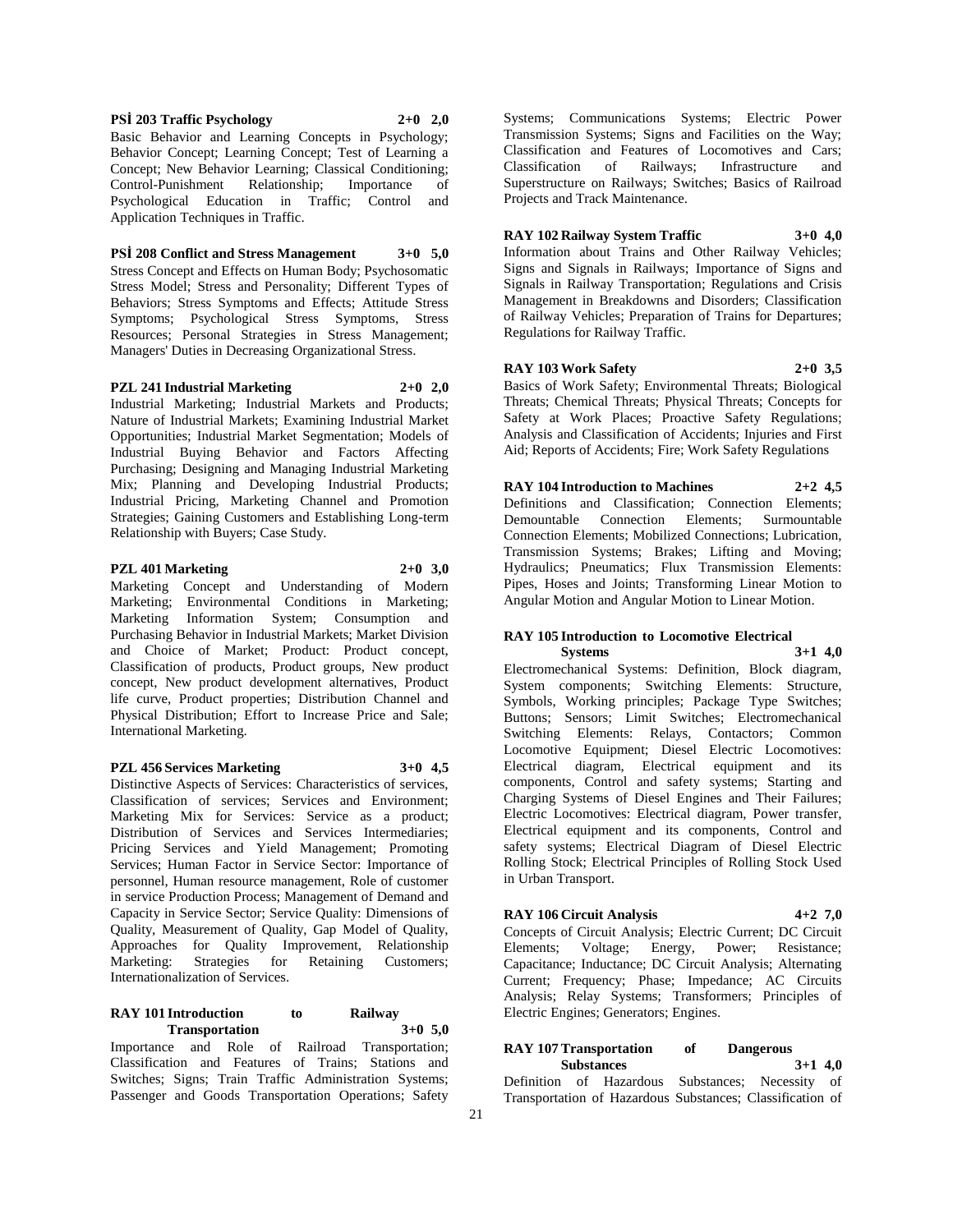Hazardous Substances; Major Types of Hazards; Inspection of Hazardous Substance Transportation and Environmental Protection; Packaging of Hazardous Substances; Marking and Labeling of Hazardous Substances; Storage of Hazardous Substances; Freighting of Hazardous Substances; Transport of Hazardous Goods; Documentation of Hazardous Substances; Emergency Procedures about Hazardous Substances; Regulations Related to Transportation of Hazardous Substances by Sea, Airline, Railroad; Methods and Principles Related to the Combined Transport of Hazardous Substances; Parties in the Transportation of Hazardous Substances and Responsibilities of Parties.

#### **RAY 110 Measurement Technique 2+2 5,0**

Measurement Techniques; Measurement Errors and Tolerances; Analog and Digital Measurement Equipment; Current, Voltage, Power and Frequency Measurement; Mechanical, Pneumatic and Hydraulic Measurement; Measuring Speed, Velocity, Heat and Gravity; Quantitative Measurement in Transmission Systems and Determining Failures; Safety Regulations of Electrical Measurement.

**RAY 115 Scientific Principles of Technology I 2+0 2,0** Measurement and Unit Systems; Scaler and Vectoral Quantities; Kinematics: Velocity, acceleration; Dynamic: Work, power and energy; Friction Between Surfaces; Momentum and Collision; Stress and Strain Forces; Equilibrium and Center of Gravity; Electric Fields; Electric Potential; Capacitor, Electric Current; Magnetic Field and Sources; Electromagnetic Induction; Chemical Effects of Electric; Characteristics of Light.

**RAY 116 Scientific Principles of Technology II 2+0 2,0** Fluid Mechanics; Fluid Characteristics: Types of fluids, Density, Pressure, Monometers, Viscosity, Properties of fluid flow, Continuity principle of flow, Equality of energy and friction losses; Heat: Thermometer and temperature scales; Heat and Thermal Energy; Heat Capacity and Specific Heat; Heat Transfer Concept and Heat Transfer Mechanisms: Conduction, Convexion, Radiation; Heat Transfer Equipments and Principles of Studying; Energy Sources: Fossil sources, Fresh energy sources.

# **RAY 118 Construction Materials 3+0 3,0**

Definition of Materials, History; Natural Stone as an Element of Construction Materials; Aggregate: Classification, Screen Analysis, Granulometry, Properties of Aggregates Used in Foundation Construction; Properties of Bitumen Aggregate; Experiments Applied to Aggregate; Plaster; Lime; Cement, Properties of Cement; Mortar and Properties; Concrete and Properties of Concrete; Mixture Ratios for Concrete Materials; Metals, Woods, Glass, Plastic Materials.

# **RAY 120 Train Mechanics 2+2 3,0**

Properties of Locomotives and Cars; Determining Speed For Trains with Load Types and Amounts; Determining Trip Time; Introduction of Equipment Used in Cars: Strings; Strength of Power Required for Cars? Strings in

Straight and Hooked Areas; Harness Equipment and Location of Rantor Locomotive According to the Earth Surface; Types of Brakes: Electric and pneumatic brakes, Stopping distance; Relation of Locomotive?s Power and Load; Pulling Power and Junction Points.

**RAY 148 Railway System Traffic I 3+0 4,0** Enumeration, Denomination and Classification of Trains and Related Plants; Train Speed; Preparation of Trains; Passenger Cars and Cold Locomotives in Trains; The Number, Length, Weight and Testing of Axles of Trains; Locomotives and Supporting Operations in Trains; Number of Personnel Working in Trains and Required Equipments; Brake Types, Need for Braking, Brake Calculation; Brake Testing of Trains.

#### **RAY 201 Urban Railway Transportation Systems I 3+0 4,0**

General Definitions and Concepts about Urban Railway Transportation Systems; Importance and Kinds of Urban Railway Transportation Systems and Planning of These Systems; Defining the Vehicles Used in These Systems, Features and Repair of These Vehicles; Data Processing Systems in Urban Railway Transportation; Working Principles; Signs and Signals for the Information Processing System.

## **RAY 202 Urban Railway Transportation Systems II 3+0 4,0**

Type, Class and Speed of Trains Used in Urban Railway Transportation Systems; Planning of Traffic and Rules of the Regulation; Checking Vehicle Navigation; Facilities Providing the Safety of Control Systems; Maintenance and Repair of these Facilities Preparing All Vehicles for Traffic; Rules for Urban Railway Transportation Systems.

#### **RAY 203 Basics of Engine 2+2 4,0**

Transformation of Alternating Linear Motion to Circular Motion; Compressing Proportion Concept; Valve Setup Diagrams and Engine Diagrams; Diesel Engines and Gasoline Engine Components; Operating Principles; Compound Proportions; Fuel Systems; Stroking and Reasons; Power and Efficiency; High pressure Pipes and Injectors; Lubrication Systems; Cooling Systems; Supplementary Parts of Engines.

## **RAY 204 Railway Cars 2+2 4,0**

Position of Passenger and Load Cars in National and International Transportation and Regulations; Passenger Cars, Load Cars, Types of Cars; Loading and Unloading Methods; Measurements and Interpretation; Types of Loading; Conditions of Passenger cars; Teaching Signs and Numbers of Trains and Rolling Stock; Parts of Cars and Their Functions; Containers.

#### **RAY 206 Trains and Roundhouses 2+2 4,0**

Calculations About Rolling Stocks and Hauled Vehicles: Calculations for passengers carried on railways, Calculations for passengers on urban railway transportation system, Load calculations on railways; Revision and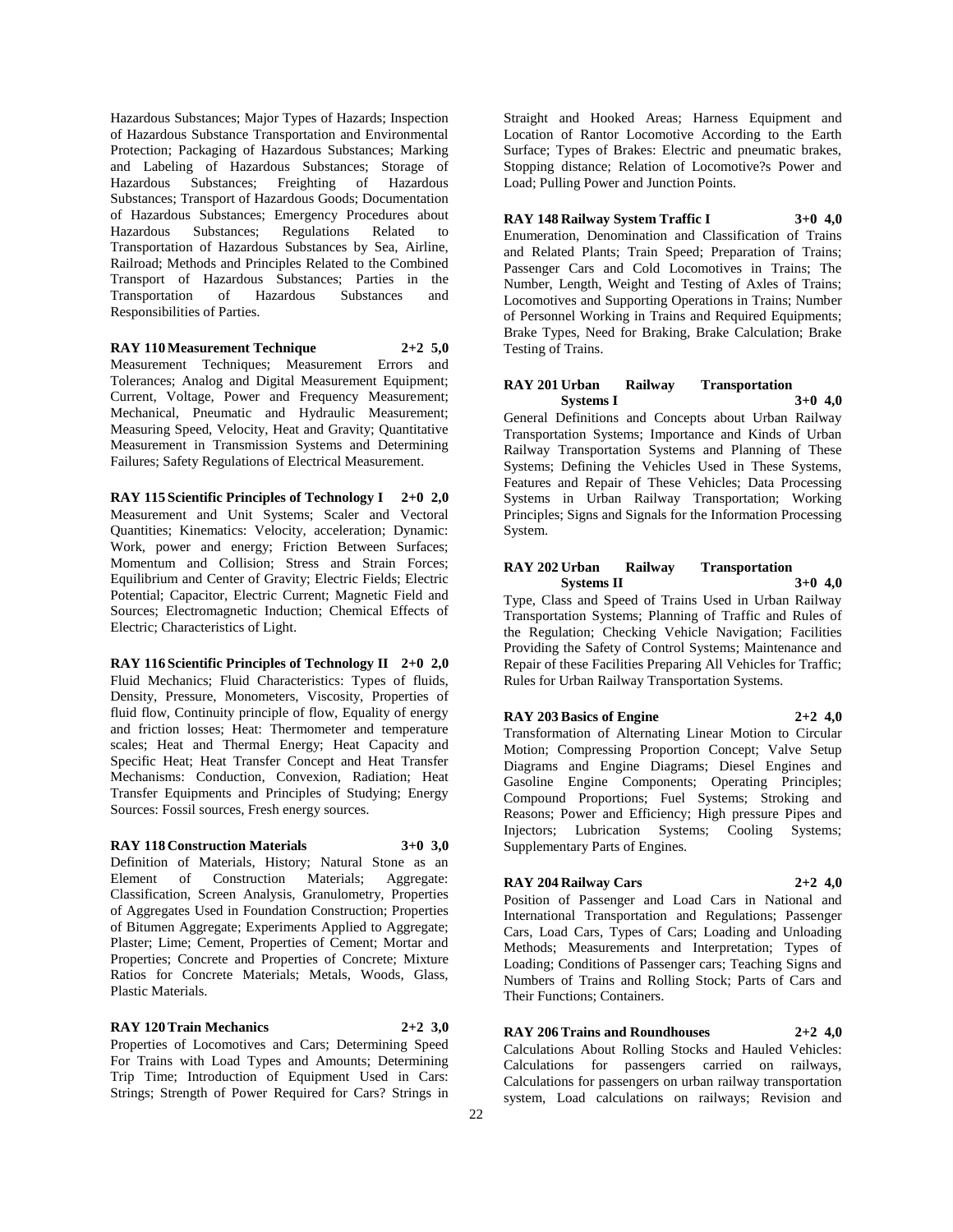Maintenance Programs of Rolling Stocks; Calculation Planning of Rolling Stock Drivers; Evaluation of Rolling Stocks; Planning of Periodic Maintenance of Rolling Stock Depots, Round House Plan, Organization and Process of Rolling Stock Maintenance; Economy of Passenger and Load Transportation: Development of passenger and load transportation for GSMH increase and determination of needs, Intervention of round houses to railway accidents and taking steps.

# **RAY 207 Electric Engines 2+2 4,0**

Operation Principles of Direct Current Machines; Structure; Elements; Their Operation As an Engine And A Generator; Maintenance; Driver Circuits; Monophase and Triphase Induction Machines; Synchroneous Machines; Synchronic Induction Machines; Step Machines and Their Operational Principles, Structure, Elements, Operation, Maintenance; Driver Circuits.

# **RAY 208 Basics of Brake 2+2 4,0**

Production and Use of Compressed Air; Brake Types; Brake Influence; Brake Hardware; Perception System; Supplementary Brakes and Elements; Determining Failures in System and Repair; Differences Between Basic Line Railway Engines and Maneuver Railway Engines Brakes Hardware; Testing Brake Hardware in Railway Cars and Engine Line.

**RAY 209 Energy Plants 2+2 4,0** Diesel and Electrical Locomotives; Diesel Engines; Operating Principles: Maintenance and operating; Electrical and Engines and Generators: Types, Operating principles, Running and maintenance; DC, AC Current Sources; Accumulators, Structure, Running, Maintenance; Invertors and Converters; Tests and Measurements in Energy Plants.

**RAY 211 Electrical Management Plants I 2+2 3,0** Establishing Stationary Electrical Management Plants, Maintenance and Repairs; Necessary Road Plans and Data for Electrical Management Plant Projects; Route and Station Plants Tunnel and Over-Crossing Plants; Speed, Pantograph, Width, Determining and Planning electrical management plant feeding System; Posts and Foundations; Railway Electrification.

**RAY 212 Electrical Management Plants II 2+2 3,0** Preperation and Interpretation of Installation Report Cards; Protection and Grounding; Interpretation of Grounding Plan; Transformer; Characteristics of Machines; Energy Determination, Voltage Determination and Equipment Selection; Systems and Equipments of Remote Control; Tranformer Construction; Operation and Maintenance of Electrical Facilities.

**RAY 213 Communication Technology 2+2 3,0** Communication Systems and Their Principles; Examining Signals in Time and Frequency Regions; Modulation; Cordless and Cord Communication Systems; Filters; Multiplexing and Demultiplexing; Transmission Errors:

Noise, Signal Weakness; Removing Transmission Pipes; Maintenance and Repairing.

**RAY 214 Communication Technology II 2+2 3,0** Communication Systems on Railways; Study of Block Diagrams; System Line and Main Center Filters; Telegraph Bands; System Mounting; Grounding System; Feeding Types; Repeaters; Crossing Circuits; Adjustments; Error Determination; Railway Comprator Network; Telegraph Techniques; Telem Centrals; Adjuster Facilities.

**RAY 217 Infrastructure and Maintenance 2+2 4,0** Basic Technical Principles Which Must Be Taken into Consideration in Preliminary Study of Railway Route; Recognizing of Road Substructure Installations; Maintenance and Repair; Water of Face of the Earth and Underground in Substructure Installations; Preventive Measures Against the Factors such as Snow Avalanche and Landslide Gabaris Relevant to Railway Substructure; Measures Against the Factors such as Snow Avalanche and Landslide Gabaris Relevant to Railway Infrastructure; Station Installations; Recognizing Signs and Signboards on Road Routes, Comprehending when and how to use.

**RAY 218 Telephone Station Technology 2+0 2,0** Concept of Sound; Telephone Apparatus; Telephone Stations and Their Types; Digital Stations; Crossbar Stations; General Station Montage and Taking in to Operation; Roof Signalization; Subscription Roof; Group Selective Roof; Railway Telephony Network; Telecom Network Connections; Direction Selectors; Long Distance Circuit Selectors; Environment Plants.

# **RAY 220 Superstructure Technique and Maintenance 3+2 4,0**

Superstructure and Duties; Superstructure Materials and Connection Types; Rails, Rail Standard and Connection: Crossroads, Ballast, Short Road Materials, Superstructure Technique, Curves and, Influences, Altitude, Connection parabola, Replacement files, Road construction and repair, Superstructure's relation with speed, Switches and types; Basic Techniques of Superstructure Repair and Maintenance.

# **RAY 221 Road Machines 2+0 2,0**

General Information About Road Machines; Classification; Road Repair Machines: Rail welding machines, Road Renovation, Ballast adding, Regulator; Road Work Machines: Work otomobiles, Snow Shoveling, Infrastructure improvement and other work machines; Auxiliary Work Machines: Trifonoz blonoz, Rail profile grinding machines, Rail cutting, Rail milling, Crosstie milling, Rail carrying, Stretching, Grazing, Hand burage machine, Jacks and the other helper machines; Machine road repair: Basis, Benefits, Preparations before, after and during the repair, Burage machines and basis of road repair with machine; Giving the value for dever and flange; Laws of Nivelman.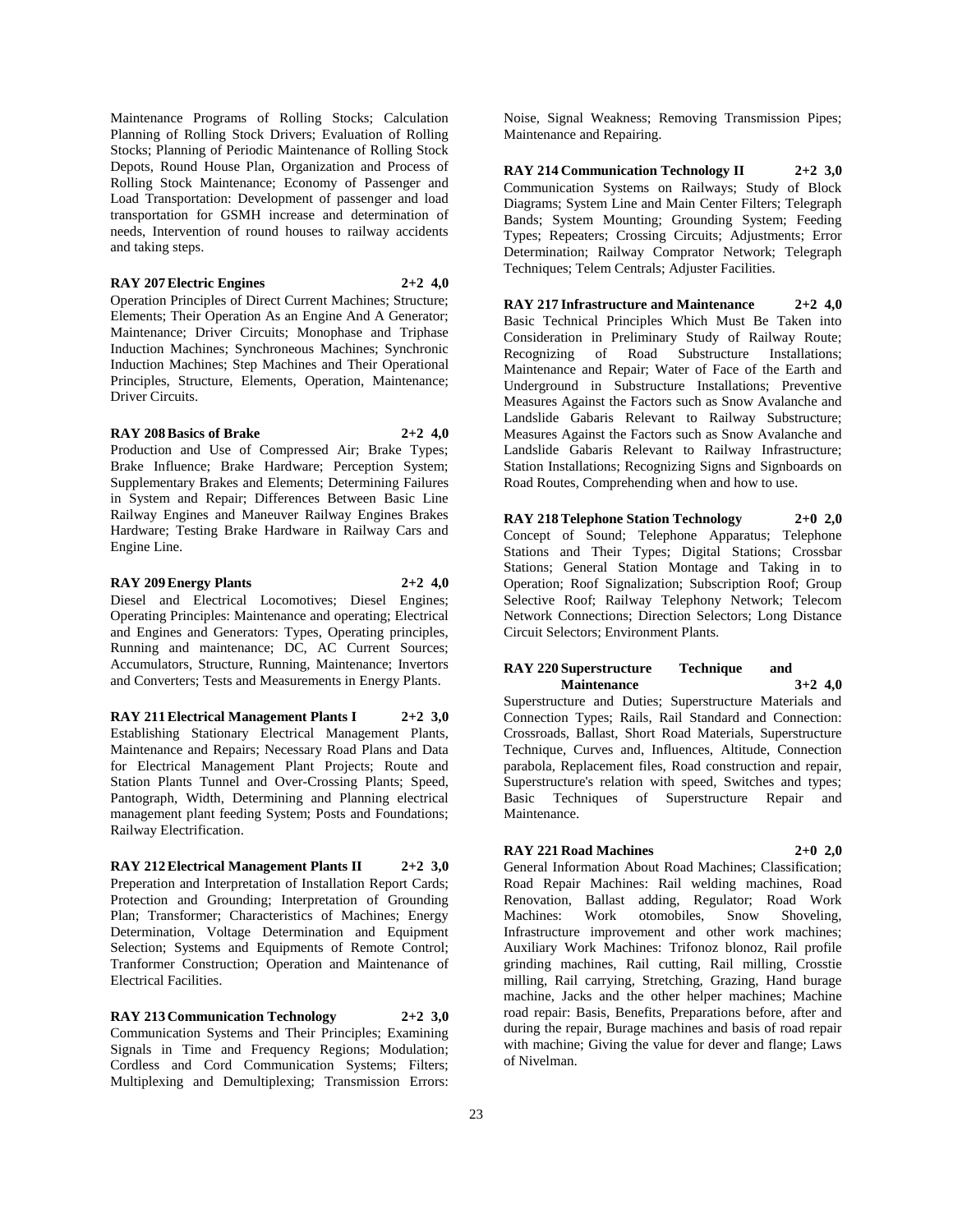# **RAY 222 Rail Welding 2+2 3,0**

General Information and Importance in Rail Welding: Aims, Welding types, Works to be done before, after and while welding on railway; Termit Welding: Team forming, Template, Preparing mold, Dampening, Preparing crucible, Casting, Opening molds and cleaning weld waste materials, Welding control; Preparation and Production of Machine Welding; Welding of material used for filling; Electric Arc Face Welding; Aluminothermy Rail Welding; Long Welded Rail Applications, Definition, Works, Measuring average temperatures; Taking Extension; Attention in Maintenance of Rail with UKR; Forming Systematic and Learned Welding Teams: Determining places where will be welded rail, Welding controls, Works in broken Rails.

**RAY 223 Railway System Management 2+2 3,0** Position and Importance of Railways in Transportation; Definition and Classification of Haul and Dragged Vehicles in Railway; Types of Stations; Midways of Stations and Switches; Definition of Signs in Railways; Systems of Train Traffic Operating; Procedures of Carrying Passengers and Loads; Special Loading According to Types of Cars; Loading Gauges; Types of Security on Special Loading.

# **RAY 224 Railroad Project and Railroad Technique 2+2 4,0**

Introduction to Railroads: Railway mechanics, Traffic and trains; Project Standards; Standard Elements of Route: Design and geometry, Grades, Vertical and horizontal curves, Cant, Easement curves; Route Design: Plan and profile, Loading gauge, Cross sections; Earthworks; Superstructure: Rails, Ballast, Sleepers; Design of Superstructure; ORER Diagrams and Economics.

**RAY 225 Train and Wagon Planning 3+2 4,0** Transportation; Repartition; Vehicles; Importance of Utilization and Rotation for Railway Systems; General Procedures for Planning Trains and Railway Cars; ORER and Works of Orer; Reading Train Itınerary on Graphs; Calculations of Capacity and Personnel; Information on

Statistics and Evaluations.

**RAY 226 International Railway Transportation 3+0 3,0** International Organizations Regulating the International Freight and Passenger Transportation; Regulations on International Freight and Passenger Transportation; General Information on International Passenger and Freight Transportation; Tariffs on International Freight and Passenger Transportation; General Trade and Tariff on Freight; Cards and Tolls Used in International Passenger Transportation; General Information about International Freight Transportation; Relationships Between International Passenger and Freight Transportation with Railways; International Tariffs, Application areas; Prices of Freight Transportation on Railways.

**RAY 227 Railway Transportation I 3+0 3,0** Passenger Transportation and Carrying Out; Main Line Passenger Transportations; Preparation of whole Tickets and Season Tickets and Season Tickets Used for Railway

Transportation; Preparation of Documents Used for Luggage and Cargo Transportation; Preparation of Necessary Models at Transportation Disorders; Filling in Transportation Disorders Notebook Orderly.

**RAY 228 Introduction to Human Resources 2+2 4,0** Structure of Railway Institutions; Concept of Organization; Personnel Working in Railways: Personnel Working Lines, Duties and Responsibilities, Electric-Electronics Personnel, Duties and Responsibilities; Concept of Job Security, Vacation Time, Retirement; Concept of Duty and Responsibility; Evaluating Human Resources; Concepts of Punishment and Discipline.

**RAY 229 Introduction to Electric-Electronics 2+2 4,0** Facilities Providing Safety in Railway Operation; Telecommunication Facilities; Signal Facilities; Fixed Electrical Operating Facility; Positive Affects on Environment; Signals Facilities along Railway Related to Electrical Operating; Contribution of Service of Facilities to Economy and Business Administration; Providing the Safety of Train Traffic; Increasing the Capacity of Line and Contributing to Economy of the Country.

**RAY 230 Introduction to Railway Networks 2+2 4,0** Basic Concepts of Railways and Classifications; Railway; Radius; Route, Ditch, Application Variant; Switch, Incline, Main Line, Secondary Lines, Division Line, Concepts of Structure and Main Structure; Fissures; Reclaimed Tunnels, Bridges, Passages (Mountain Pass), Fortification Structures and Support Walls, Definition and Kinds of Main Structure; Materials: Definition and kinds of materials connecting rail to rail and rail to travers, Switches, Fixed facilities at stations, Signs and rules; Importance of Railway Maintenance.

# **RAY 231 Introduction to Railway System Administration 2+2 4,0**

Transportation, Modes and Importance, History of Railroading in World and Turkey, Description and Properties of Trains, Classification of Trains, Description and Properties of Stations, National Freight Processing, Pricing and Documentation, International Freight Processing and Documentation, Pricing, General International Freight Transportation Documentation, Trade and Tariffs (CIV), Regulations on Exceptions on International Freight Transportation.

# **RAY 233 Introduction to Machinery 2+2 4,0** Basic Concepts and Classification of Vehicles Trailing and

Being Trailed on Railways; Trailing Vehicles on Railways: Steam locomotives, Diesel locomotives, Electric locomotives; Railway Vehicles Being Trailed: Passenger railway wagons, Cargo railway wagons, Open-air type railway wagons, General Structure of Railway Wagons.

# **RAY 234 Technical English 3+0 3,0**

Railway and Railroad Transportation Terminology in English and Turkish Meanings; Translation of Articles in English about Railway Technology;Education with aduio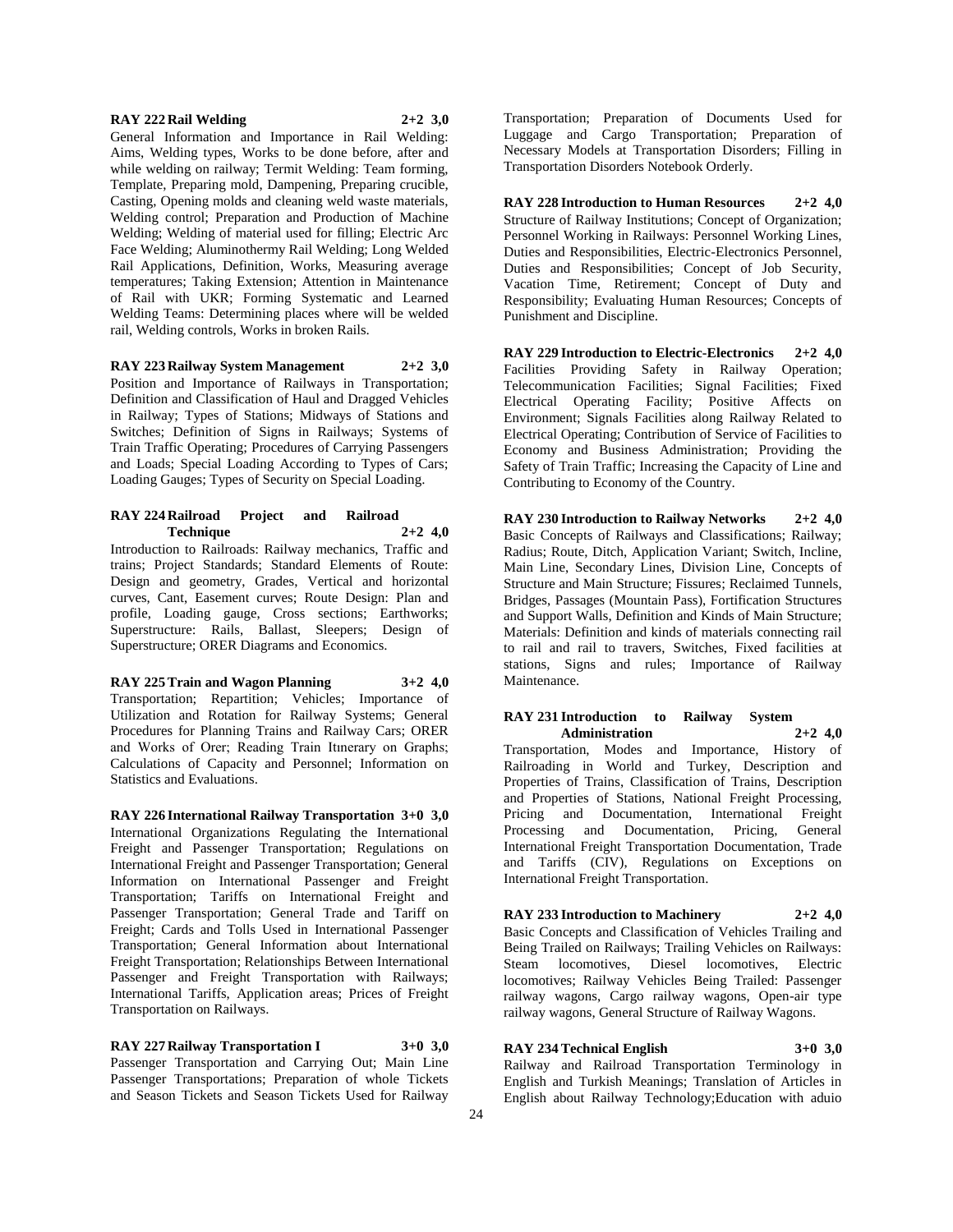and visual agents designed for Railway Technology Education; Technical Reports and Technical Report Writing.

# **RAY 235 Electronics 3+2 4,0**

Conductivity, Isolation, Semi-Conductors; Diodes; Transistors: Structure and Types, Characteristics; Amplifiers; Power Supplies; Electro-Optical Circuits; Silicon Controlled Rectifiers; Amplifiers; Differential Amplifiers; Oscillators and Types of Oscillators; Integrated Circuits; Modulation and Demodulation; Senders and Receivers; Transmission Lines.

### **RAY 236 Signal Technique 2+2 3,0**

Development of Signalling Systems; Signalling Concept and Importance; Mechanical Signalling Systems; Level of Mechanical Signaling Systems, Types, and equipment; Design of Electrical Signalling Systems; Remote Controlled Signalling Systems; Direct Remote Signalling Systems; Automated Block Signalling Systems; Equipment Used in Automated Block Signalling Systems, Signals, Switch equipments, Track switch equipments, Grade crossing safety equipments, ATS system equipments, Energy source equipments, Remote center equipments, Conveyance line equipment; Track circuts; Communications Systems.

**RAY 237 Historical Development of Railways 2+2 4,0** Global Development Process of Railways; Railway History in Ottoman Period; Ottoman Empire's Railway Politics (Rumelia- Anatolian- Baghdad, Anatolian-Hedjaz Railways); Construction Period; Station, Locomotives, Passenger and Freight Investigation; Railway Uniform; Railways at Republic Period (1920-1950); Development Period in the First Years of Republic Period; Railways Situation After 1950; EU 's Railway politics Turkish Railway's Approach to EU Railway; Cultural and Social Effect of railway to Turkish People.

**RAY 238 Railway Systems Cost Analysis 2+0 2,0** Accounting Information Systems for Railway Systems; Cost Concept of Railway Systems; Materials and Labour Costs of Railway Systems; Operating Costs and Properties; Operating Costs and Budgeting; Expenses in Railway Systems, Pricing in Railway Systems; Application of Cost Accounting in Pass a Tool in Planning, Controlling, Appraisal and Decision making.

#### **RAY 239 Towing Vehicles I 2+2 4,0**

Fundamental Concepts; Definitions and Classification of Towing Vehicles in Railway Technology: Definition of train sets and motor coaches, Transmission equipments Main and supplementary equipments in towing vehicles; Power supplies, Engines and Transformers; Wheels and Rails: Side and longitudal actions of cars and train sets in general; Lase Movements; Axle run downs and affects.

**RAY 240 Towing Vehicles II 2+2 3,0** Diesel Hydraulics Main Line and Maneuvour Locomotives:Transmission systems, Engines and characteristics, Properties of diesel engines; Diesel Hydraulics Trains' and Motor Coaches' Characteristics of Engines and Transmission Systems; Diesel-electric and Electric Locomotives: Properties and Transmision systems; Electric Powered Motor Coaches: Suburban lines, Subways; Lightrail Transportation Systems: Power and transmission systems of lightrail systems; Protection Circuits and Safety Sytems in Cars; Power Schemes; Dynamic Brakes.

## **RAY 241 Locomotive Failure and Maintenance Techniques 3+0 2,0**

Maintenance and Maintenance Types: Preventive Maintenance, Annual Maintenance, Periodic Maintenance, Maintenance of Diesel Locomotive and Detection of Failure: Lubricant control, Fuel control, Water control, Motor cooling system test; Nondestructive Test of Diesel Locomotive Equipment: Brake system control, Transmission test, Bogie test; Maintenance of Electrical Locomotive and Detection of Failure: Lubricant control, Fuel control, Water control, Motor cooling system test; Nondestructive Test of Electrical Locomotive Equipment: Brake system control, Transmission test, Bogie test.

**RAY 242 Computer Aid Circuit Analysis 2+2 4,0** Structure of Packet Program; Schematicaly drawing-ISIS: What is ISIS?, Chosing, Locating and Connecting of components, General concepts of ISIS: Graphics, Raporing, Print outputs; Simulation-VSM: Interactive simulation, Graphic based simulation; Types of Analysis: Analog analyse, Digital analyse, Frequency analyse, Noise analyse, Audio analyse, Interactive analyse, Digital conformance analyse; Models of SPICE: Definitrion of SUBCKT, Card of model, Libraries of model.

**RAY 243 Electrical Management Plants 3+0 2,0** Establishing Stationary Electrical Management Plants, Maintenance and Repairs; Fundamentals of Catenary Systems; Factors Affecting Catenery Type Selection; Necessary Road Plans and Data for Electrical Management Plant Projects: Route and station plans, Tunnel and overcrossing plants, Speed, Pantograph width; Determining and Planning Electrical Management Plant Feeding System; Determination of Catenary System; Poles and Ground Mountings; Catenary Equipments and Elements; Railway Electrification.

# **RAY 244 Digital Electronic 2+2 4,0**

Basic concept; Number systems: Decimal, Binary, Octal, Hexadecimal number systems; Conversion of number systems; Logic Gates: And, Or, Nand, Nor etc., gates; Truth tables; Boolean Algebra: Rules, De- Morgan theorems, Simplification of logic circuits; Karnaugh Maps, Simplification of Logic Circuits; Adders and Subtractors: Half-Full adders, Half-Full subtractors; Combinational Circuits: Decoder, Encoder, 7 segment display; Flip-Flops: S-R, D, T, J-K flip flops and truth tables; Counters; Registers; Memory Units: RAM, ROM, EPROM, EEPROM and their characteristics.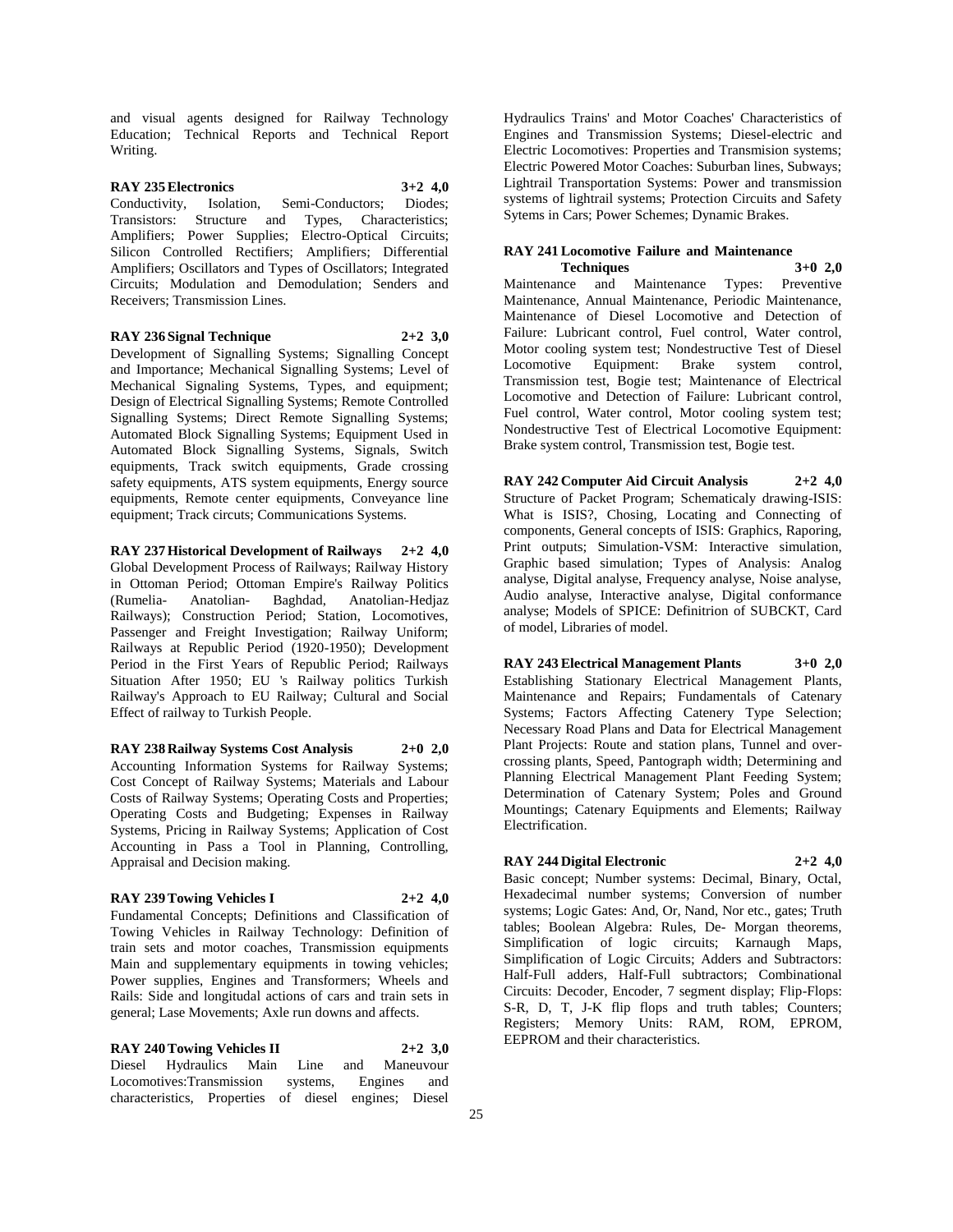**RAY 245 Telecommunication Technique 2+0 2,0** Communication Systems Used in Railways; Investigation of Block Diagrams; System Line and Main Center Filters; Telegraph Lines; System Installation; System Grounding; Feding Types; Repeaters; Transition Circuits; Calibrations; Failure Detection; Railway Kramportör Network; Telegraph Technique; Telem Stations; Dispatcher Plants.

# **RAY 246 Train Driving Signal Technique 2+0 2,0**

Development of Signalling Systems; Signalling Concept and Importance; Mechanical Signalling Systems; Level of Mechanical Signaling Systems, Types, and Equipment; Design of Electrical Signalling Systems; Remote Controlled Signalling Systems; Direct Remote Signalling Systems; Automated Block Signalling Systems; Equipment Used in Automated Block Signalling Systems: Relays, Signals, Switch equipments, Track switch equipments, Grade crossing safety equipments, ATS system equipments, Energy source equipments, Remote center equipments, Conveyance line equipment: Track Circuts: Communications Systems.

#### **RAY 247 Train Air Conditioning 2+2 4,0**

Basic Concepts: Temperature, Heat, Measurement, Specific heat, Change of state, Boiling and melting point, Entalphy curve, Heat transfer, Effective pressure, Absolute pressure; Cooling System: Cooling, Types of cooling systems, Cooling cycle schema, Compressor, Condenser, Evaporator, Heat exchanger; Cooling Electricity: The elements used in electrical circuit and their working principles; Air Conditioner Systems: Air, Cooling, Electrical circuit, Heat pump electrical circuit; Train Air Conditioner Systems.

# **RAY 248 Train Drive Techniques 2+2 3,0**

Straight Line Practice: Upward Light Slope Practice; Upward Perpendicular Slope Practice; Downward Light Slope Practice; Downward Perpendicular Slope Practice; Mixed Practice; RANFOR application; ATS Application; Maneuvers: Regular maneuver, ATMA Maneuver, Manual maneuver, Sliding maneuver, Side maneuver, Control of Maneuver Process: Train formation maneuver, Brakes on maneuver, Switch Services, Maneuver Line Control and Observation.

# **RAY 249 Railway System Traffic II 3+0 4,0**

Train Traffic; Acceptance and Departure of Trains; Disorders in Train Traffic; Models Assigned to Trains; Traffic Scale; Traffic of Service Trains, Railroad Machines and Railway Rotary Snow Plugh; Train Traffic in Muti-Way Lines; Special Regulations of Different Traffic Systems; Signal Colour Notifications; Train Traffic in Special Regions; Railroad Vehicle Traffic; Maneuvers; Signs Used in Railways.

#### **RAY 251 Train Mechanics I 3+0 3,0**

Properties of Locomotives and Cars; Determining Speed For Trains with Load Types and Amounts; Determining Trip Time; Introduction of Equipment Used in Cars: Strings; Strength of Power Required for Cars; Strings in Straight and Hooked Areas; Harness Equipment and Location of Rantor Locomotive According to the Earth Surface; Calculations About Rolling Stocks and Hauled Vehicles: Calculations for passengers carried on railways, Calculations for passengers on urban railway transportation system, Load calculations on railways; Revision and Maintenance Programs of Rolling Stocks; Types of Brakes: Electric and pneumatic brakes, Stopping distance; Relation of Locomotive's Power and Load; Pulling Power and Junction Points.

# **RAY 252 Train Mechanics II 3+0 3,0**

Production and Use of Compressed Air; Brake Types; Brake Influence; Brake Hardware; Perception System; Supplementary Brakes and Elements; Determining Failures in System and Repair; Differences Between Basic Line Railway Engines and Maneuver Railway Engines Brakes Hardware; Testing Brake Hardware in Railway Cars and Engine Line; Calculation Planning of Rolling Stock Drivers; Evaluation of Rolling Stocks; Planning of Periodic Maintenance of Rolling Stock Depots, Round House Plan, Organization and Process of Rolling Stock Maintenance; Economy of Passenger and Load Transportation: Development of passenger and load transportation for GSMH increase and determination of needs, Intervention of round houses to railway accidents and taking steps.

#### **RAY 253 Towing Vehicles 2+2 4,0**

Fundamental Concepts; Definitions and Classification of Towing Vehicles in Railway Technology: Definition of train sets and motor coaches, Transmission equipments Main and supplementary equipments in towing vehicles; Power supplies, Engines and Transformers; Wheels and Rails: Side and longitudal actions of cars and train sets in general; Lase Movements; Axle run downs and affects; Properties and Transmission Systems of Diesel Hydraulics Main Line and Maneuvour Locomotives, Diesel Hydraulics Trains and Motor Coaches, Diesel-electric and Electric Locomotives; Electric Powered Motor Coaches; Lightrail Transportation Systems; Protection Circuits and Safety Sytems in Railway Cars; Power Schemes; Dynamic Brakes.

#### **RAY 254 European Union Transportation Legislation 2+2 4,0**

Railway Legislation: Framework law for rail sector, TCDD law, Foreseen legal arrangements in rail freight due to harmonisation with European Union; Mutual Operability; Railway Infrastructure Access Regulation: Limits for the rail freight; International Rail Freight Organizations; International Rail Freight Pricing; Combined Transport Legislation; United Nations International Combined Transport Convention; Turkish Foreing Trade Legislation: Investment and promotion legislation for international trade, International transportation and logistics legislation, International carriage contracts legislations, rights and responsibilities due to contracts; Transport Associations.

#### **RAY 256 Railway Cars 2+0 3,0**

Position of Passenger and Load Cars in National and International Transportation and Regulations; Passenger Cars, Load Cars, Types of Cars; Loading and Unloading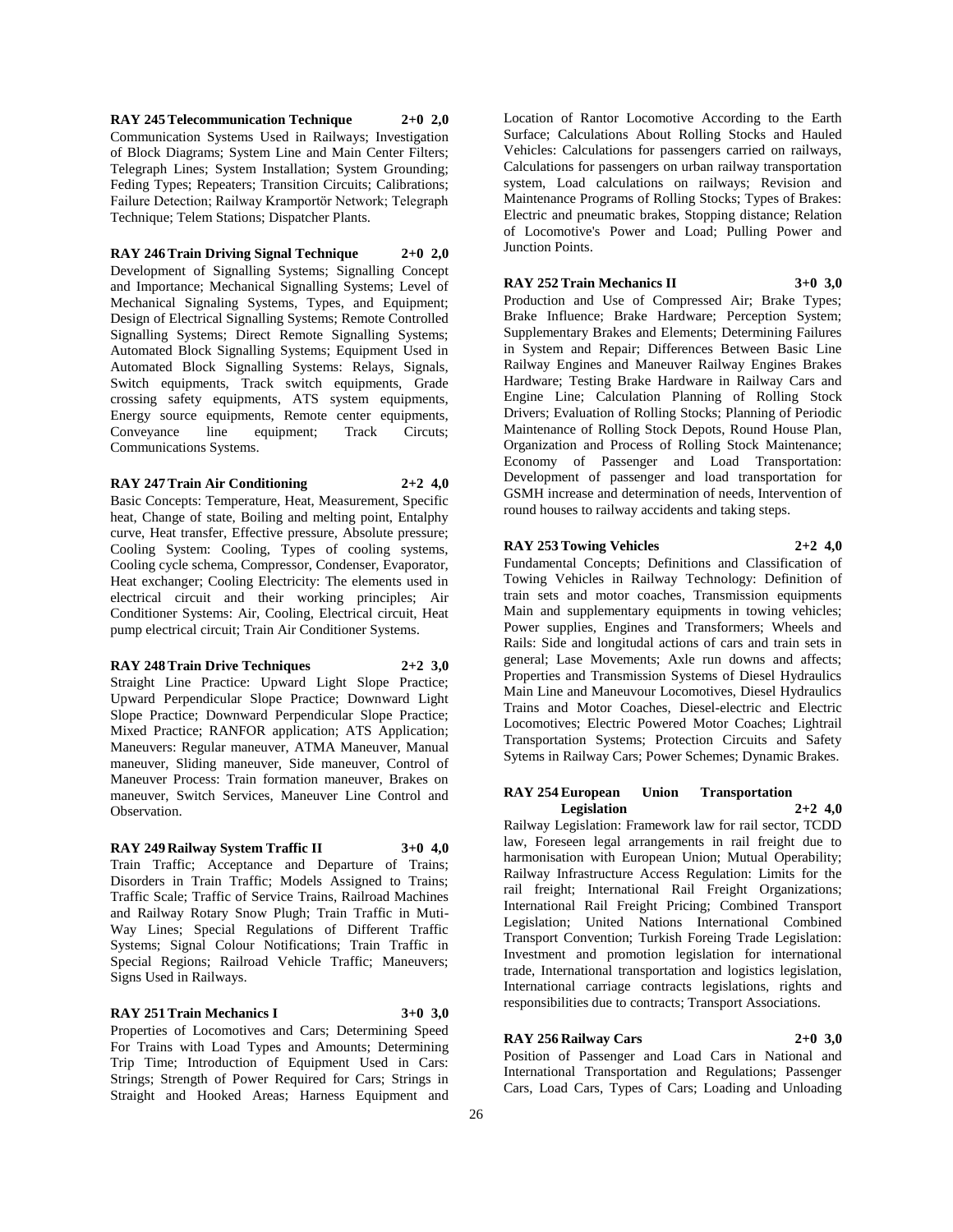Methods; Measurements and Interpretation; Types of Loading; Conditions of Passenger cars; Teaching Signs and Numbers of Trains and Rolling Stock; Parts of Cars and Their Functions; Containers.

# **RAY 258 Railway Networks 2+0 2,0**

Basic Concepts of Railways and Classifications; Railway; Radius; Route, Ditch, Application Variant; Switch, Incline, Main Line, Secondary Lines, Division Line, Concepts of Structure and Main Structure; Fissures; Reclaimed Tunnels, Bridges, Passages (Mountain Pass), Fortification Structures and Support Walls, Definition and Kinds of Main Structure; Materials: Definition and kinds of materials connecting rail to rail and rail to travers, Switches, Fixed facilities at stations, Signs and rules; Importance of Railway Maintenance.

**RAY 260 Transportation Management 2+2 4,0** Transportation and Logistics; Determination of Customer Needs; Passenger-Load Transportation and Main Transportation Classes: Airway Transportation, Highway Transportation, Railway Transportation, Sea Route Transportation; Transportation Management; Transportation Planning; Sender and Receiver Sides; Evaluation of Vehicle-Load-Route; Time-Cost Analyses; Performance Analyses in the Transportation Management; Contract Genres; Pricing; Jural Charge and Legal Frame; The European Union Legislation: Legislations Regarding Highway-Airway-Sea Route and Railway; Arrangements About Transportation; Education of Human Sources; R&D Activities; Quality Management Systems.

#### **RAY 261 Railway System Vehicle Mechatronics I 3+1 4,0**

Control Algorithms: Traction motor control algorithms, PWM rectifier control algorithm, Traction based slipping ? skidding control, Dynamical brake system control (via braking resistance); Start Up/Switch Off Procedures: VCB, Main contactors and pre-charge contactors, DC bus discharge contactor, Manual switch off; Monitoring and Protection Procedures: Protection procedures for traction system related error/warning conditions, Traction system related event and error logging, Controlling and monitoring the traction system related cooing circuits/devices; Traction Motor Speed, Thermal, Current and Voltage Monitoring Circuits; Air Brake and Its Interface with Central Control Unit.

#### **RAY 262 Railway System Vehicle Mechatronics II 3+1 4,0**

Cruising and System Logging; Monitoring, Protection and Control Procedures related to Auxiliary Systems; Processing Error Scenarios and Error Identification; Sending the Engine Driver?s Requests to Related Subsystems Considering Security Parameters; Manual Control of Pantograph and VCB; Sending Traction and Brake Requests to Related Units; Monitoring Locomotive Parameters; Manual Command and Control Signs Production; Collecting Engine Driver?s Data; Collecting the Data from Units related to Maintenance Monitor;

Locomotive Protection and Warning Circuits; Railroad Signal Equipments and Communication Techniques; Control Desk (EUDD standard requirements).

## **RAY 264 Cultural Values in Railway Transportation 2+2 4,0**

Cultural History of Railway Transportation; Railway Transportation Culture; Elements of Railway Transportation Culture; Subcultures in Railway Transportation; Emergence of The Subcultures in Railway Transportation; Historical Development of Turkish Railway Transportation; Historical Development of The Railway Transportation Education; Institutional Structure of Turkish Railway Transportation; Legislation about Turkish Railway Transportation; Institutional Culture in Turkish Railway Transportation; Cultural Values in Turkish Railway Transportation; Professional Ethics in Railway Transportation.

#### **RAY 266 New Approaches in Railroad Traffic Management 2+2 4,0**

Historical Development of Railway System Traffic; Centralized Traffic Control (CTC) System; Traffic Control using Signals (TSI); Automatic Train Stop (ATS): Structure, Operation, Units, Railroad signal equipment; Automatic Train Control System (ATB): Structure, Operation, Units, Railroad and on board signal equipment; ATCS System: Structure, Operation, Classification, Railroad and on board signal equipment; The European Train Control System (ETCS): Structure, Operation, Level-1, level-2 and level-3 ETCS Systems, Railroad and on board signal equipment; SCADA System: Structure, Control systems, Planning, Railroad and on board central signal equipment, Communication and programmable electronic control units, Electrical panels; Global Development Process of the High Speed Train Management; High Speed Train Management Traffic Control in Turkey: Ankara-Eskişehir and Ankara-Konya examples.

# **RAY 268 Scientific Principles in Railway Engineering 2+2 4,0**

Physics Concepts in Railway Applications; Implementation of Physics Concepts; Application of Newton's Laws, Forces Affecting Trains in Motion; Work-Power-Energy Calculations of Trains; Electric and Magnetic Fields; Grounding Railway Tracks, Information Transmission Lines and of Information Transmission, Electromagnetic Waves, Light and Optics.

# **RUS 115 Russian I 3+0 4,0**

Introduction; Introduction of the Russian Alphabet; Stressed and Unstressed Sounds (, ); Introduction of Letters in the Alphabet (continuation): Phonetic perception and construction study; Introduction of Letters in the Alphabet (continuation): 1st and 2nd types of intonation; Introduction of a Human Being or an Object: "

?" and " ?"; Noun Particles That Indicate Gender; Welcoming Passengers, Greetings, Farewell; 3rd and 4th Types of Intonation; Plural Nouns: The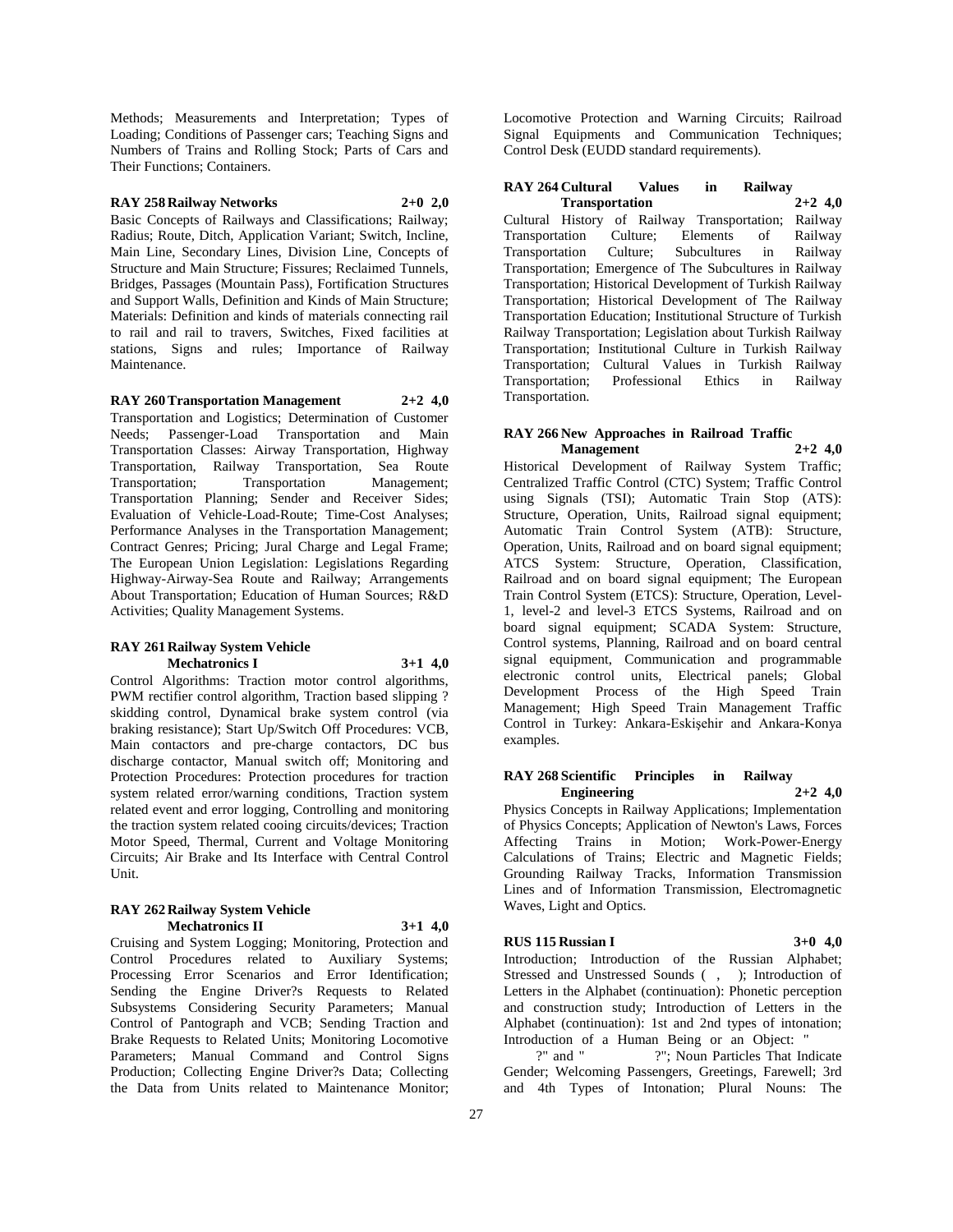construction of plurals, Possessive; Polite Request, Apologizing; The Questions " $?$  ? ?" and Their Consistence with Nouns; Exceptions in Plural Nouns; Possessive Pronouns; Verbs, Types of Verbs, First Type of Verb Conjugation of the verbs; Introducing Oneself; Verbs in Infinitive Form; Sentence Formation, Second Type of Verb Conjugation; Introduction of Adjectives and Their Combination with Nouns.

# **RUS 116 Russian II 3+0 4,0**

Using Possessive Expressions Such as " "; Introduction to Complex Sentences: Making complex sentences in present tense, present continuous tense, simple past tense and future tense "",  $\frac{1}{2}$  ,  $\frac{1}{2}$  ,  $\frac{1}{2}$  ,  $\frac{1}{2}$  ,  $\frac{1}{2}$  ,  $\frac{1}{2}$  ,  $\frac{1}{2}$  ,  $\frac{1}{2}$  ,  $\frac{1}{2}$  ,  $\frac{1}{2}$  ,  $\frac{1}{2}$  ,  $\frac{1}{2}$  ,  $\frac{1}{2}$  ,  $\frac{1}{2}$  ,  $\frac{1}{2}$  ,  $\frac{1}{2}$  ,  $\frac{1}{2}$  ,  $\frac{1}{2}$  ,  $\frac{1$ Information about Family, Past Tense, Verbs in Infinitive Forms; Commonly Used Phrases in Conversation and Telephone Conversation; Duties of a Flight Attendant; Basic Knowledge of Refreshments in the Cabin; Adverbs; Making a Glossary and Sentence Construction; Use of Verbs Such as " " and " "; Glossary of Drinks" "; Glossary of Drinks and Food, Offering Drinks; Imperative Form of Verbs; Assisting Passengers to Take Their Seats and Pre-takeoff Controls; Important Words about Aviation and Airlines; Making the First Announcement; Question of "?" and Response to the Question; How to Say Where an Object or Person Is Located and Where an Action Takes Place, Conjugation of the Verbs " ", " " and "; Future Tense, Introduction of Oneself; Presentation of the Human Body, Clothing and Seasons; Prohibited and Restricted Baggage Items and Related Rules.

#### **RUS 217 Russian III 3+0 4,0**

Prefixes in Verbs of Motion; Prefixes of "-" and " "; Airport and Airport Services; Directions; The Accusative Case of Adjectives and Inanimate Nouns and Answering the Questions " $?$  ?"; Use of the Phrase " ", Complaints and Handling Disruptive Passengers; Handling Medical Problems in Flight and First Aid; The Preposition " ?/ ?"; The Genitive with Prepositions " "; Responses to Questions " ?", ?", "<br>
<sup>2"</sup>, Analysis of Differences Among These Questions; Prefixes in Verbs of Motion: Prefix "- "; Prefixes in Verbs of Motion: Prefix "-"; Talking about the Flight; Introduction Aircraft Equipment; Preflight Briefing.

#### **RUS 218 Russian IV 3+0 4,0**

Genitive and Accusative Forms of Nouns, Adjectives and Pronouns; Dative Case, Nouns and Prepositions; Answering the Questions " $?$  ?"; Instrumental Case; Adjectives and Pronouns in Instrumental case; Formation of Perfective Verbs by Means of Prefixes; Duty-free Sales; Passive Verbs, Reflexive verbs, Direct and Indirect Speech; Reading, Understanding and Explaining a Story; Use of Verbs with the Prefixes  $"$ -, -, -, -, -, -, -, Use of Verbs with the Prefixes "-, -, -, -, -, - , - "; Use of Verbs with the Prefixes "-, -,  $\cdot$  ,  $\cdot$  ,  $\cdot$  ,  $\cdot$  ,  $\cdot$  ,  $\cdot$  ,  $\cdot$ 

-/-"; In-flight Emergencies; Identifying Passenger Problems, Dealing with Serious Incidents, Reporting a Medical Incident; Preparing for landing, Saying Goodbye to Passengers.

#### **SAĞ 102 First Aid 2+0 2,5**

Social Importance of First Aid; Aims of First Aid; Precautions To Be Considered by The One Who Will Apply First Aid; Human Body; First Aid Materials; Strangulations and Supplying Respiration; Stopping Bleedings and Supplying The Blood Circulation: External and internal bleeding signs and first aid, Recognition of blackout of consciousness and first aid, Shock causes and recognition of shock related to bleeding and first aid, Coma degrees and first aid, First aid in heartbeat stopping, Applying cardiopulmonary resuscitation (CPR) and artificial respiration together; Injury Types and First Aid; Burn and Boils; Fractures, Dislocations and Spraining; Poisonings, Freezing, Hot and Electric Shocks; Communication; Preparation of Injured Person for Carrying and Carrying Types.

# **SAĞ 116 Health Information and First Aid in**

**the Cabin 1+2 3,0** Knowledge of Basic Anatomy; Infectious Diseases and Prevention; Flight Hygiene; Physiological Effects of Flight; Basic Concepts of First Aid and Responsibilities of Cabin Attendants; First Aid Materials and Applications; Patient Consultation and Three Vital Situations; Respiration Halt and Opening of Airway: Artificial respiration, Heimlich method; Shock; Bleeding and Ways to Stop Bleeding; Wounds and Tetanus; Heart Attack and Cardiac Arrest; Revival of Heart and Lungs and Revival Table; Burns; Fractures; Sprains; Loss of Conscious; Stroke; Food Poisonings; Psychological First Aid; Delivery and Reporting; Death on Board and Reporting.

#### **SAN 155 Hall Dances 0+2 2,0**

Basic concepts. The ethics of dance, Dance Nights, Dance Costumes, National International Competitions and rules/grading, Basic Definitions, Classifications of Dances: Social Dances; Salsa, Cha Cha, Samba, Mambo, Jive, Rock'n Roll, Jazz, Merenge; Flamenko, Rumba, Passa - Doble, Argentina tango, Vals, Disco, Quickstep, Foxtrot, Bolero, European Tango: Ballroom Dances; Sportive Dances; Latin American Dances; Samba, Rumba, Jive, Passa-Doble, Cha Cha, Standart Dances; European Tango, Slow vals (English), Viyana vals, Slow foxtrot, Quickstep.

# **SHK 101 Knowledge of Basic Flight and Aircraft 1+1 2,0** Theory of flight, Aerostatics Aerodynamics, Basic

Airodynamics, Physical characteristics of air, Standard atmosphere, airflow, components of aerodynamic force, wing configurations, flaps, Fuselage, Types of aircraft, Flight control surfaces.

# **SHK 102 Meteorology 2+0 3,0**

History of Meteorology, The Atmosphere, Pressure, Density, Synoptic Charts, Pressure Systems, Altimetry,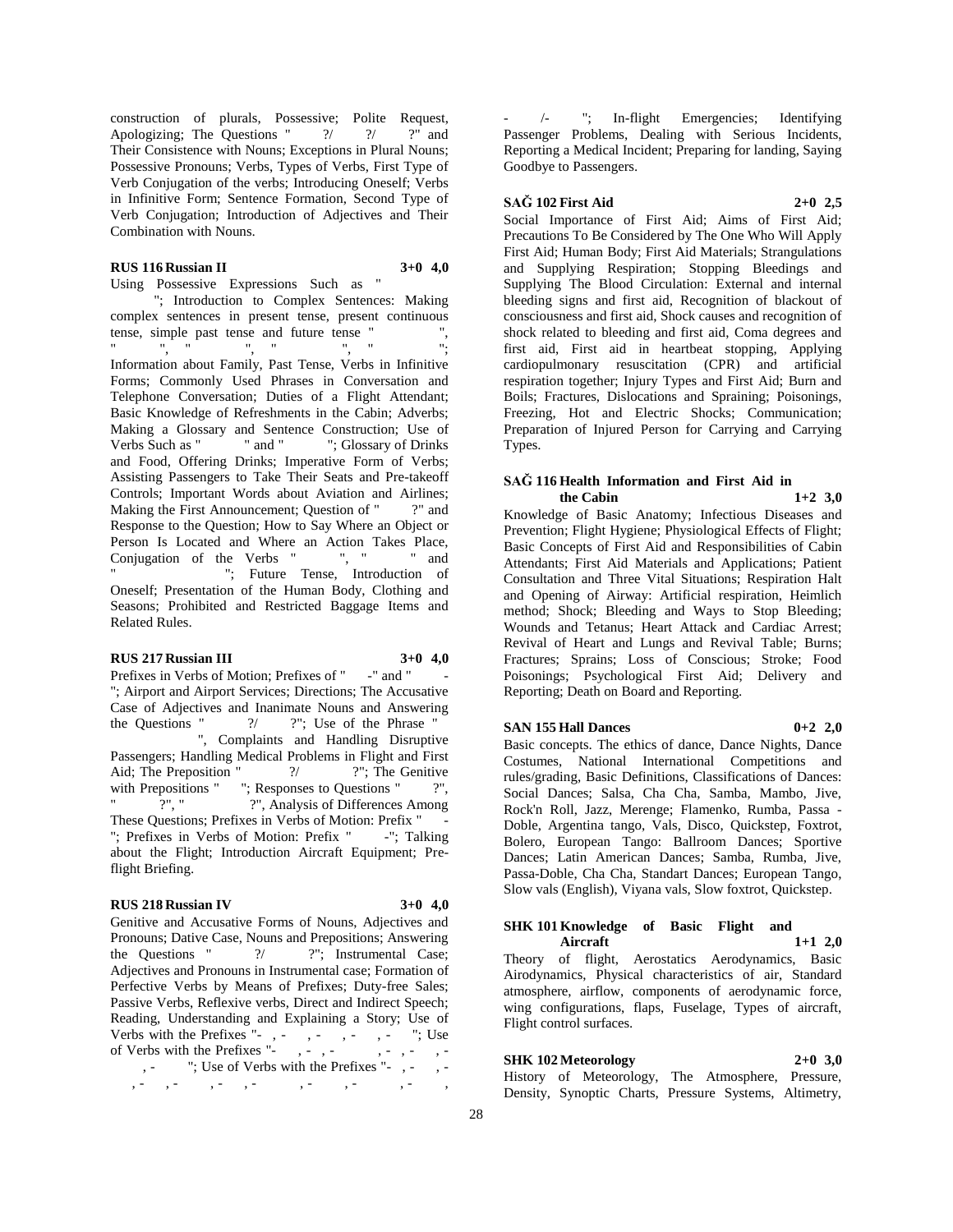Temperatura, Humidity, Stability, Turbulence, Wind, Local winds, Upper winds, Air masses, Global circulation, Jet Stream, Cloud formation and precipition, Thunderstroms, Meteorological Visibility, İcing, Meteorological documentation, Weather Charts, Weather Report (METAR, TAF..)

**SHK 103 Professional English I 2+1 3,0** Aviation Alphabet; Terms/ Aviation terminology, Historical Development of Civil Aviaiton, National and International Civil Aviation Organizations, Legal Statements: Nine Air Trafic Statements; general view to Air transport Industry; Airline Services, Airport Services, Ground Services. Reading and examining articles about aviation sector/field based on the curriculum; Case studies.

**SHK 104 Professional English II 2+1 4,0** Announcements: announcements for normal conditions/situations, announcements for emergency conditions/situations. Human Sources in Aviation Industry: the importance of human sources in the process of industry, The importance and position of cabin attendants in this process, human psychology, English communication skills; Reading and examining articles about responsibilites for cabin attendants; case studies.

# **SHK 106 Introduction to Cabin Attendant 1+2 3,0** Cabin Attendant Duties and Responsibilities: Safety of cabin, Safety of passenger, Catering, Documentation, Dutyfree; Cabin Attendant Lifestyle: Cabin Attendant Healthy Living, Considering the time and climate differences in cabin attendant health, Relocation; Diction; Personal Hygiene, Make-up; Etiquette and grace.

#### **SHK 107 English in Real Life I 3+0 4,0**

Oral Communication Functions: Meeting, Greeting, Saying goodbye, Shopping, Asking for/Giving Permission, Stating opinion about any topics and issues; Making Reservations; Offering and Suggesting and/or Refusing; Phrases and Vocabulary: Phrasal verbs and meanings; Adjectives and Phrases Used to Define and Describe People, Events and Social Contexts; Structures: Comparisons; Modal Verbs Used to Express Possibility, Obligation, Permission, Ability.

# **SHK 108 English in Real Life II 3+0 4,0**

Samples of Various Written Text Types: Short story, Newspaper article, Advertisement, Curruculum Vitae/Resume, Diary, Critic, Anecdote; Reading Comprehension Strategies: Guessing unknown words in the context, Finding main and specific ideas, Scanning, Skimming; Parts of Speech: Nouns, Adjectives, Verbs, Adverbs; Effective Dictionary Use.

## **SHK 201 Normal Safety Procedures 1+3 3,5**

Cabin description: Electronic communication systems, Lavatories, Galleys, Water systems, Passenger oxygen systems, Passenger overhead lockers, Doors, Practical education, Passenger management: Knowing the passengers under medication or alcohol and methods, Controlling the

crowd, Settlement of disabled passengers, Carrying pets in the cabin, Hand luggage on bags, Practical education; General methods during turbulence and methods during turbulence, Methods before flight and during take off, Methods during flight; methods of landing and after flight; fuel-loading on the ground when passengers on board; carrying dangerous materials by air; practical education.

# **SHK 202 Emergency Procedures 1+3 3,5**

Emergency Equipment: Oxygen and oxygen systems, Survival equipment, Aircraft evacuation equipment, Lifejacket, Practical training; Basic Principles; Lifejacket, Practical training; Basic Principles; Decompration; Emergency Oxygen Applications; Types of Fire and Fire-related Procedures: Fire Extinction Training; Emergency Procedures During Takeoff, Flight and Landing; Evacuation Procedures: Survival techniques, Practical training; Passenger and Crowd Control in Emergency; Emergency Procedures Related with Dangerous Goods; Practical Training.

# **SHK 203 Basic Service Knowledge 1+1 2,0**

Basic concepts of catering and hospitality; Presentation of service material and storage; Hijyene and Sanitation; Service Procedures: Standard service, Preparation; Food Knowledge: Hot foods, Cold foods; Drink information: Bar management, Beverage types, Spirits, Kocktail, Wine varieties, Beer varieties, Soft drink, Drink service, Aperitives, Drinks served at dinner, Digestion, Practical Training

#### **SHK 204 In-Flight Services 1+1 2,0**

In-Flight Service and Its Importance; Main Factors in In-Flight Service Planning; Financial Benefits of Food-Drink Finance Control on Airlines and Role of Flight Attendants in Finance Control; Materials Served in Cabin: Storage of food and drinks, Use of seals, Newspaper service, Headphone service, Amenity service, Hot towel service; Types of Services According to Various Hours of a Day; Types of Service According to Passengers; Service to Cockpit; Service of Duty-Free; Service Procedures; Galley, Food heating procedures, Procedures to follow during service, Rules for beverage service; Standard Ways of Service; Reports and Forms; Practical Training.

#### **SHK 205 In-Flight Customer Services 1+2 3,0**

The importance and role of front-line attendant in airlines. Communication with passengers and using body language; Welcoming and saying goodbye to passengers; Passenger types and meeting their expectations: Passenger types in different classes on board, Businessmen, frequent flyers, loyal flyers, very important passengers, workers, unaccompanied miners, ill and disabled passengers, pregnant passengers and passengers with babies, passengers who required special menu, tourist groups, free flyers, dissatisfied passenger management, in-flight entertaintment.

# **SHK 206 CRS Application 1+3 3,5**

Concepts; Global Indicators; Fare Calculation for One-Way and Return Tickets and Ticket Issuance; PTA, MPD Issuance; Special Fares; Mixed Class; Fares for Children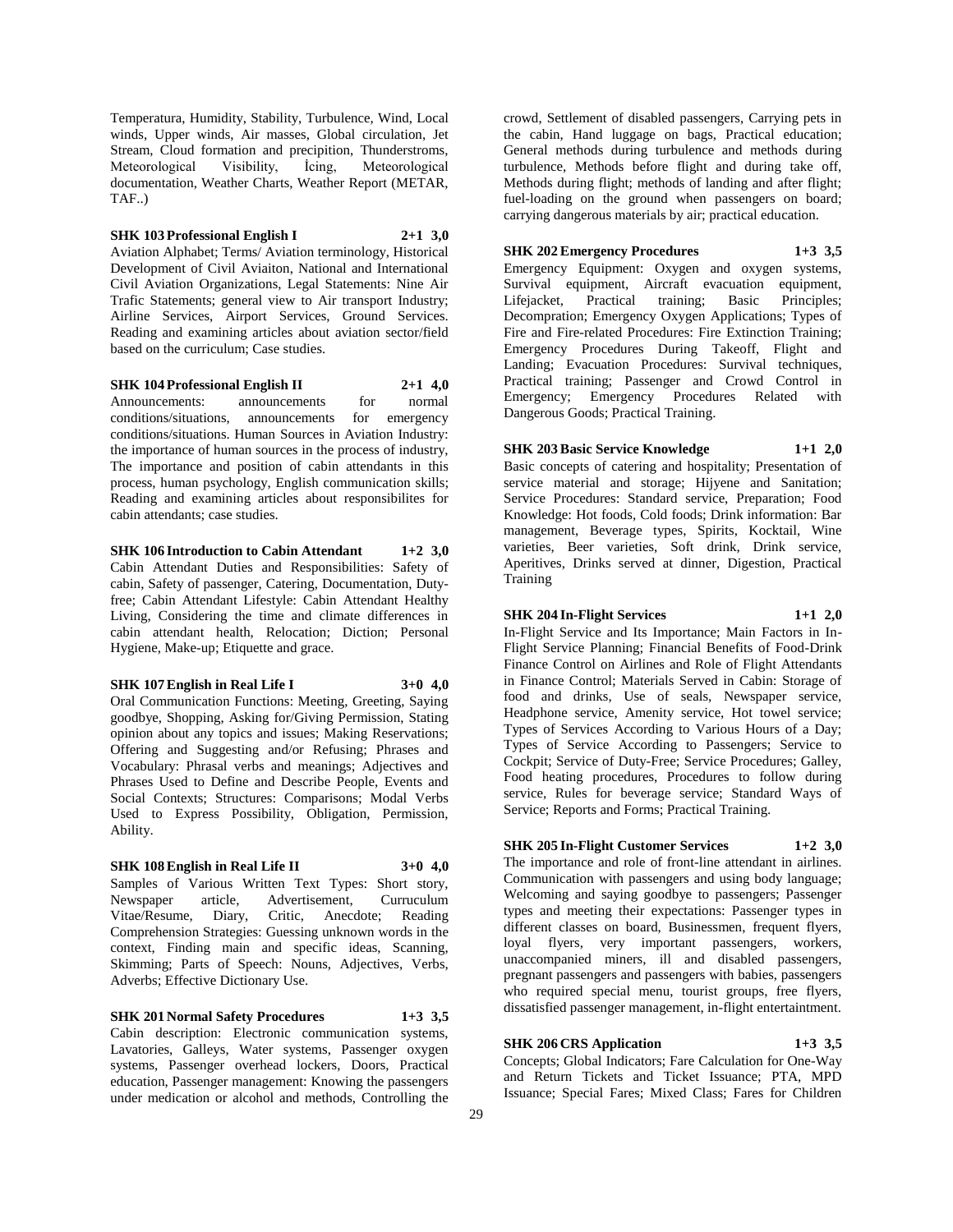and Infants; Coding; Encoding; Timetable Entries; Flight Display; Sale from Flight Display; Waitlist; ARNK Segment; Name, Telephone, Ticketing and Booking Entries; OSI, SSR Entries; Division of a Reservation File; Fare Screen: Pricing procedure; Various Entries; Ticket Printing.

# **SHK 207 Passenger Service 1+1 2,0**

Definition of Passenger; Handling of Valuable Documents; Baggage Handling; Intermediate Points During Journey: Stopover, Transfer, Transit; Points to Consider Regarding Passenger Tickets; Tickets Subject to Special Fare; Baggage Subject to Special Fare; Peace Rate System Transportation; Excess Baggage Handling Procedures; Procedures for Traveling with Pets; Rules Related with Cabin Baggage; Endorsement; Reissue.

#### **SHK 208 Dangerous Goods 1+1 2,0**

The Concept of Dangerous Goods and Classification of Dangerous Goods; Dangerous Goods Not Transported by Air; Units and Documents Used; Responsible Parties in Air Transportation of Dangerous Goods: Shippers, Cargo agencies, Airline companies, Load planners and flight crew, Loading and storing personnel; Use of Dangerous Goods Table; Use of Packaging Instructions and Tables; Packaging Procedures and Performance Tests; Package Marking and Labeling; Responsibilities of Shipper and Transporter with Regard to Dangerous Goods; Making a Bill of Loading; Reception, Storage, Loading and Control of Dangerous Goods.

**SHK 210 In-Flight Resource Management 1+2 3,0** Basic Concepts Concerning Flight Safety; Human Factors; Aircraft Flight Attendant and Resource Management; Human Performance and Its Limitations; Human Error and Its Management; Stress Management; Fatigue and Attention; Self-confidence and Persistence; Situational Awareness; Workload Management; Communication and Coordination between Cabin Attendant and Cockpit Crew; Communication and Coordination with Other Personnel; Leadership in Aircraft Cabin Attendant; Management of Human Factors Among Passengers: Crowd control, Passenger stress, Crowd conflict management, Factors Concerning Flight Types; Cases Related with In-Flight Safety.

**SHK 212 Ground Handling and Operation 1+1 2,0** Weights Concerning Load and Balance: Importance of Balance: Center of gravity and balance, moment, imaginary starting line, ground number for aircraft fuselage center of gravity, center of gravity of an empty plane. Aerodynamic Blade Section: Blade section, the distance of frontend of blade section to starting line, the distance of backend of blade section to starting line, main wing cross-section calculations, stabilizer trim graph, limits of gravity center, failure to hover. Effects of Overloading on Aircraft Performance: During takeoff, flight and landing, and failure to hover. Effects of Loading at Front and Back Limits of Gravity Center on Aircraft Performance: During takeoff, flight and landing. Passenger and Cargo Transportation by

Air: Passenger, cargo, luggage regulations and limitations Loading Limitations: Load limitations, loading limitations, aircraft limitations. Preparation of Load and Balance Forms: Preparation of load and balance forms for Boeing 737 airplanes, Preparation of load and balance forms for Airbus A-340, Preparation of load and balance forms for Airbus A-319-320-321.

#### **SNT 155 History of Art 2+0 2,0**

History of Civilization and Evolution of Art: Prehistory to Present; Concepts and Terminology in Art with Samples; Interrelation among Art-Religion and Society; Effects of Religion on Artistic Development; Reflections and Interpretations of Judaism, Christianity and Islam on Art; Renaissance: Emergence, Effects, Artists, Works of Art; Architecture and Plastic Arts; Art in the 19th and 20th Centuries: Relevanceof the main historical events of the period.

# **SOS 155 Folkdance 2+0 2,0**

Dance in Primitive Cultures; Dance in Earlier Civilizations; Dance in the Middle Age and Renaissance; Dance in the 18th and 19th Centuries; Dances of the 20th Century; Ballet; Turkish Dances; Emergence of Folkdance; Anatolian Folkdance: Classification, Accompanying instruments; Methods and Techniques of Collecting Folkdance; Problems in Collecting Folkdance; Teaching of Folkdance; Adapting Folkdance for Stage: Stage, Stage aesthetics and Choreography, Orientation and choreography.

## **TAR 165 Atatürk's Principles and History of Turkish Revolution I 2+0 2,0**

Reform efforts of Ottoman State, General glance to the stagnation period, Reform searching in Turkey, Tanzimat Ferman and its bringing, The Era of Constitutional Monarchy in Turkey, Policy making during the era of first Constitutional Monarchy, Europe and Turkey, 1838-1914, Europe from imperialism to World War I, Turkey from Mudros to Lausanne, Carrying out of Eastern Question, Turkish Grand National Assembly and Political construction 1920-1923, Economic developments from Ottomans to Republic, The Proclamation of New Turkish State, from Lausanne to Republic.

# **TAR 166 Atatürk's Principles and History of Turkish Revolution II 2+0 2,0**

The Restructuring Period; The Emergence of the fundamental policies in the Republic of Turkey (1923-1938 Period); Atatürk's Principles, and Studies on Language, History and Culture in the period of Atatürk; Turkish Foreign Policy and Application Principles in the period of Atatürk; Economic Developments from 1938 to 2002; 1938-2002 Period in Turkish Foreign Policy; Turkey after Atatürk's period; Social, Cultural and Artistic Changes and Developments from 1938 to Present.

**TEK 107 Scientific Principles of Technology 3+1 4,0** Material Properties: Chemical operations in burning and oxidation, Prevention from oxidation, Elasticity of material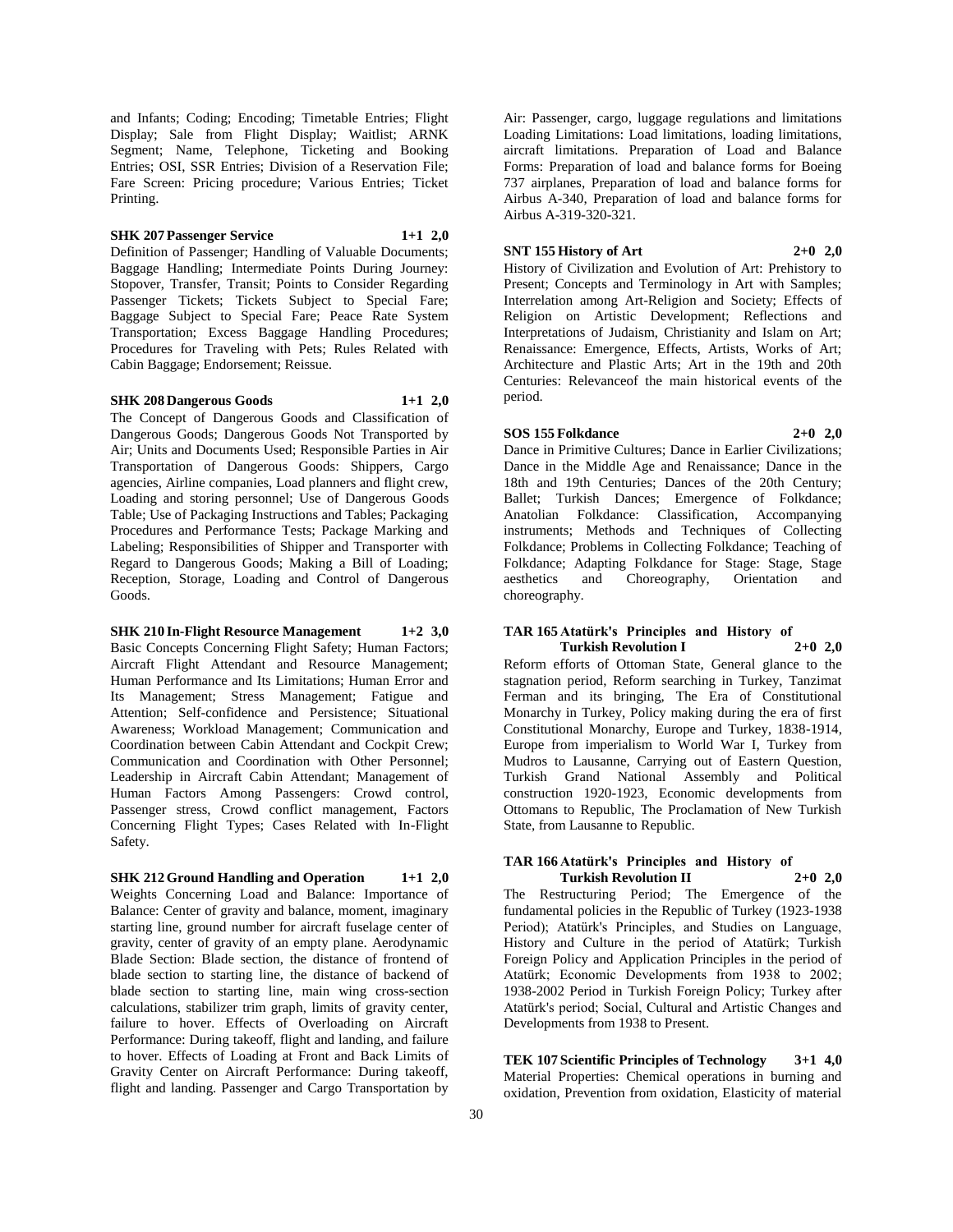and Hook's Law; Static: Static balance state, Vctorial and scalar quantities, Moment, Center of gravity; Dynamics: Path, time, velocity and acceleration; Mechanic and Electromagnetic Wave Movement: Wave length, Frequency; Fluid Pressure: Pressure and its units, Absolute presuure, Relative Pressure; Electric and Magnetism: Simple circuits with serial and parallel connected resistants, Current, voltage difference and resistant problems.

## **THU 201 Community Services 0+2 2,0**

The course aims to integrate the students with the community and enable them to utilize the knowledge they have accumulated in their courses. The students participate in different community projects such as helping young students at their study periods or after school study sessions , aiding the elderly in nursing homes, helping disabled individuals with various tasks, helping Social Services and aiding children with their education etc. The students also try to work in projects which raise environmental awareness.

#### **THU 205 Community Services 0+2 4,0**

The course aims to integrate the students with the community and enable them to utilize the knowledge they have accumulated in their courses. The students participate in different community projects such as helping young students at their study periods or after school study sessions, aiding the elderly in nursing homes, helping disabled individuals with various tasks, helping Social Services and aiding children with their education etc. The students also try to work in projects which raise environmental awareness.

**TİY 308 Republic Era Turkish Theatre 2+0 3,0** Republic Era Turkish Theatre: Political, Social, Cultural Art Life; Theatre Concepts; Western Theatre; Theatre Perception; Effects of Western Theatre on Turkish Theatre; Dramatic Types; Acting Methods, Directing, Playwriting, Dramatic Styles; Theatre Buildings; Directing Techniques; Analyzing Developments of Theatre; Theatre Education; State Theatres; Private Theatre Companies.

**TKY 204 Total Quality Management 2+0 2,0** Quality Concept; Historical Evolution; Strategic Quality Concept; Quality Dimensions; Factors Effecting Product and Service Quality; Quality Management and Evolution of Management; Characteristics of TQM as a Management System; Preparing TQM; Tools Using TQM; TQM in Turkey; TQM, ISO 9000 Quality Assurance Systems and

Quality Circle Applications for Problem Solving.

#### **TOP 102 Surveying 2+2 4,5**

Concepts Related to Topography; Simple Measurement Tools and Horizontal Measurement: Application of right angles, Application of right angles by the help of prisms, Application of lines; Length Measurement: Calculation of Surveying and levelment; Calculation of Area: Calculation of area according to measurement values, Calculation of area according to coordinate values, Calculation of area according to Cross Method; Theodolite and Angle

Measurement: Measuring horizontal and vertical angles, Length measuring; Drawing Maps and Plans Using The Dimensions of a Field: Calculation of Coordinates; Calculation of Polygons.

# **TRA 101 Introduction to Transportation and**

**Traffic Technique 3+0 5,0** Transportation and Traffic Concept; Urban Transportation; Traffic Arrangement and Beginning of Traffic; Changes in Traffic Trend; Transferring Traffic and Saturation Point; Basic Elements of Traffic and Relations Between Them; Capacity Concept and Speed-Flow Relationship for Capacity; Service Level; Studies and Measurements in Traffic; Human as a Traffic Element; Vehicle; Roads and Crossroads; Traffic Lights, Traffic Signs.

**TRA 104 Traffic Regulations and Law 2+0 2,5** Definitions; Organizations; Traffic Signs; Signals; Signaling Regulations and Road Information; Using the Road; Speed Regulations, Distance to be kept between the vehicles during traffic flow, Overtaking; To Let the Others Overtake, Passing priority, Rail road cross, Zebra crossings; Stopping, Waiting and Parking Regulations; Service Vehicles, Legal responsibility and insurance; Highway Regulations; Regulations for Responsibility in Accidents; Major Fault; Experts; Traffic Documents.

**TRA 106 Transportation Politics and Planning 3+0 4,0** Transportation Politics, Basic Concepts in Planning and Introduction Long Term Planning; Determination of Research Areas in Transportation Planning; Data Types and Methods of Data Collecting; Travel Distribution; Long Term Planning: Transportation creation, Assignment; Short Term Planning: Short term planning application, Preventions and observations, Urban transportation systems, Sample planning and cautions.

**TRA 201 Traffic Planning and Application I 2+2 4,5** Traffic Technique and Scientific Fundamentals of Traffic Technique; Relations between Elements of Traffic; Analysis of Relation and Alternation Between Traffic Elements; Study Concept in Traffic, Importance and Performation; Traffic Load Concept; Road Design With Respect to Load, Examination of Urban and Intercity Crossroads with Respect to Load and Obtain of Project Information.

**TRA 202 Traffic Planning and Application II 2+2 3,0** Light Signals Theory and Practice; Traffic Signs; Car Parks; Study on Effects of Traffic Elements such as Roads and Crossroads on Accidents; National and International Projects and Their Results; Long Term Planning in Transportation and Planning: Landscape usage, Traffic; Short Term Planning: Effective usage of existing establishment; Public Transportation.

**TRA 203 Bridges and Tunnels 3+0 4,0** Bridges: Definition of bridges, Parts, Types; Bridge Standarts; Types of Bridges: Choosing, Factors effect on choosing; Road Bearing by Bridge and Complementary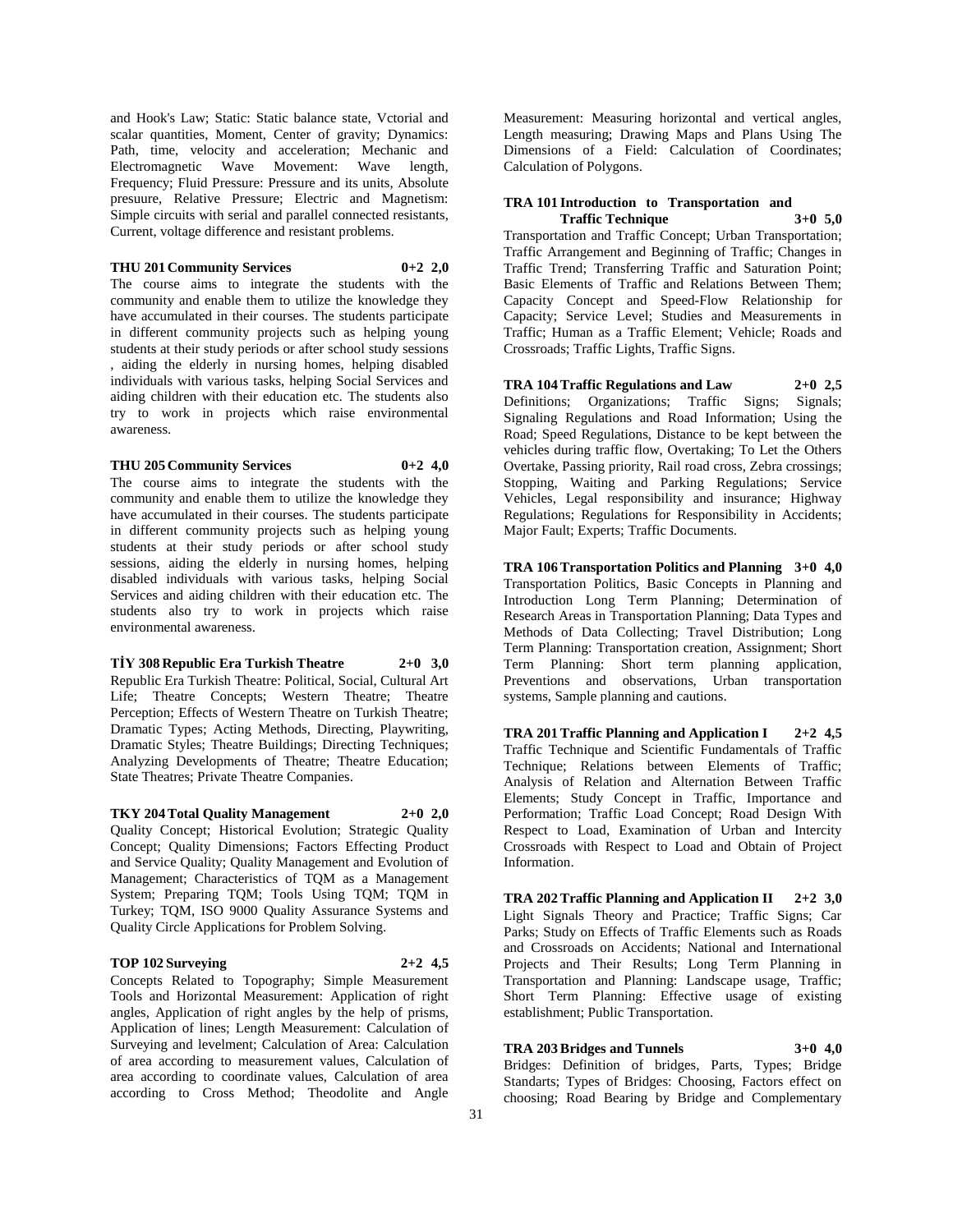Parts; Computations and Solution Methods about Bridges; Bridge Project; Definitions about Tunnels; Aims of Tunnel Construction; Classification of Tunnels; Standarts of Tunnels; Transportation Tunnels; Strength Effect on Tunnels; Behavior of Tunnels under Effect; Technics of Opening Tunnels, Effect of factors on selection of tunnels; Machines Using on Construction of Tunnels; Tunnel Project.

# **TRA 204 Road Superstructure 2+0 2,0**

Elastic Pavements: Elastic pavements with low standart, Elastic pavements with high standart; Bituminous hot emulsions: BSK emulsion compozision, Bituminous hot emulsion construction, Defects of elastic pavements, Restoration and design of elastic pavements; Rigid Pavements: Concrete and concrete components, Properties of early concrete, Concrete hardening properties, Concrete pavement design, Concrete pavement construction, Defects and restoration of concrete pavements, Construction and design of concrete cobblestone pavement.

# **TRA 206 International Traffic Law Enforcement 3+0 4,0**

Road Concept; Urban Roads and their Characteristic; Urban Pass of Main Distribution Road; Regional Distribution Roads; Local Distribution Roads; Pedestrian and Bicycle Roads; Standards and Projects of Pedestrian and Bicycle Roads; Inter city Roads, Standards and Projects; Urban Roads, Standards and Projects

#### **TRA 209 Traffic Documentation Operations 3+0 4,0**

Basic Operations in Traffic Documentation Operations; The Necessity of Vehicle Registration; Authorized Institutions in Registration Operations and Vehicles to be Registered; Conditions Where Registration Is Not Necessary; Registration Periods; Traffic Fines; Traffic Documents and Validity; New Registration and New Registration Procedures; Procedure for Sales and Transferring of Vehicles; Work Machines; Non-Motorized vehicles.

#### **TRA 210 Accident Location, Investigation and Consultative Authority 2+2 3,0**

Accidents on Roads; Experts; Working Principles; Studying Effects of Weather Conditions and Road Elements on Accidents; Handling the Traffic without Accident by Educational Side; Infrastructure Arrangement: Signs, Traffic lights, Road elements; Studying Effects of Infrastructure Arrangement on Accidents; Deaths and Injuries; Social-Economical Costs; Effects of Accidents on Injured Parties.

#### **TRA 211 Traffic Education 3+0 4,0**

Importance of Traffic Education; Arrangement of Educational Activities; Co-operation Between Associations; Educational Activity: Using suitable materials in education; Choosing the Right Place for Educational Activity; Evaluation of Education Activities; Examination of Traffic Education and Traffic Safety.

# **TRA 212 Technical English 3+0 3,0**

Description and Usage of the Frequently used Words and Expressions about Highway Transportation and Traffic; Equivalents of these Words and Expressions in Turkish; Translation of Sections of Highway Transportation and Traffic in Turkish; Studying on this Subject with Computer Programs and Films at Class; Writing Technical Report.

**TRA 213 Highway Services and Maintenance 3+0 4,0** Perpendicular and Horizontal Marking on Highways: Determination and application of locations; Vehicle Examination: Properties of vehicles required for entering highway traffic, Reasons and controling; Weight Controling Methods and Applications: Contribution to Economy; Keeping Highway Open to Traffic: Prevents of keeping highway open to traffic under all environmental and climate conditions, To project, Preparing scenario, To make a decision against sudden events and applications.

#### **TRA 214 Computer Applications in Traffic Planning 2+2 3,0**

Basic Arithmetical Methods on Computers in solving Complex Problems; Program Writing; Basic Principles of Using Computers; Matrix Operations and Definition of Linear Equations: Their solutions, Solutions of non-linear equations; Interpolation and Regression; Derivation and Integral; Solutions of Differential Equations; Optimization.

**TRA 215 Motorized Vehicle Technology 3+0 4,0** Definition of Motorized Vehicle: Internal combustion engines; Parts and Materials of Engines; Systems of Forming Vehicles; Fuel Systems; Cooling Systems; Ignition Systems; Lubrication Systems; Concepts; Gearboxes, Shafts, Differential wheels; Brake System; Front Mechanic Geometry; Tires; Tire Materials; Measurement Standarts.

**TRA 216 Highway Traffic Safety Control 3+0 4,0** General Look at Highway Safety; Safety and Highway Design: Human factors affecting highway traffic accidents, Road factors affecting highway traffic accidents, Vehicle factors affecting highway design accidents, Determination of points and sections having highway safety problems (Methods and Selection of Method), Relations between design elements concerning highway safety (Horizontal-Vertical Geometry and Safety); Sight Distance and Safety; Traffic Condition; Design Speed and Safety-Platform Characteristics and Safety; Roadside and Safety; Traffic Control Elements (Signing, lighting etc.) and Safety; Other Highway Design Elements and Safety; Cost Effectiveness of Safety Development; Modeling Highway Safety; Worldwide Highway Safety.

# **TRA 217 Road Projects and Highway Techniques 2+2 4,0**

Road Concept; Characteristics of Road Users; Vehicle Movements and General Properties of Highway Traffic; Capacity of Roads: Counting traffic mass of the year of project; Choosing Geometrical Standarts: Planing urban roads and characteristics, Standarts of highways and projects, Distributor roads, Pedestrian and bicycle roads,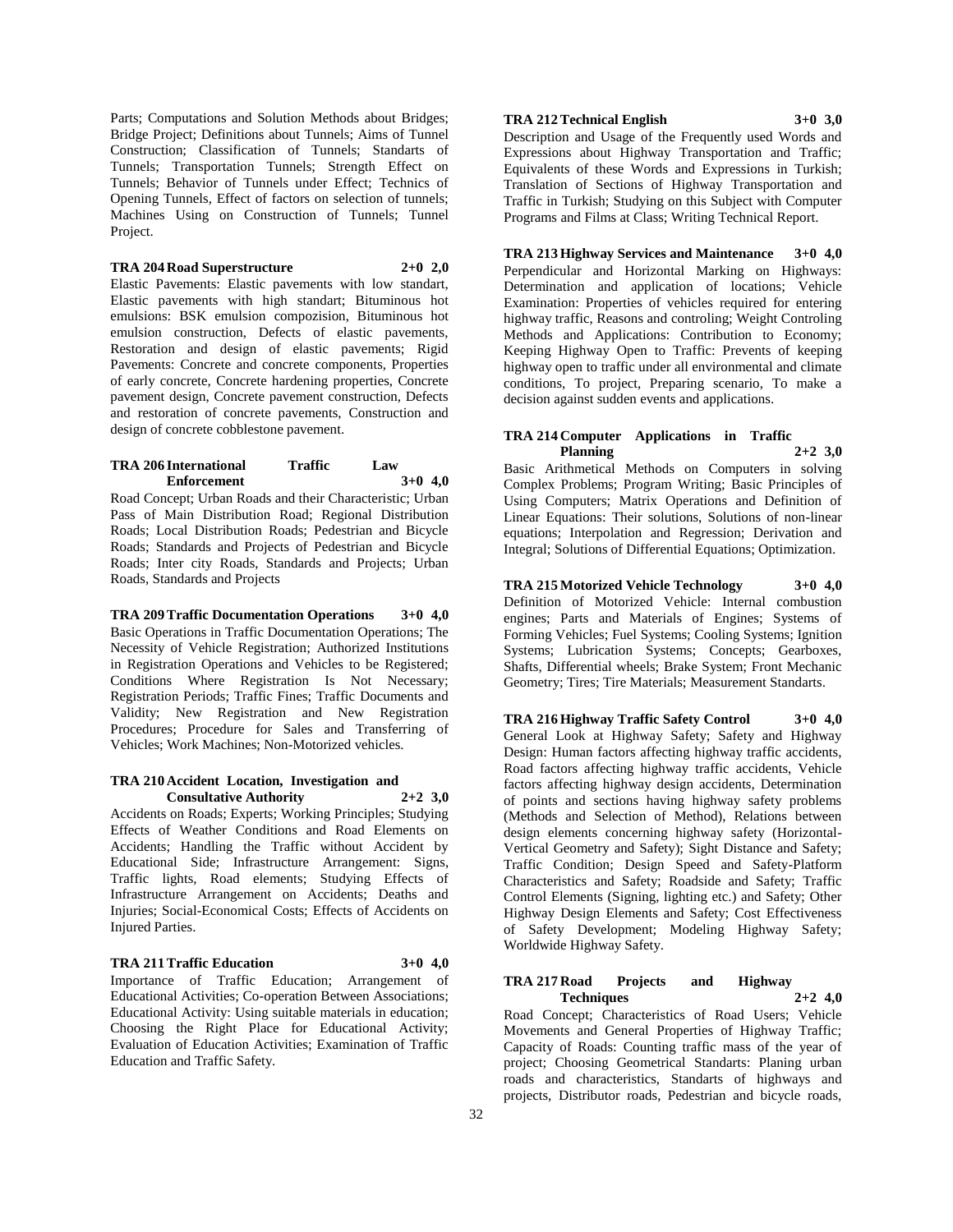Planning crossroads; Route Examination: Horizontal curves and crossing curves, Cross section and perpendicular curves; Measurement of Surveying: Substructure formation, Drainage of roads, Economical research.

#### **TRA 219 Traffic Audits and Regulations 3+0 4,0**

Types of Audits: On motion, Informing, stable, Selector controls; Types of Advanced Controls: Hidden, Open, Camouflaged audits; General Audit Components: transportation of dangerous materials on highway, speed, alcohol, load and passenger, Parking limits, Lighting of vehicles, Following distance, Documents of vehicles and drivers, Lane and Light violations, Motorless vehicles and Pedestrians audits, Audits of safety belt; Works of Traffic Regulation: Prohibition of vehicles and drivers from traffic, how to open a congested road, warning of drivers about road conditions and giving information, education of commercial vehicle drivers.

#### **TRA 221 Geographic Information Systems and Road Modeling 3+0 4,0**

What is Geographic Information Systems (GIS)?; How GIS can be apply to the Transportation Sector ; Flow Chart of an General GIS Application Project; Data Collection, Digitization, Vector Data Editing; Data Structure Desing in the Transportation Sector; Relationships of the Graphic Data and Database; Preparation of Vector Graphic Features of Railroad Definitions: Point, Line and Poligon; Line and Node Logic in the Transportation Analysis; Topology Logic in the GIS; General Overview of the Railroad Transportation and GIS; Linear Segmentation (AM/FM); General Definitions and Concepts; Some Linear Segmentation Concepts; Some Linear Segmentation Concepts in Turkey; Some Linear Segmentation Softwares.

# **TRA 223 Geotechnics for Roads 2+2 4,0**

Geotechnical Investigation for Road Construction; Soil Borings; Soil Compaction and Stabilization for Pavements; Fundamental of Drainage and Consolidation; Slope Stability and Retaining Structure Practices; Geosynthetics Design for Road Construction; Ground Anchors Practices for Road Construction; Road Earth Structures; Rock Mechanics for Road Construction.

# **TRA 225 Vehicle and Driving Safety 3+1 4,0**

Safe Driving; Pre-Driving Preparations and Controls; Importance of Tires; Seat Belt, Airbags and Protective Assemblies; Vehicle Safety Systems; Importance of Traffic Rules and Signs; Vehicle Speed and Stopping Distance; Driving Techniques in Different Conditions; Factors that Affect Driving Safety; Importance of Periodic Maintenance of Vehicles.

#### **TRS 102 Technical Drawing 2+2 4,5**

Engineering Drawing and Tools: Drawing tools, introduction, use and care; Engineering Drawing Papers: Papers used at drawing, Measurements of paper standards; Scales: Applications; Standard Line: Areas of application; Line studies; Standard Writing: Inclined and Perpendicular writing, Writing studies; Geometrical Drawings: Angles,

Setsquare, Ruler, Drawing angles by using compasses, Dividing to equal parts, combinations, Drawing regular polygons into a circle; Geometric Projection and Drawing Views; Scaling and Measuring; Cross Section Views; Perspective; Roughness of Surfaces and Surface Processing Signs; Tolerance and Exercises.

## **TRS 123 Technical Drawing 2+2 4,0**

Drawing and Tools: Drawing tools, introduction, usage and care; Engineering Drawing Papers: Papers used at drawing, Measurements of paper standarts; Scales: Applications; Standart Line: Usage areas, Line studies; Standart Writing: Inclined and Perpendicular writing, Writing studies; Geometrical Drawings: Angles, Setsquare, Ruler, Drawing angles by using compasses, Dividing to equal parts, combinations, Drawing regular polygons into a circle; Geometric Projection and Drawing Views; Scaling and Measuring; Cross Section Views; Perspective; Roughness of Surfaces and Surface Processing Signs; Tolerance and Exercises.

#### **TÜR 125 Turkish Language I 2+0 2,0**

Language: Characteristics of language, Relationship between language and thought and language and emotion, Theories about the origin of languages, Language types, The position of Turkish Language among world languages; Relationship Between Language and Culture; Historical Progress of the Turkish Language; Alphabets Used for Writing in Turkish; Turkish Language Studies; Turkish Language Reform; Phonetics; Morphology and Syntax; The Interaction of Turkish Language with Other Languages; Wealth of Turkish Language; Problems Facing Turkish Language; Derivation of Terms and Words; Disorders of Oral and Written Expression.

# **TÜR 126 Turkish Language II 2+0 2,0**

Composition: Written composition, Paragraph and ways of expression in paragraphs; Punctuation; Spelling Rules; Types of Written Expression and Practices I: Expository writing; Types of Written Expression and Practices II: Narrative writing; Academic Writing and Types of Correspondence; Reading and Listening: Reading, Reading comprehension strategies, Critical reading; Listening; Relationship between Listening and Reading; Oral Expression: Basic principles of effective speech; Body Language and the Role of Body Language in Oral Expression; Speech Types; Principles and Techniques of Effective Presentation; Some Articulatory Features of Oral Expression.

**TÜR 215 Sign Language 1+1 3,0** Sign Language and Environment: Features, Letters, Definitions and usage, Signs related to the signer, Signs related to the environment, Building sentence; Signs of School and Education: Educational materials, Numbers and math signs, Measurement signs: Sign of Food and Clothes: Names of meals-fruit-vegetable and legumes, clothes; Grammar in Turkish Sign Language: Nouns, Verbs, Adjectives, Antonyms: Feelings and Properties: Feelings, Colors, Home and domestic appliances; Time and Periods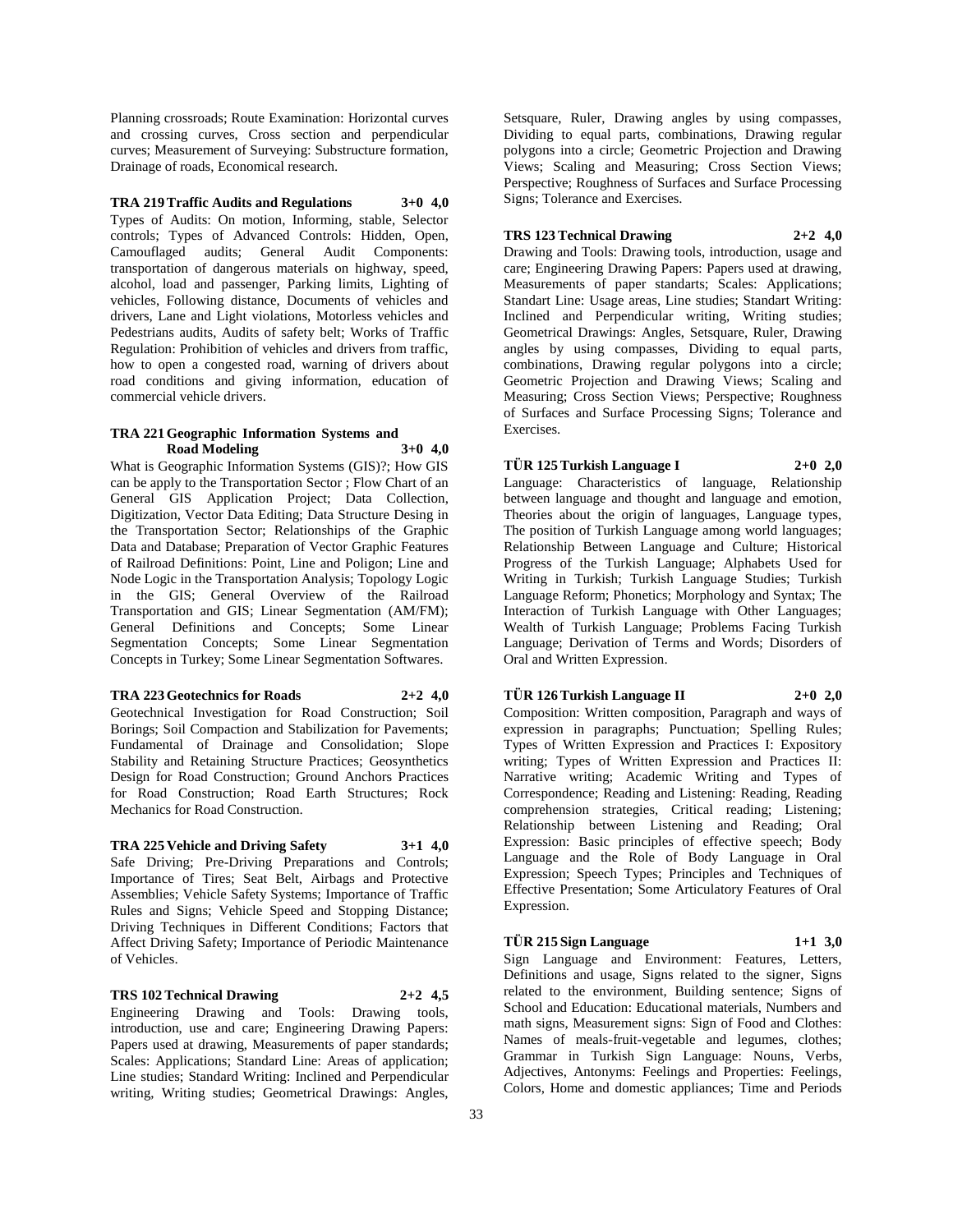of Time: Calendar, Hour, Adverbs of time; Traffic and Living Creatures: Traffic and traffic signs, Plants, Animals; Professions; Terms of Sports and Geography; Terms of sports, Meteorological events, Geographical terms: states, cities of Turkey, local settlements; Dialogue: Sentence construction, Meaningful sentences, Tenses, Dialogues using Turkish Sign Language.

#### **UÇT 101 Airplane Knowledge I 2+0 2,0**

Atmosphere: Physical properties of the air, International Standard Atmosphere, ; Aerodynamics: Airflows, Boundary layer, Types of airflow, Vortices, Stagnation; Wings and related terms, Aerodynamic forces, Thrust, Weight, Lift and Drag, Lift and Drag Coefficients, Angle of Attack, Stall, L/D Ratio; Flight Theory: Lift, Drag, Thrust and Weight relations, Glide ratio, Steady flight, Turning flight, Load factor, Structural limitations.

## **UÇT 102 Airplane Knowledge II 2+1 4,0**

Aircraft Stability and Dynamics: Longitudinal Stability, Lateral stability and Directional Stability; Aircraft Controls: Ailerons and Spoilers, Roll control, Elevator systems and Pitch attitude control, Rudder and Directional control; Lift augmentation systems: Slots, Slats, Flaps; Drag generation systems: Spoilers, Lift dumpers, Air Brakes, Wing fences, Sawtooth leading edges; Boundary layer control systems; Trimming Surfaces; High Speed Flight: Speed of sound, Subsonic, Transonic and Supersonic Flights, Mach number, Shock waves, Critical Mach number, Aerodynamic heating.

#### **UÇT 104 Aircraft Materials 2+1 4,0**

Ferrous Materials: Properties and identification of common alloy steels used in aircraft; Heat treatment of alloy steels; Non-Ferrous Metals: Characteristics, properties of common non-ferrous materials used in aircraft; Heat treatment of non-ferrous materials; non-metallic materials other than wood and fabric, Properties of composite materials, production methods and repair of composite materials. Other materials such as Plastic, Rubber; Wooden structures: Properties of wooden structures and adhesives used in aircrafts, Types of defect in wood structure and detection of defect, wood production and repair of Wood Structures; Fabric Coverings, Fabric coverings and repair of damages; Corrosion: Corrosion Occurrence and Types of Corrosion, Corrosion Protection Measures.

#### **UÇT 106 Aircraft Hardware 3+2 6,0**

Fasteners: Screws, Bolts, Studs, Nuts, Locking Devices, Rivets, Specification, Identification and Use of Fasteners, Aircraft Practices; Pipes and Unions: Rigid and Flexible Pipes, Pipe Connectors, Standard Unions for Aircraft Hydraulic, Fuel, Oil, Pneumatic and Air Systems; Bearings; Transmissions: Gears, Belts and Pulleys, Chains and Sprockets; Control Cables: Pulleys and Cable System Components; Electrical Cables and Connectors.

#### **UÇT 201 Aircraft Maintenance, Repair and Manufacturing I 3+3 7,0**

Occupational Safety: Occupational Safety Equipment, Pre-Safety Measures, First Aid in fire or accidents; Tools and Kits: Hand Tools and Kits, Motor driven tools and kits, Precision Measuring Instruments, Test Equipment, Lubrication Sets; workshop Study: Care and usage of tools and kits Dimensions, tolerances, calibration of tools and instruments, Fits and Tolerances: Dimensions of Bolt Holes, Aircraft and Engine Fit Tolerances, Limits of Wear and Torsion, Wire Safety Method; Electric Cables and Connectors: Insulation and Connecting Techniques, Use of compression Instruments, Testing of compressed links, Removing and Replacing the connection pins, Laying and Test of coaxial cables and Protection Techniques.

#### **UÇT 202 Aircraft Maintenance, Repair and Manufacturing II 3+4 8,5**

Riveting: Riveting Connections, Rivet Ranges, Rivet Connection Inspection, Pipes: Pipes Bending Aircraft, Testing, Compression and Connecting; Springs Inspection; Bearings: Bearings test, Clearance, Inspection, Lubrication, Bearings Claims; Transmissions: Inspection of gears, belts, pulleys, Inspection and Maintenance of the chain and sprockets, worm screws, Link Bars Repair; Control Cables: Inspection, Maintenance and Repair; Technical publications: Aircraft Equipment Maintenance, Repair, Service and Controls; Hydraulic Units: Overhaul of the units, such as Pumps, Actuator, Valve and Testing of them.

## **UÇT 203 Aircraft Structures 2+3 6,0**

General Terms: Airworthiness requirements for structural strength, Structural classification, Fail safe, safe life, damage tolerance concepts; Zonal and station identification systems; Stress, strain, bending, compression, shear, torsion, tension, hoop stress, fatigue; Lightning strike protection provision, Aircraft bonding; Structural Construction Methods; Structure assembly techniques: riveting, bolting, bonding; Surface Processes and Surface Cleaning; Airframe Structures: Pressurized cabin, Attachments with other aircraft elements; Seat installation; Doors and emergency exits; Windows; Construction of wings: Fuel storage; Attachments to other aircraft elements; Flight Control Surfaces; Nacelles and Pylons.

# **UÇT 204 Aircraft Propellers 2+1 4,0**

Propeller Theory: Blade Element Theory, Forces Acting on the Propeller; Structure of Propellers: Wooden, Composite and Metal Propellers, Hub and Blades, Fixed Pitch Propellers; Ground-Adjustable Propellers; Controllable Pitch Propellers; Control of the Pitch of the Propeller: Mechanical, Electrical and Electronical Methods, Feathering, Reverse Pitch, Overspeed Governor; Propeller Synchronization; Anti-ice and De-icer Systems; Propeller Maintenance and Repair: Propeller Damages, Repair of Propeller Damages, Operation of Propellers; Storage of Propellers.